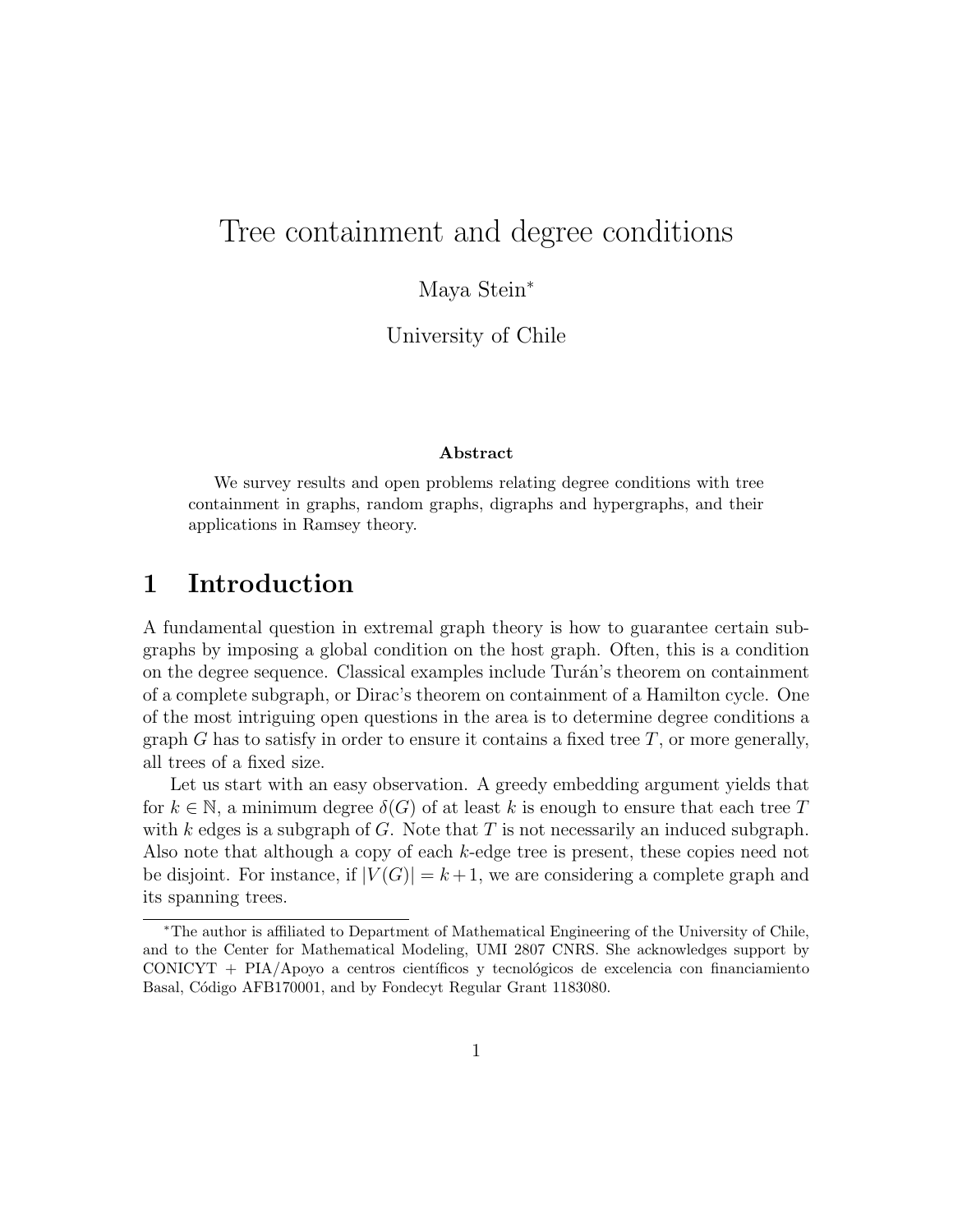Although the minimum degree condition  $\delta(G) \geq k$  is tight (it cannot be lowered to  $k-1$ ), the condition seems quite strong. It might not be necessary that *all* vertices of the host graph have large degree. For path containment, there is a famous result relying on the *average degree*: Erdős and Gallai  $|42|$  showed in 1959 that if G has average degree  $d(G) > k$  then G contains a k-edge path. Erdős and Sós conjectured in 1963 (see [40]) that this bound on the average degree should in fact guarantee all trees with k edges to appear as subgraphs. This conjecture, its variants and generalisations, will be one of the guiding themes of this survey.

We discuss the Erdős-Sós conjecture in Section 2 and then turn to related questions. Namely, various other conditions have been suggested that might ensure the appearance of all trees of some fixed size. One well known conjecture in this direction is the Loebl–Komós–Sós conjecture from 1995 (see  $[41]$ ). This conjecture replaces the assumption on the average degree with an assumption on the median degree. We will discuss the Loebl–Komós–Sós conjecture and related results in Section 3.

More recent conjectures with the same conclusion employ a condition on a combination of the maximum and the minimum degree. The first conjecture in this direction is due to Havet, Reed, Wood and the author [70]. The idea is that a minimum degree below  $k$  may still be sufficient to find all fixed-size trees, as long as we require one vertex of large degree in the host graph. This vertex both caters for a possible large degree vertex in the tree  $T$ , and ensures we have enough space for the embedding of all of T. See Section 5 for details.

If we only wish to condition on the minimum degree of the host graph, with no assumptions on the maximum degree, and if our minimum degree condition is strictly below  $k$ , it is clearly necessary to exclude some trees, for instance stars, from our considerations. More precisely, it will make sense to add a restriction on the maximum degree of the trees we wish to find. There is a well-known result of Komlós, Sárközy and Szemerédi [91] from 1995, which had been conjectured by Bollobás [18] in 1978. It states that in large graphs  $G$ , a minimum degree slightly above  $\frac{|V(G)|}{2}$  is sufficient to guarantee all bounded degree spanning trees. This result will be another recurring theme of this survey. We discuss variations of Komlós, Sárközy and Szemerédi's result in Section 4.

It has also been considered to require, apart from a minimum degree condition, additional properties in the host graph, for instance expansion (in terms of large girth, excluded subgraphs, or neighbourhood conditions). With expansion, and for bounded degree trees, the degree bounds on the host graph can be lowered. This naturally leads to considering random graphs as well. A conjecture of Kahn [86] regarding the threshold for containment of bounded degree spanning trees was recently solved by Montgomery [101]. For several of the above mentioned extremal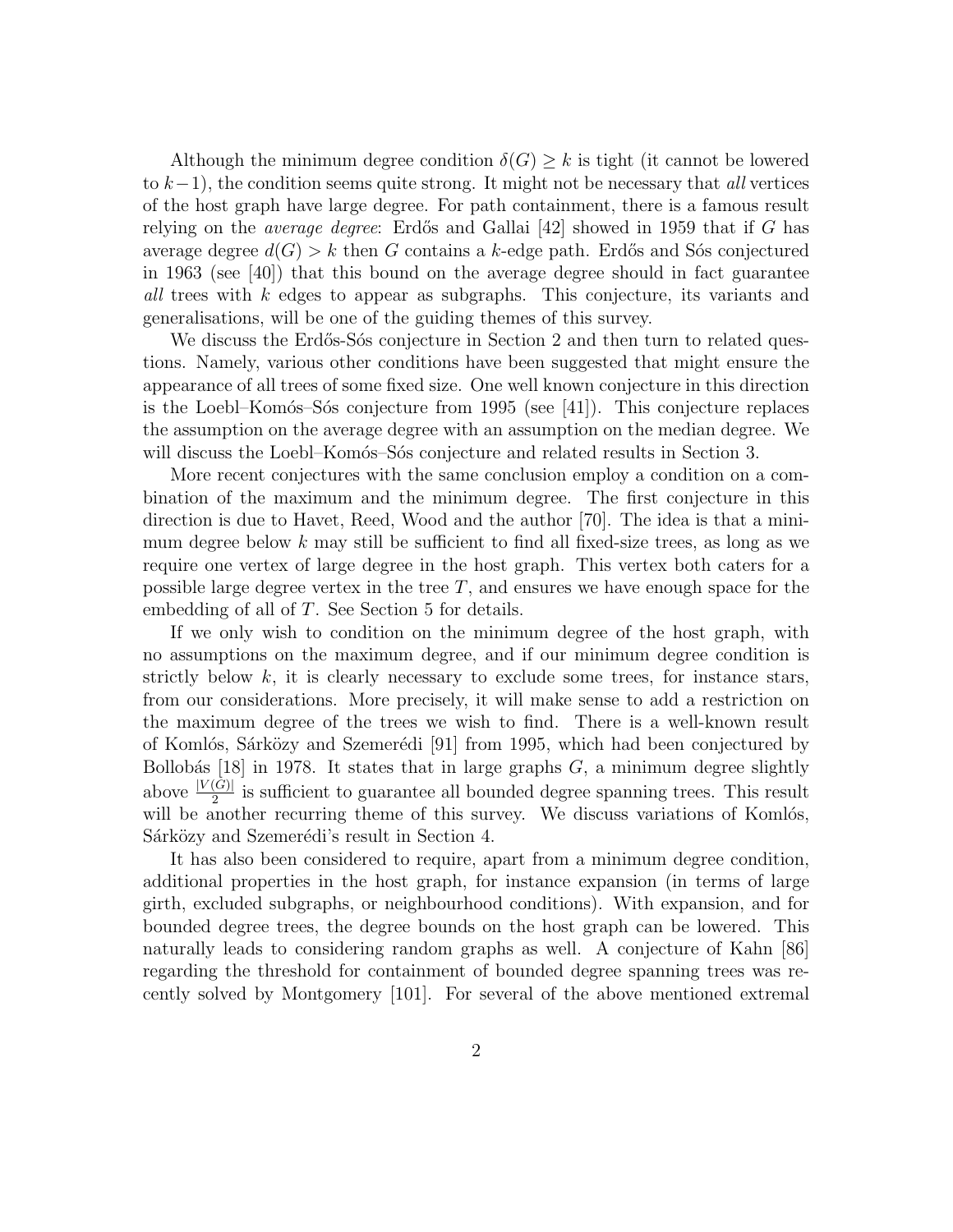results for tree containment (such as Komlós, Sárközy and Szemerédi's result), there are resilience versions for random graphs. Also, randomly perturbed graphs have been considered as host graphs. Expansion and random graphs will be discussed in Section 6.

Some of the above conjectures have direct applications in Ramsey theory, giving upper bounds on Ramsey numbers of trees. For most trees, however, these bounds do not seem to be sharp, and it might be that the correct numbers need to take into account the relative size of the partition classes of the tree. A conjecture of Burr [23] from 1974 for Ramsey number of trees, although asymptotically confirmed for bounded degree trees in [75], has turned out to be far from correct, leaving plenty of open questions in this area. To date, not even the two-colour Ramsey number of double stars is understood. We will give an overview of the state of the art of Ramsey theory for trees in Section 7.

Tree containment is also being studied for oriented trees in oriented graphs and digraphs. It is not sufficient to simply consider the degree of the underlying graph, so even the case of the tournament as a host graph is interesting. In Section 8, we will first look at two famous conjectures on tree containment in tournaments from the 1980's, due to Sumner [115] and Burr [24], respectively. Then, we will highlight a recent conjecture from  $\left|1\right|$  which attempts to generalise the Erdős–Sós conjecture and Burr's conjecture at the same time. Finally, we turn to results generalising the theorem of Komlós, Sárközy and Szemerédi to digraphs, and some more open questions.

Finally, tree containment problems have been translated to the hypergraph setting. We will describe this thriving area in Section 9. We cover three types of trees: Tight trees, expansions of trees and Berge trees. Each of these notions corresponds to the respective notion for hyperpaths (and these are the most commonly studied hyperpath notions). For tight trees, Kalai's conjecture (see [48]) is widely regarded as an analogue of the Erdős–Sós conjecture for hypergraphs. There is also a generalisation of Komlós, Sárközy and Szemerédi's theorem to tight hypertrees. For expansions of trees and Berge trees, we will present some Erdős–Sós type results, phrased in terms of their Turan numbers.

For the reader's convenience, we summarise here how the survey is organised: Section 2: Average degree; Section 3: Median degree; Section 4: Minimum degree; Section 5: Maximum and minimum degree; Section 6: Expanders and random graphs; Section 7: Ramsey theory; Section 8: Directed graphs; Section 9: Hypergraphs.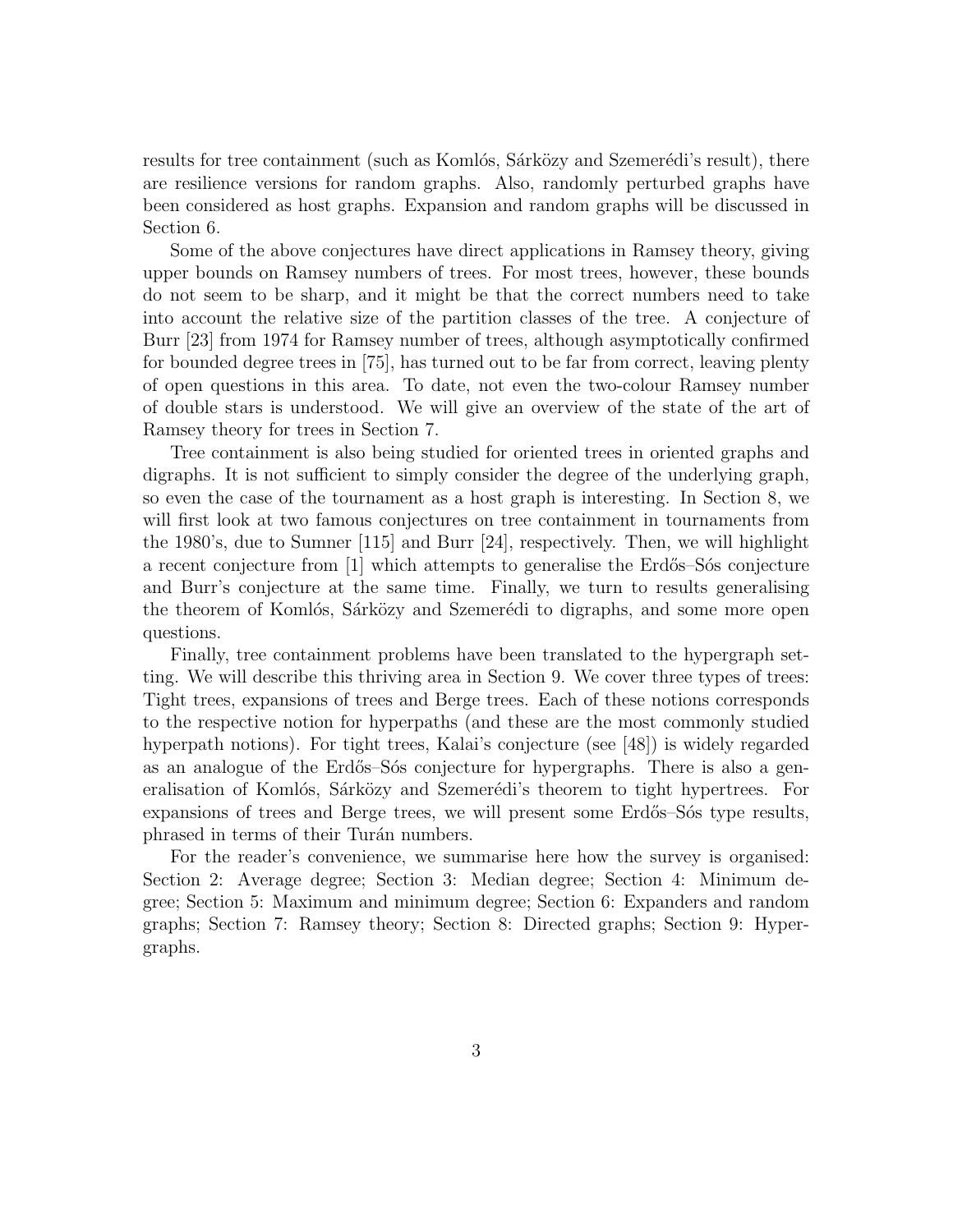# 2 Average degree

The most prominent conjecture on tree containment is a classical conjecture of Erdős and S<sub>o</sub>'s from 1963 which focuses on the average degree. It appeared for the first time in [40].

Conjecture 2.1 (Erdős–Sós conjecture, see [40]). Every graph with average degree  $d(G) > k - 1$  contains every tree with k edges as a subgraph.

A different way to state this conjecture would be in terms of the extremal number or Turán number of trees. Namely, we define as usual the Turán number  $ex(n, H)$  of a graph  $H$  to be the largest number of edges an *n*-vertex graph may have without containing  $H$  as a subgraph. Then, Conjecture 2.1 states that

$$
ex(n,T) \le \frac{k-1}{2}n
$$

for any  $k$ -edge tree  $T$ .

The Erdős–Sós conjecture is tight for every  $k \in \mathbb{N}$ : If k divides n, consider the nvertex graph consisting of the union of  $\frac{n}{k}$  disjoint copies of cliques on k vertices. This graph has average degree  $k-1$  but it does not contain any tree with k edges since its connected components are too small. One can also consider any other  $(k-1)$ -regular graph, for instance the complete bipartite graph  $K_{k-1,k-1}$ , which does not contain the star with  $k$  edges.

A structurally different example is given by a complete graph on  $n$  vertices, in which all edges inside a set of  $\frac{k}{2}$  $\frac{k}{2}$ ] – 1 vertices have been deleted. This graph does not contain any balanced tree on k edges. The graph is not extremal, however, as its average degree is slightly lower than the average degree of the examples from the previous paragraph.

Before giving an overview of the known results concerning the conjecture, let us insert here a quick observation on the minimum degree we may assume the host graph from the Erdős–Sós conjecture to have. Since every graph of average degree greater than  $k-1$  has a subgraph of minimum degree at least  $\frac{k}{2}$  and average degree greater than  $k-1$  (this subgraph can be found by successively deleting vertices of too low degree), one can assume that the host graph from the Erdős–Sós conjecture has minimum degree at least  $\frac{k}{2}$ .

Similarly, one can argue that if we replaced the condition  $d(G) > k - 1$  with the condition  $d(G) > 2k - 1$ , then a greedy embedding of any k-edge tree into an appropriate subgraph of G will succeed, and therefore, such a version of Conjecture 2.1 trivially holds. The bound  $d(G) > 2k - 1$  can be lowered to  $d(G) > 2\frac{k}{k+1}(k-1)$  [122].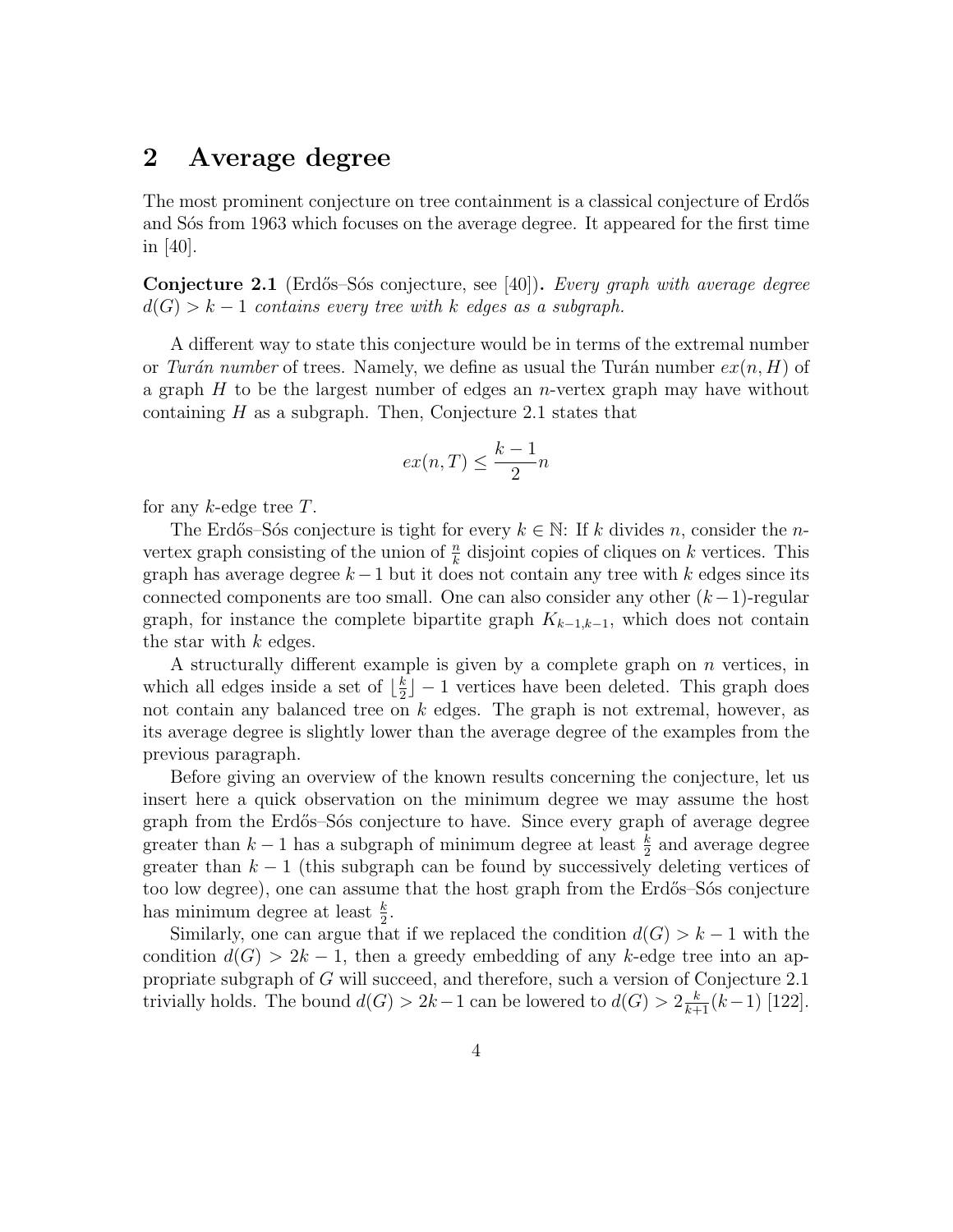In the early 1990's Ajtai, Komlós, Simonovits and Szemerédi announced a proof of the Erd˝os–S´os conjecture for large graphs. Nevertheless, many particular cases have been settled since then, or, in some cases, earlier.

The results mainly group into four types. First, the conjecture has been verified for special types of trees. Most prominently, and as we mentioned before, a classical result of Erdős and Gallai [42] from 1959 implies that the Erdős–Sós conjecture holds for paths. The Erdős–Sós conjecture is also true for stars and double stars. Indeed, for stars this is trivial, while for double stars it suffices to establish the existence of an edge between a vertex of degree  $\geq k$  and a vertex of degree  $\geq \frac{k}{2}$  $\frac{k}{2}$  in the host graph. Since we can assume that the minimum degree of the host graph is at least  $\frac{k}{2}$ , such an edge clearly exists. Moreover, it is easy to see that the Erdős–Sós conjecture holds for all trees having a vertex adjacent to at least  $\frac{k}{2}$  leaves. McLennan [100] showed the conjecture holds for all trees of diameter at most 4. Fan, Hong and Liu [45] recently proved the conjecture for all spiders, i.e. for all trees having at most one vertex of degree exceeding 2.

Second, the Erdős–Sós conjecture has been verified for special types of host graphs. Brandt and Dobson [21] proved in 1996 that the Erdős–Sós conjecture is true for graphs with girth at least 5. Saclé and Wo $\zeta$ niak [120] improved on this result showing in 1997 that the Erdős–Sós conjecture holds for all graphs that do not contain  $C_4$ , the cycle on 4 vertices. The conjecture also holds if we exclude certain complete bipartite subgraphs in the host graph or its complement [7, 37, ?], and if the host graph is bipartite [122].

Third, there are results building on the relation between  $k$  and  $n$ . In particular, Conjecture 2.1 has been established for several cases when  $k$  is very close to  $n$ , the order of the host graph (note that the largest possible value of k is  $k = n-1$  and then we need to find a spanning tree in an almost complete host graph). More precisely, the conjecture holds if  $k + 1 \le n \le k + 4$  (for all k), and even for the case  $n \le k + c$ , where c is any given constant and k is sufficiently large depending on  $c$  (see [59] and references therein). Furthermore, it is shown in [16] that if we additionally assume that  $k \geq 10^6$ , then the Erdős–Sós conjecture holds for all graphs G with  $|V(G)| \leq (1 + 10^{-11})k$  and trees T with  $\Delta(T) \leq \frac{\sqrt{k}}{1000}$ .

Finally, there are some recent results building on the regularity method, thus only applying to the case when k is linear in n, and n is large. In 2019, Rozhoň [119] and independently, the authors of  $[16]$  (and  $[14]$ ) gave an approximate version of the Erdős–Sós conjecture for trees with linear maximum degree and large dense host graphs.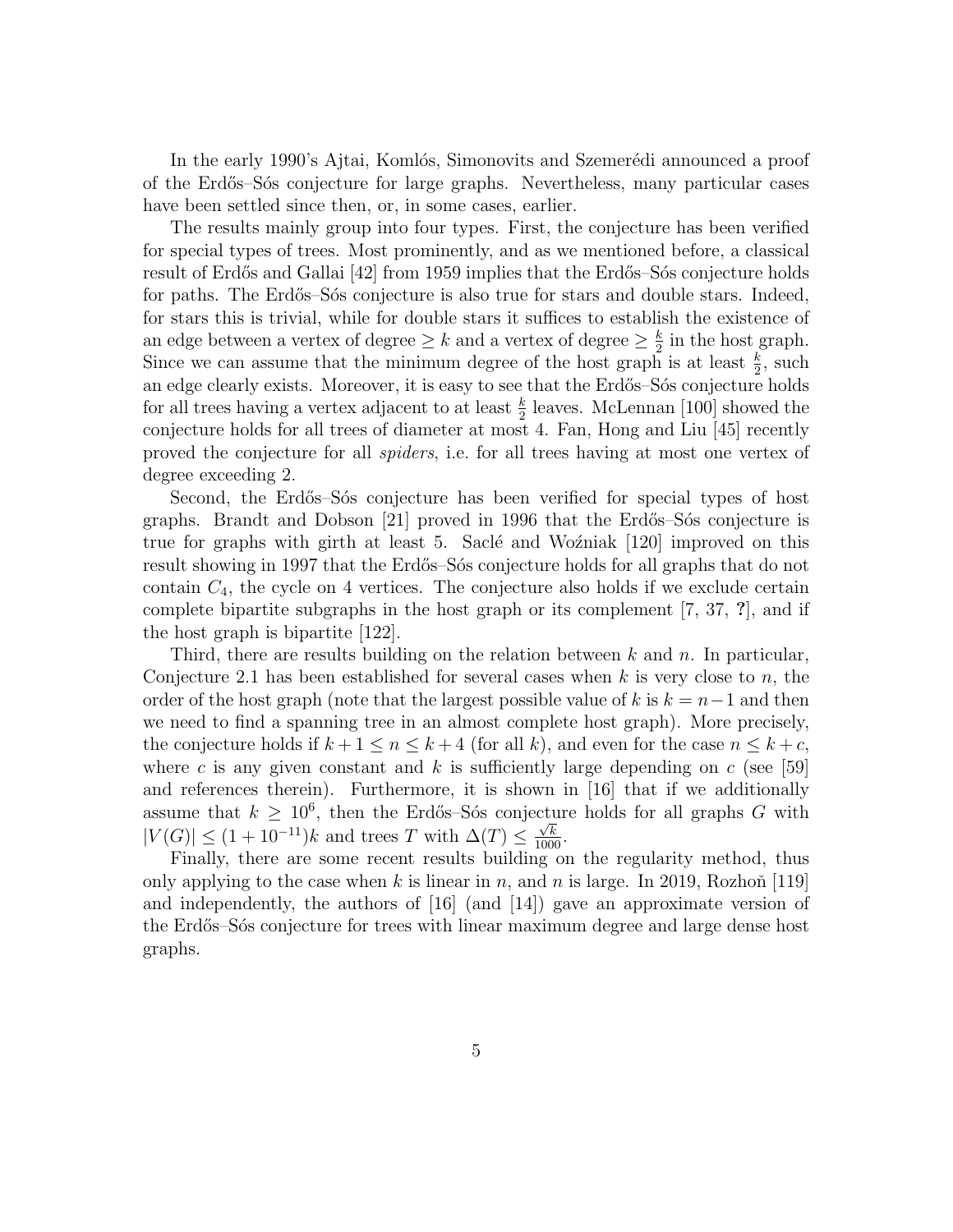**Theorem 2.2.** [16, 119] For each  $\delta > 0$  there are  $n_0$ ,  $\gamma$  such that for each k and for each n-vertex graph G with  $n \geq k \geq \delta n \geq \delta n_0$  the following holds. If G satisfies  $d(G) \ge (1+\delta)k$ , then G contains every k-edge tree T with  $\Delta(T) \le \gamma k$ .

In [16], this is used to obtain the following sharp version of Conjecture 2.1 for large dense host graphs, which unfortunately relies on the tree having constant maximum degree.

**Theorem 2.3.** [16] For each  $\delta > 0$  and  $\Delta$  there is  $n_0$  such that for each k and for each n-vertex graph G with  $n \geq k \geq \delta n \geq \delta n_0$  the following holds. If G satisfies  $d(G) > k - 1$ , then G contains every k-edge tree T with  $\Delta(T) \leq \Delta$ .

## 3 Median degree

A well-known variant of the Erd˝os–S´os conjecture, which replaces the assumption on the average degree with an assumption on the median degree, is the Loebl-Komlós-S<sup>os</sup> conjecture from 1995. Two variants of this conjecture first appeared in [41].

Conjecture 3.1  $\left(\left(\frac{n}{2} - \frac{n}{2}\right)\right)$  $\frac{n}{2}$ - $\frac{n}{2}$  $\frac{n}{2}$ )–Conjecture [41]). Every n-vertex graph having at least  $\frac{n}{2}$ vertices of degree at least  $\frac{n}{2}$  contains each tree on at most  $\frac{n}{2}$  vertices as a subgraph.

The  $\left(\frac{n}{2} - \frac{n}{2}\right)$  $\frac{n}{2} - \frac{n}{2}$  $\frac{n}{2}$ )-Conjecture has been attributed to Loebl, while according to [41], Komlós and Sós are the originators of the following variation.

**Conjecture 3.2** (Komlós–Sós Conjecture [41]). Every n-vertex graph having more than  $\frac{n}{2}$  vertices of degree at least k contains each tree with k edges as a subgraph.

The following amalgamation came to be called the Loebl–Komlós–Sós Conjecture.

Conjecture 3.3 (Loebl–Komlós–Sós Conjecture). Every n-vertex graph having at least  $\frac{n}{2}$  vertices of degree at least k contains each tree with k edges as a subgraph.

Note that the Loebl-Komlós-Sós conjecture neither implies nor is implied by Conjecture 2.1.

Also note that the bound on the degrees in the conjecture cannot be lowered, because because we might need to embed a star. Another example is the disjoint union of cliques of order  $k$ , which contains no tree with  $k$  edges.

As for the number of vertices of large degree, we do not know of any example making the bound  $\frac{n}{2}$  sharp. The best example we know of is the following. If k is odd, consider the complete graph on  $k + 1$  vertices and delete all edges inside a set of  $\frac{k+3}{2}$  vertices. It is easy to check that this graph has  $\frac{k+1}{2}$  vertices of degree k, and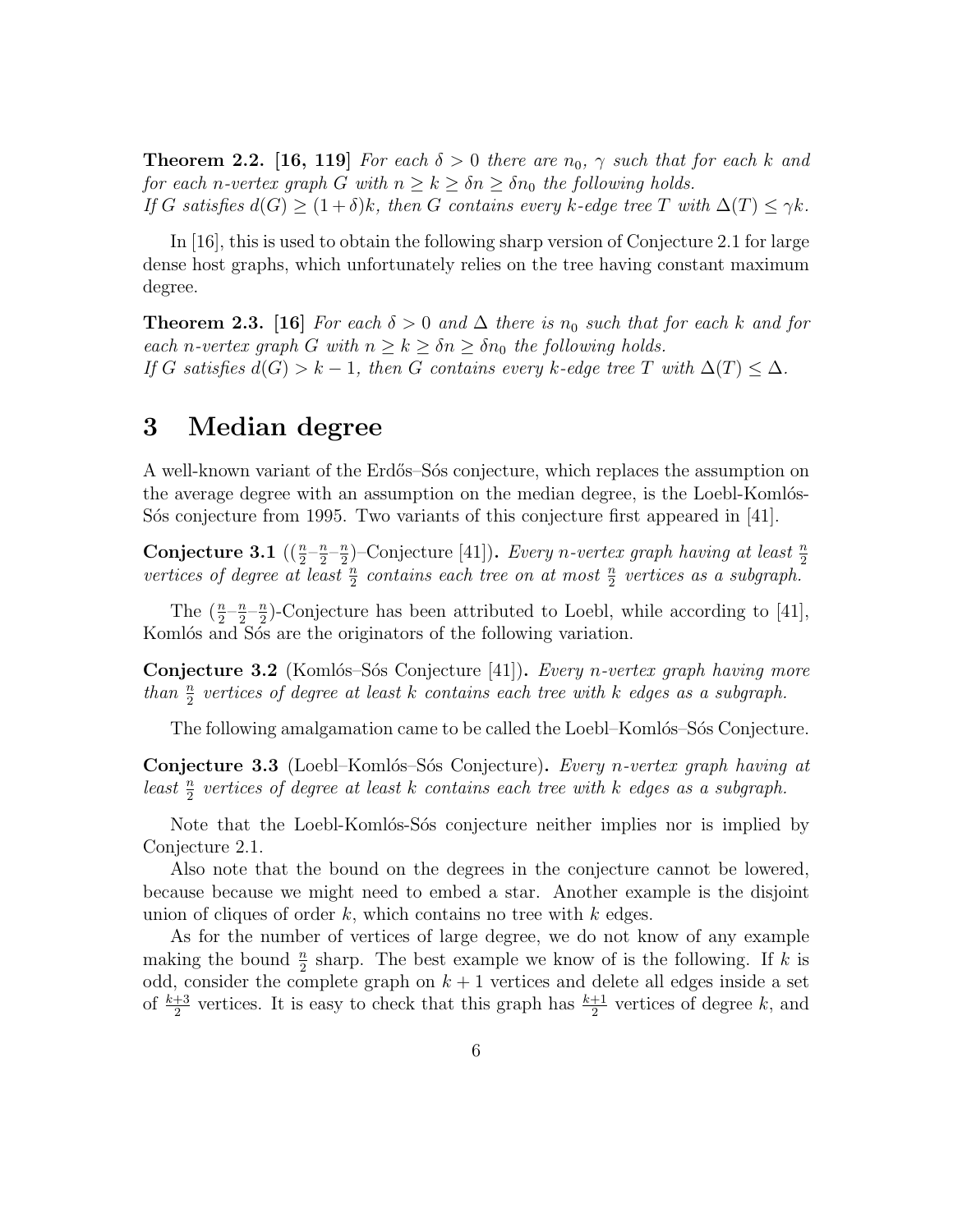it does not contain the k-edge path. Taking the disjoint union of several such graphs we obtain examples for other values of  $n$  (and we can add a disjoint small graph to reach any value of  $n$ ). The total number of vertices of large degree is somewhat lower than  $\frac{n}{2}$ , and in [76], it was conjectured that the number given by this example might be the correct number.

**Conjecture 3.4.** [76] Let G be a graph on n vertices having more than  $\frac{n}{2} - \lfloor \frac{n}{k+1} \rfloor - (n)$ mod  $k + 1$ ) vertices of degree at least k. Then G contains each k-edge tree.

The Loebl-Komlós-Sós conjecture (Conjecture 3.3) clearly holds for stars, and it has been proved for several other special classes of trees. One of the first results of this type is due to Bazgan, Li, and Wozniak  $[13]$ , who proved the conjecture for paths in 2000. Piguet and the author [109] proved that Conjecture 3.3 is true for trees of diameter at most 5, which improved earlier results of Barr and Johansson [12] and Sun [124] for smaller diameter.

Conjecture 3.3 has also been proved for special classes of host graphs. Soffer [121] showed that the conjecture is true if the host graph has girth at least 7. Dobson [37] proved the conjecture for host graphs whose complement does not contain the complete bipartite graph  $K_{2,3}$ .

The use of a different approach to the Loebl-Komlós-Sós conjecture based on the regularity method has been initiated by Ajtai, Komlós, and Szemerédi [3] in 1995 who solved an approximate version of Conjecture 3.1 for large graphs. Their strategy (see also [91] which appeared around the same time) relies on the regularity method, and has been replicated in similar forms in numerous articles on tree embeddings in large dense graphs. The leading idea in [3] is to cut up the tree into many tiny trees connected by a constant number of vertices (of possibly very large degree), and additionally, to find a useful matching structure in the regularised host graph. The tiny trees are then embedded into the regulars pairs corresponding to the matching, while the connecting vertices are embedded in suitable clusters that see a large amount of matching edges.

Zhao [126] used a refinement of the approach from [3] plus stability arguments to prove the exact version of Conjecture 3.1 for large graphs. Also using regularity, an approximate version of Conjecture 3.3 for  $k$  linear in  $n$  was proved by Piguet and the author  $[110]$ . Finally, adding stability arguments, Hladký and Piguet  $[80]$ and independently, Cooley [29] succeeded in proving Conjecture 3.3 for large dense graphs.

**Theorem 3.5.** [29, 80] For every  $q > 0$  there is  $n_0$  such that for any  $n > n_0$  and  $k > qn$ , each n-vertex graph G with at least  $\frac{n}{2}$  vertices of degree at least k contains each k-edge tree.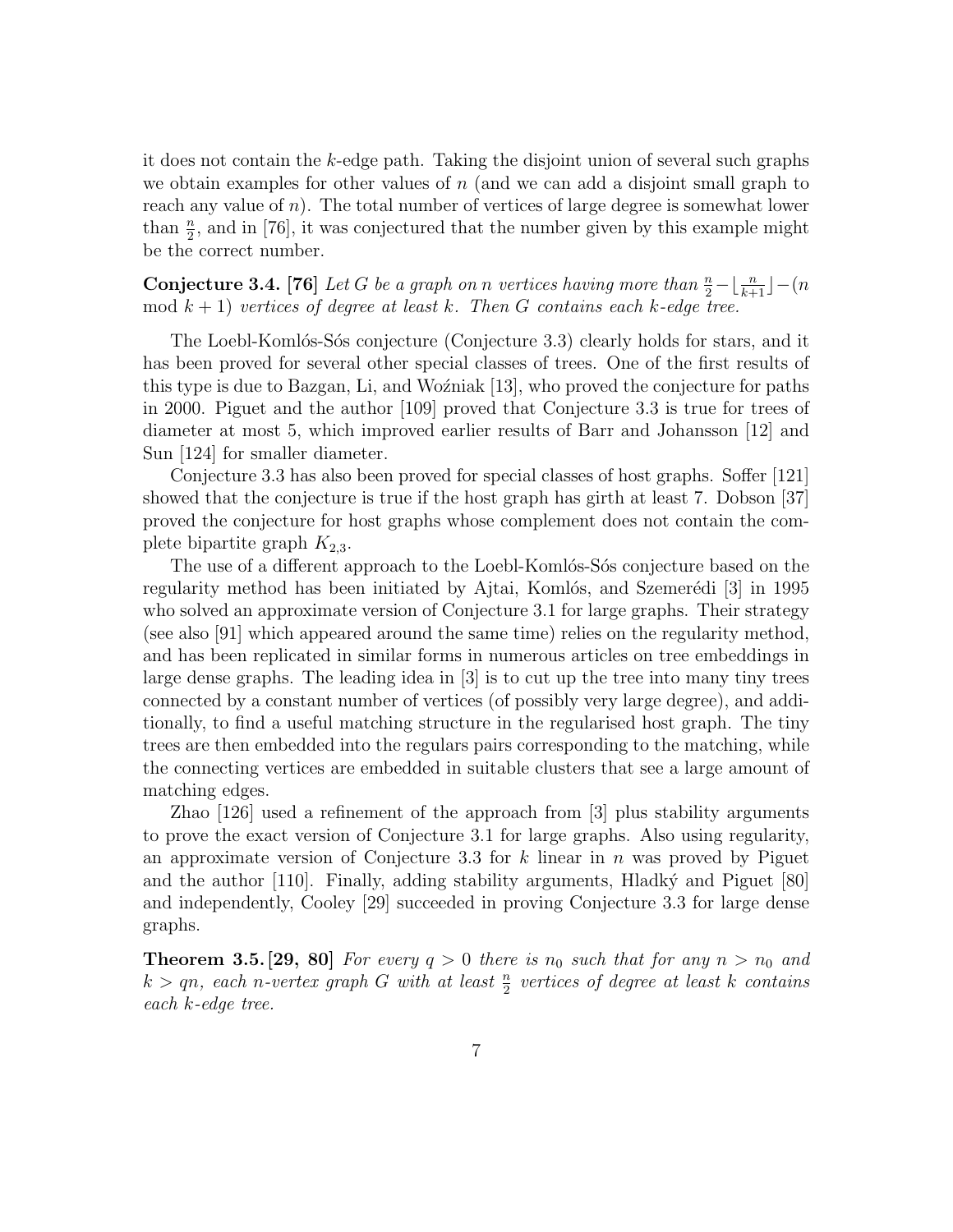The regularity method described above fails in sparse host graphs. A new approach covering also this type of host graphs was explored by Hladký, Komlós, Piguet, Simonovits, Szemerédi and the present author in  $[76, 77, 78, 79]$  (for a 10page overview of the proof see [81]). These authors introduced a decomposition technique for graphs (stemming from previous work of some of the authors on the Erdős–Sós conjecture) whose output resembles the regularity lemma if applied to a dense graph but is also meaningful in the sparse setting. This enabled them to show the following approximate version of Conjecture 3.3 for large trees.

**Theorem 3.6.** [76, 77, 78, 79] For every  $\varepsilon > 0$  there is  $k_0$  such that for every  $k \geq k_0$ , every n-vertex graph having at least  $(1 + \varepsilon) \frac{n}{2}$  $\frac{n}{2}$  vertices of degree at least  $(1 + \varepsilon)$ k contains each k-edge tree as a subgraph.

In [89], Klimošová, Piguet, and Rohzoň suggest an interesting generalisation of the Loebl-Komlós-Sós conjecture, inspired by a question of Simonovits. Let us say that a k-edge tree is r-skew if one of its colour classes has size at most  $r(k + 1)$ .

**Conjecture 3.7** (Skew LKS conjecture). Let G be a graph on n vertices having more than rn vertices of degree at least  $k$ . Then  $G$  contains each r-skew  $k$ -edge tree.

The authors of [89] show an approximate version of this conjecture for large dense graphs. Conjecture 3.7 has also been verified for paths and trees of diameter at most five [118]. Examples similar to the ones given earlier in this section show the conjecture would be close to tight.

# 4 Minimum degree

As mentioned in the introduction, any *n*-vertex graph  $G$  with minimum degree at least k contains every tree with k edges. Clearly, the bound on the minimum degree is tight, as we might have to embed a star. Even if we disregard for a moment stars and other trees having vertices of very large degree, it is not possible to lower the bound on the minimum degree of the host graph. In order to see this, it suffices to consider the union of several disjoint copies of  $K_k$  which does not contain any tree with k edges. However, the latter example only works if k divides n. In particular, it fails if  $k > \frac{n}{2}$ . So one might suspect that for  $k > \frac{n}{2}$ , a lower minimum degree condition could be sufficient to ensure that  $G$  contains all  $k$ -edge trees that have bounded maximum degree.

In this direction, Bollobás [18] conjectured in 1978 that any graph on  $n$  vertices and minimum degree at least  $(1+o(1))\frac{n}{2}$  would contain every spanning tree whose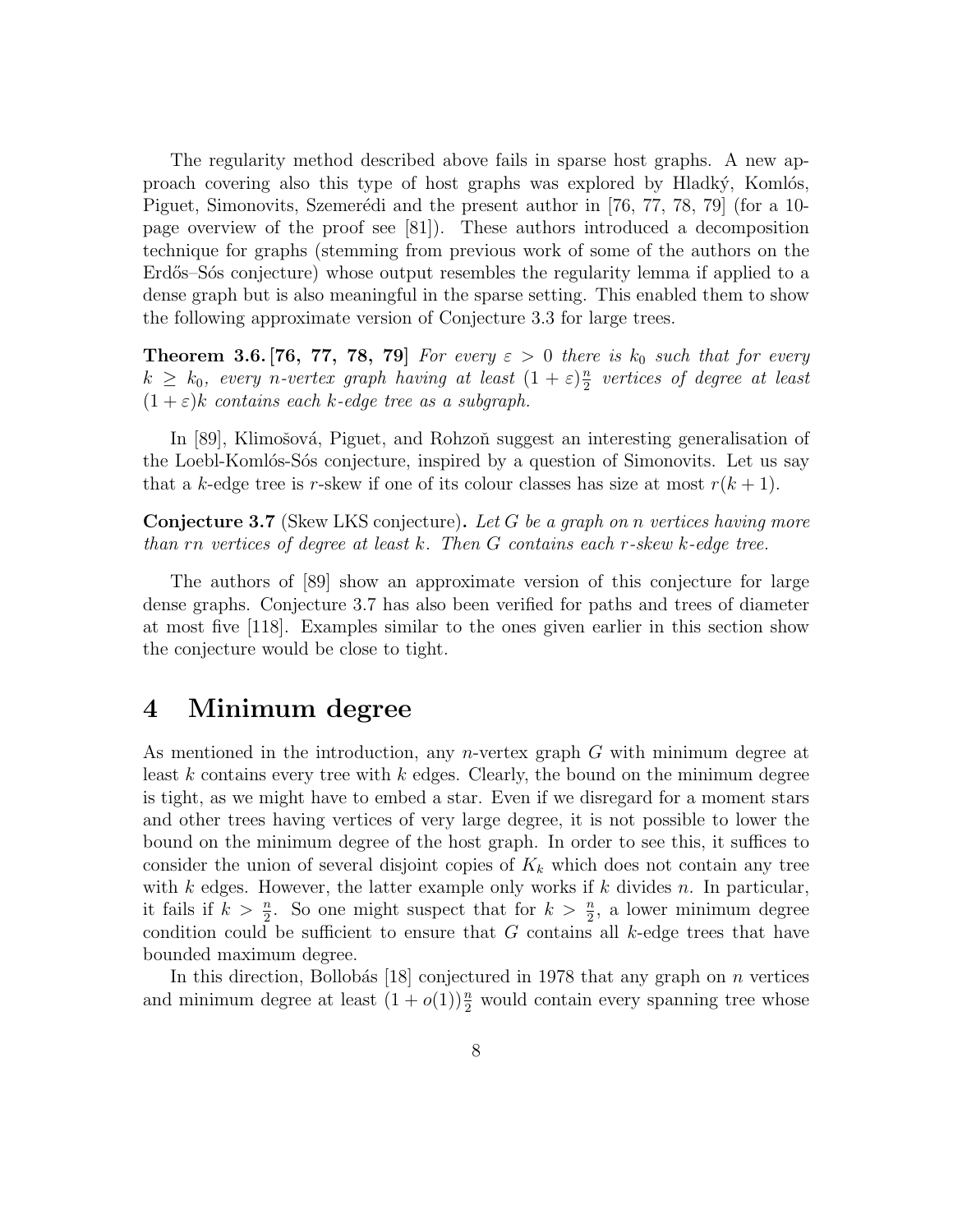maximum degree is bounded by a constant. This conjecture was proved by Komlós, Sárközy and Szemerédi  $[91]$  in 1995, giving one of the earliest applications of the Blow-up lemma.

**Theorem 4.1** (Komlós, Sárközy and Szemerédi [91]). For all  $\delta > 0$  and  $\Delta \in \mathbb{N}$ , there is  $n_0$  such that such that every graph G on  $n \geq n_0$  vertices with  $\delta(G) \geq (1+\delta)\frac{n_0}{2}$ 2 contains each n-vertex tree T with  $\Delta(T) \leq \Delta$ .

Subsequently, each of the two bounds in Theorem 4.1 has been improved.

**Theorem 4.2** (Csaba, Levitt, Nagy-György and Szemerédi [30]). For all  $\Delta \in \mathbb{N}$ , there are  $n_0$  and c such that every graph G on  $n \ge n_0$  vertices with  $\delta(G) \ge \frac{n}{2} + c \log n$ contains each n-vertex tree T with  $\Delta(T) \leq \Delta$ .

**Theorem 4.3** (Komlós, Sárközy and Szemerédi [92]). For all  $\delta > 0$ , there are  $n_0$ and c such that such that every graph G on  $n \geq n_0$  vertices with  $\delta(G) \geq (1+\delta)\frac{n}{2}$ 2 contains each n-vertex tree T with  $\Delta(T) \leq c \frac{n}{\log n}$  $\frac{n}{\log n}$ .

The bound on the minimum degree in Theorem 4.2 is essentially tight (see [30]). Also the bound on the maximum degree in Theorem 4.3 is essentially best possible. This can be seen by considering the random graph with edge probability  $p = 0.9$ which a.a.s. does not contain a forest of stars of order  $\frac{n}{\log n}$  (and thus also does not contain any tree containing such a forest).

In contrast to the results from earlier sections, the results from [30, 91, 92] are all for the case when the tree and the host graph have the same order. In view of the examples from the beginning of the section, we know that these results cannot be generalised to non-spanning trees in host graphs of smaller minimum degree. However, if in addition we require the host graph to have a connected component of size at least  $k+1$ , then it does at least contain the k-edge path  $P_k$ . This is the core observation behind the Erd˝os–Gallai Theorem. Let us state the observation here for later reference.

**Observation 4.4** (Erdős-Gallai [42], Dirac (see [42])). If  $\delta(G) \geq \frac{k}{2}$  $\frac{k}{2}$ , G is connected and  $|V(G)| \geq k+1$  then  $P_k \subseteq G$ .

In order to see that this observation is true, note that a variant of of Dirac's theorem [35] states that every 2-connected *n*-vertex graph  $G$  has a cycle of length at least min $\{n, 2\delta(G)\}\$ . So, if G has a 2-connected component of size at least  $k+1$ , then this component contains a cycle of length at least  $k$ , and thus also a  $k$ -edge path (possibly using one edge that leaves the cycle). Otherwise, we can embed either the middle vertex of the path, or a vertex adjacent to the middle edge, into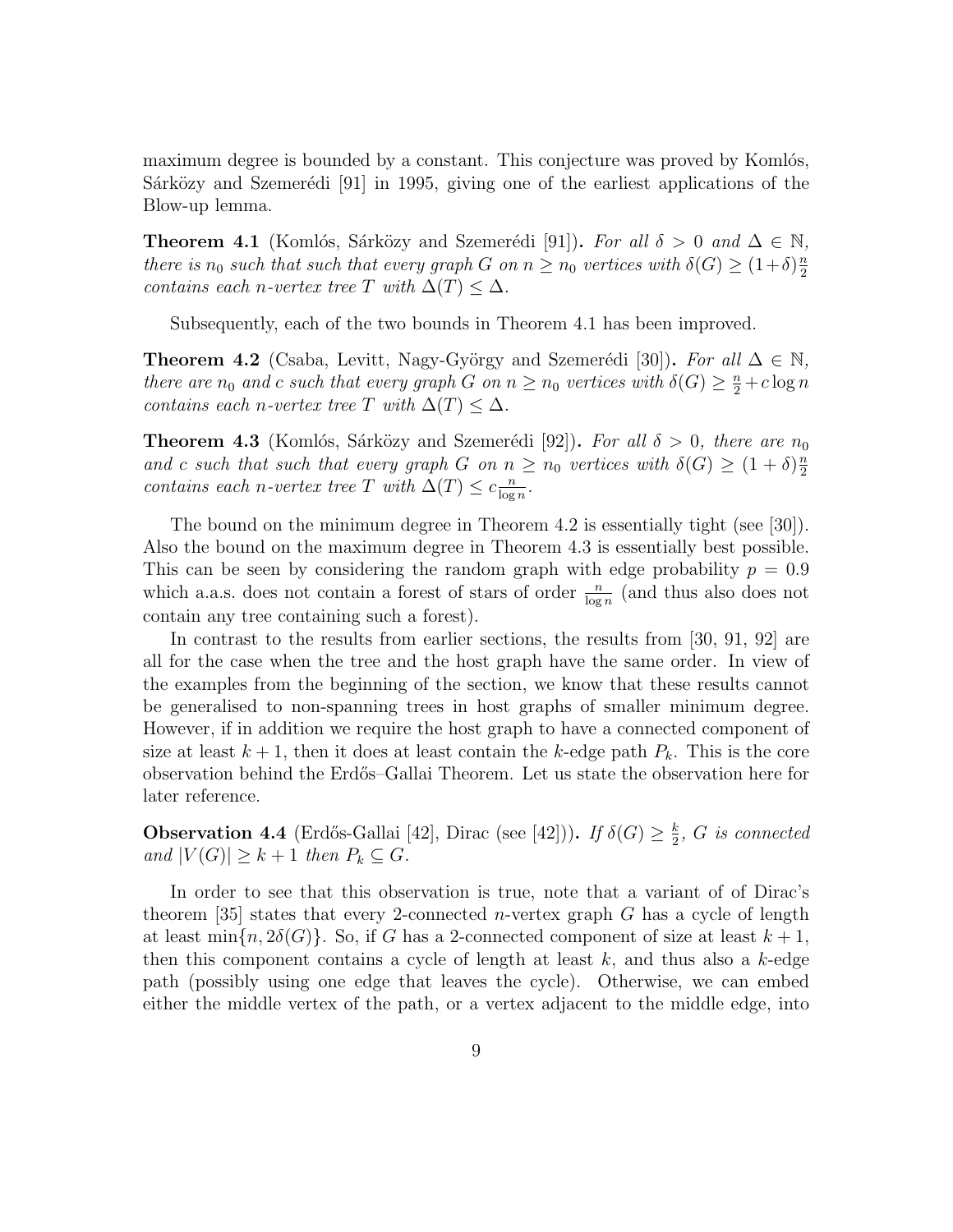any cutvertex  $x$  of  $G$ , and then greedily embed the remainder of the path into two components of  $G - x$ , using the minimum degree of G.

This argument, however, only seems to work for the case when the tree we are looking for is the path. Already the following tree, which has only one vertex of degree > 2, cannot be embedded into all large enough connected graphs obeying the minimum degree condition from above. Assume 3 divides  $k$  and consider the tree obtained from identifying the starting vertices of three distinct  $\frac{k}{3}$ -edge paths. This tree is not a subgraph of the graph obtained from adding an edge between two cliques of size  $\lceil \frac{k}{2} + 1 \rceil$ .

Still, there is hope: It has been suggested that requiring one large degree vertex in the host graph might remedy the situation. This vertex will at the same time provide the necessary space in the host graph, and cater for a possibly existing large degree vertex of the tree. See the next section for details.

## 5 Maximum and minimum degree

As noted in Section 2, we may assume that the host graph from the Erdős–Sós conjecture has minimum degree at least  $\frac{k}{2}$ , and as we have seen in the previous section, this alone is not enough to force all k-edge trees as subgraphs. However, a graph H of average degree exceeding  $k - 1$  does not only have a subgraph  $H'$ of minimum degree  $\geq \frac{k}{2}$  $\frac{k}{2}$ , but this subgraph H' also maintains the average degree of H (that is,  $d(H') \geq d(H)$ ). Therefore, H' has a vertex of degree at least k. So, in Conjecture 2.1, we may assume the host graph  $G$  to obey the following three conditions:  $\delta(G) \geq \frac{k}{2}$  $\frac{k}{2}$ ,  $d(G) > k - 1$ , and  $\Delta(G) \geq k$ .

Now, the conditions  $\delta(G) \geq \frac{k}{2}$  $\frac{k}{2}$  and  $\Delta(G) \geq k$  alone are not sufficient for guaranteeing all k-edge trees as subgraphs. This is because of a variation of the example given in the penultimate paragraph of Section 4: Adding a universal vertex to the disjoint union of two cliques of size  $\lceil \frac{k}{2} + 1 \rceil$ , we obtain a graph G satisfying the maximum and minimum degree conditions from above. But the tree obtained from joining any three trees on roughly  $\frac{k}{3}$  vertices each to a new vertex (of degree 3) is not contained in G.

However, if we elevate either the bound on  $\delta(G)$  or the bound on  $\Delta(G)$  sufficiently, this example ceases to work. So one may suspect there is a suitable combination of conditions on the minimum and the maximum degree of the host graph that might replace the condition on the average degree in the Erdős–Sós conjecture. In this spirit, Havet, Reed, Wood and the present author [70] put forward the following conjecture.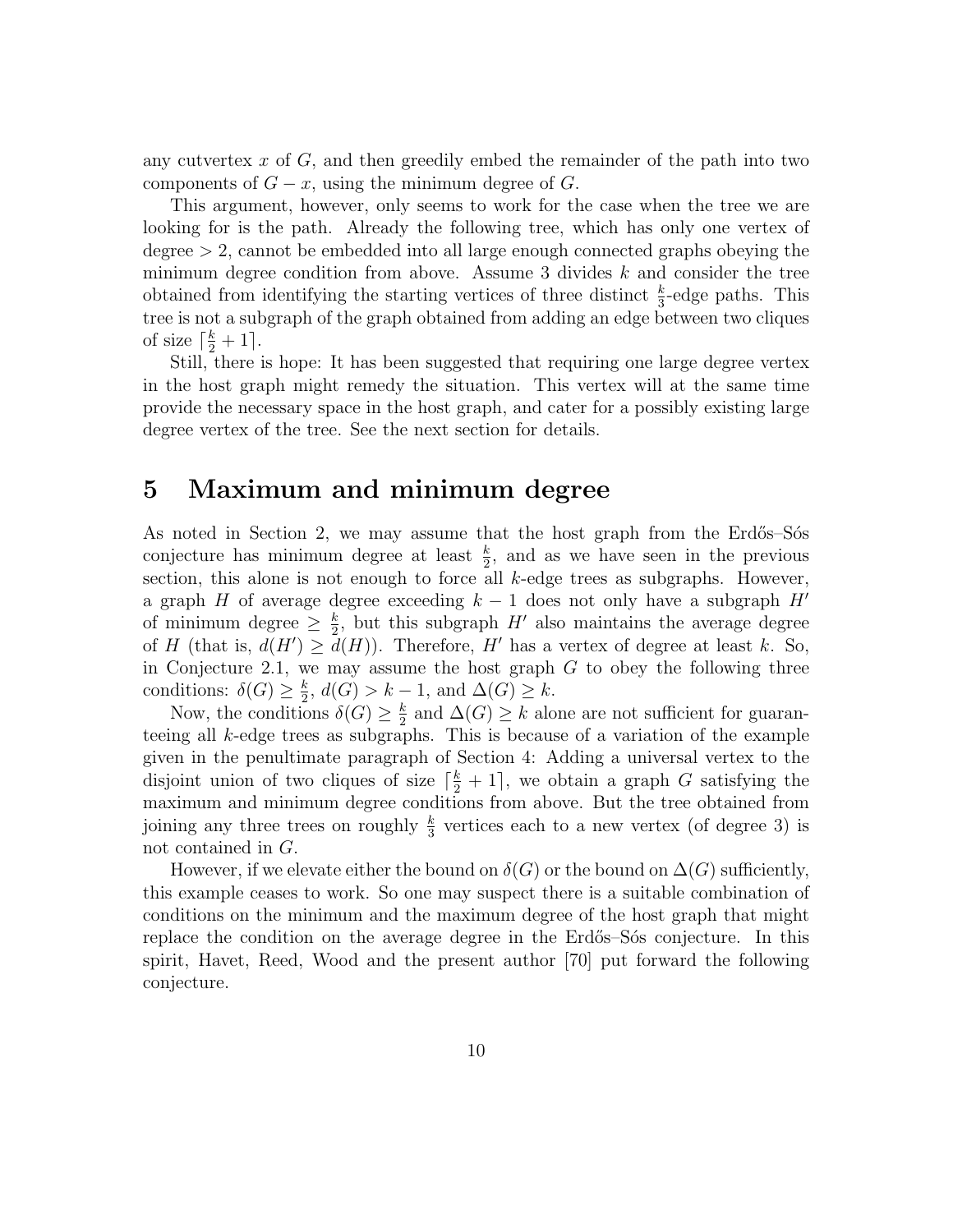Conjecture 5.1  $(\frac{2}{3})$  $\frac{2}{3}$ -conjecture [70]). Every graph of minimum degree at least  $\lfloor \frac{2k}{3} \rfloor$  $\frac{2k}{3}$ and maximum degree at least k contains each k-edge tree.

In  $[17]$ , Besomi, Pavez-Signé and the present author suggested another combination of bounds on the maximum and the minimum degree of the host graph.

Conjecture 5.2  $(2k-\frac{k}{2})$ **Conjecture 5.2** ( $2k-\frac{k}{2}$  conjecture [17]). Every graph of minimum degree at least  $\frac{k}{2}$  and maximum degree at least  $2k$  contains each k-edge tree.

Conjectures 5.1 and 5.2 are asymptotically best possible, as we will discuss later in this section.

Each of the conjectures is clearly true for stars and double stars. They also hold for paths, because of Observation 4.4. In [17], both Conjectures 5.1 and 5.2 were proved in an approximate form for large dense host graphs and trees whose maximum degree is bounded by  $k^{\frac{1}{49}}$  and  $k^{\frac{1}{67}}$ , respectively. (For trees of constant maximum degree, the maximum degree of the host graph can even be lowered slightly.)

For Conjecture 5.1, more is known. Recently, Reed and the present author [113, 114] showed that the conjecture holds if we are looking for a spanning tree in a large graph.

**Theorem 5.3.** [113, 114] There is  $n_0$  such that for every  $n \geq n_0$ , every n-vertex graph of minimum degree at least  $\frac{2(n-1)}{3}$  $\frac{a^{(n-1)}}{3}$  and maximum degree at least n−1 contains each n-vertex tree.

This theorem can also be seen as an extension of Theorem 4.3: By elevating the bound on the minimum degree of the host graph, we can dispose of the bound on the maximum degree of the tree.

Moreover, in [70], Havet, Reed, Wood and the present author prove the following two variants of their conjecture.

**Theorem 5.4.** [70] There are a function  $f : \mathbb{N} \to \mathbb{N}$  and a constant  $\gamma > 0$  such that if for a graph G, either of the following holds

- (i)  $\Delta(G) > f(k)$  and  $\delta(G) \geq \lfloor \frac{2m}{3} \rfloor$ ; or
- (ii)  $\Delta(G) \geq k$  and  $\delta(G) \geq (1 \gamma)m$ ,

then G contains each k-edge tree.

Theorem 5.4 confirms that, even if the bounds suggested by Conjectures 5.1 and 5.2 should be incorrect, the idea behind the conjectures is not: It is possible to simultaneously bound the maximum and the minimum degree of a graph (with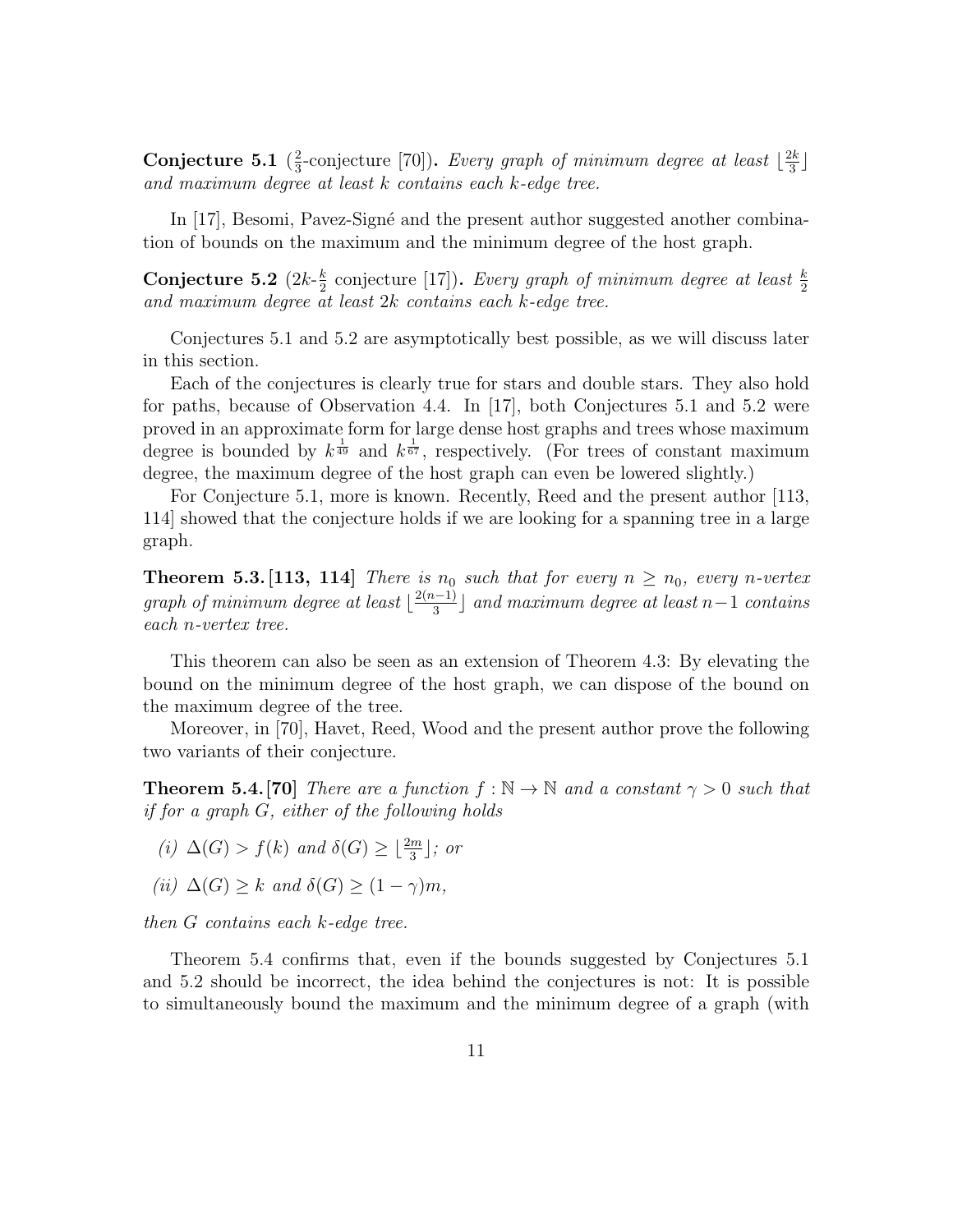the bound on the minimum degree strictly below  $k$ ) and as a result, guarantee the appearance of each tree of size  $k$  as a subgraph.

The proof of part (i) of Theorem 5.4 is relatively easy, and relies on strategically placing into a maximum degree vertex of the host graph a vertex of the tree that cuts the tree into conveniently sized components. It would be very interesting to find an extension of Theorem 5.4 (i), with the bound on the minimum degree lowered to  $\frac{k}{2}$ (ideally), or to some other number strictly smaller than  $\lfloor \frac{2m}{3} \rfloor$  $\frac{m}{3}$ .

The following conjecture of Besomi, Pavez-Signé and the author [15] tries to correlate the bounds on maximum and the minimum degree of the host graph given in Conjectures 5.1 and 5.2.

**Conjecture 5.5** (Intermediate range conjecture [15]). For each  $\alpha \in [0, \frac{1}{3}]$  $rac{1}{3}$  every graph of minimum degree at least  $(1+\alpha)\frac{k}{2}$  $\frac{k}{2}$  and maximum degree at least  $2(1-\alpha)k$ contains each k-edge tree.

As for the earlier conjectures from this section, it can be seen that Conjecture 5.5 holds for stars, double stars and paths. Moreover, an approximate version for large dense host graphs and trees of bounded maximum degree is shown in [15].

Conjecture 5.5 is best possible for certain values of  $\alpha$ . Namely, it is shown in [15] that for all odd  $\ell \in \mathbb{N}$  with  $\ell \geq 3$ , and for all  $\gamma > 0$  there are  $k \in \mathbb{N}$ , a k-edge tree T, and a graph G not containing T such that  $\delta(G) \geq (1 + \frac{1}{\ell} - \gamma)\frac{k}{2}$  $\frac{k}{2}$  and  $\Delta(G) \ge$  $2(1 - \frac{1}{\ell} - \gamma)k$ . Let us give a quick description of the example from [15].

**Example 5.6.** Consider two complete bipartite graphs  $H_i = (A_i, B_i)$  with  $|A_i|$  slightly below  $\frac{\ell-1}{\ell}$ k and  $|B_i|$  slightly below  $\frac{\ell+1}{\ell} \cdot \frac{k}{2}$  $\frac{k}{2}$ . Let  $G^*$  be obtained by adding a new vertex x to  $H_1 \cup H_2$ , such that x is connected to all of  $A_1 \cup A_2$ .

Then the tree  $T^*$  formed by  $\ell$  stars of order  $\frac{k}{\ell}$  and an additional vertex v connected to the centres of the stars does not embed in  $G^*$ .

Taking  $\ell = 3$ , or letting  $\ell$  converge to  $\infty$ , we obtain examples that prove the asymptotic sharpness of Conjectures 5.1 and 5.2. For Conjecture 5.1, one or both of the bipartite graphs  $H_i$  may be replaced with a conveniently sized complete graph. A structurally different example for the sharpness of Conjecture 5.1 is obtained by joining a universal vertex to a bipartite graph whose sides are both slightly below  $\frac{2}{3}k$ , which does not contain the tree  $T^*$  from above.

Example 5.6 only shows the asymptotic tightness of Conjecture 5.5 for values of  $\alpha$ that are equal to  $\frac{1}{\ell}$ , for some odd  $\ell$ . We are not aware of similarly good examples for other values of  $\alpha$ , and perhaps, the degree conditions from Conjecture 5.5 could be lowered for these values, and there might be jumps. One such jump can be observed when the minimum degree bound is close to  $\frac{2}{3}k$ . We believe that with  $\delta(G) \geq \frac{2}{3}$  $\frac{2}{3}k$ , we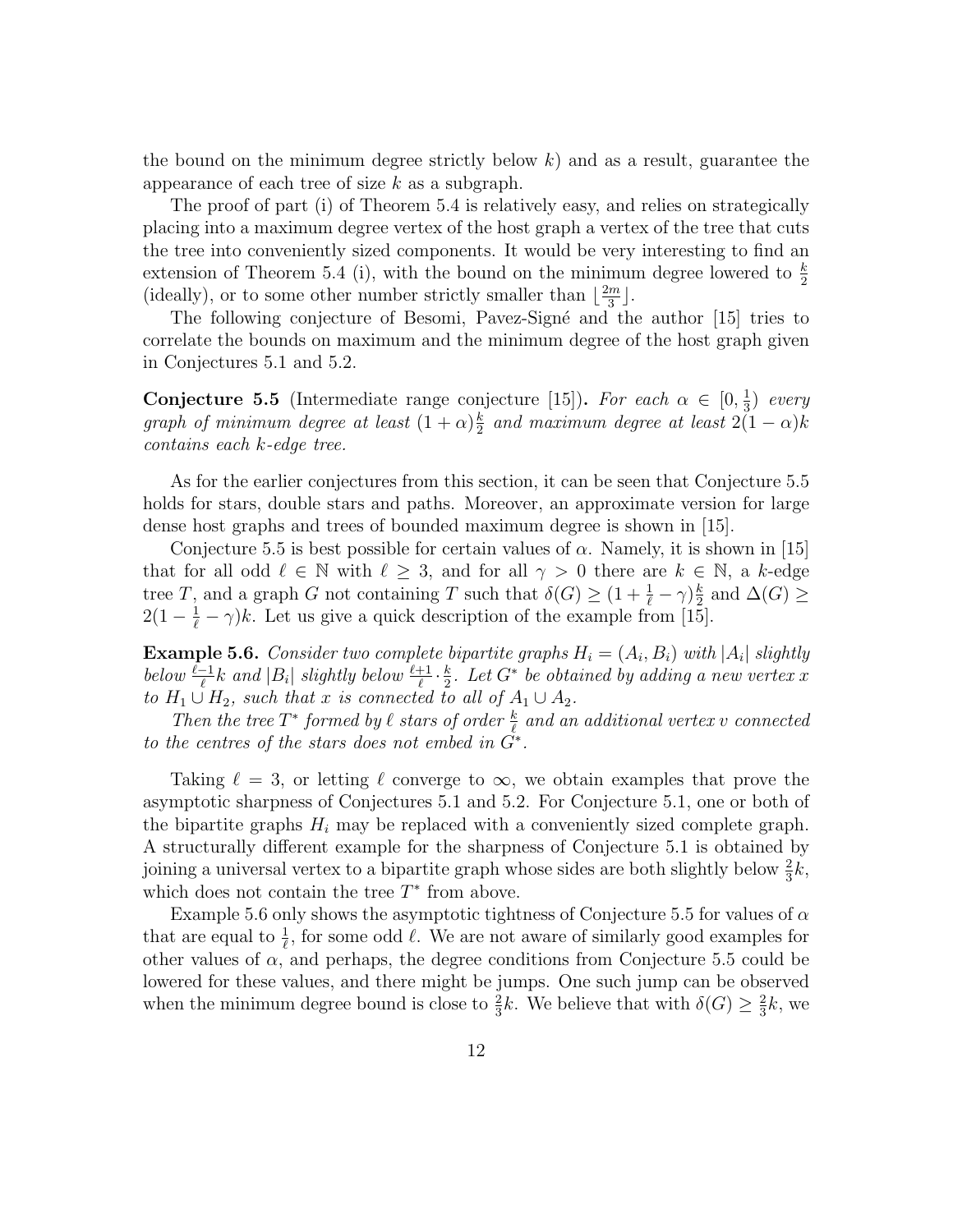would only need to bound  $\Delta(G)$  by k (according to Conjecture 5.1). However, with the bound  $\delta(G) \geq (1-\varepsilon)^{\frac{2}{3}}$  $\frac{2}{3}k$ , for any  $\varepsilon > 0$ , it becomes necessary to bound  $\Delta(G)$  by almost  $\frac{4}{3}k$  (because of Example 5.6).

Let us remark that if we exclude host graphs that are very close to the graph  $G^*$ , a different set of maximum/minimum degree conditions might be sufficient. In [15], it is shown that any large enough graph G with  $\delta(G) \geq (1+\delta)^{\frac{k}{2}}$  $\frac{k}{2}$  and  $\Delta(G) \geq (1+\delta)\frac{4}{3}$  $\frac{4}{3}k$ either looks very much like the graph  $G^*$  from Example 5.6, or contains all k-edge trees T with  $\Delta(T) \leq k^{\frac{1}{67}}$ .

We close the section with a new conjecture due to Klimošová, Piguet, and Rohzoň which appeared in [119]. Their conjecture combines the essence of Conjecture 3.7 with the spirit of the minimum/maximum degree conjectures from the present section.

**Conjecture 5.7.** [119] *Every n-vertex graph with*  $\delta(G) \geq \frac{k}{2}$  $\frac{k}{2}$  and at least  $\frac{n}{2\sqrt{k}}$  vertices of degree at least k contains all k-edge trees.

Conjecture 5.7 would be tight [119].

# 6 Expanders and random graphs

In the results and conjectures we have seen so far, the degrees in the host graph are of the same order as the tree we wish to embed. Examples showed that this is necessary, even if we bound the maximum degree of the tree. However, adding the assumption that the host graph has some expansion properties changes the situation. Different types of expansion have been considered for this problem, among these are large girth, guarantees of large neighbourhoods of small sets of vertices, and exclusion of dense bipartite subgraphs. Also random graphs fall into this category.

An early result for tree containment in expanding graphs is due to Friedman and Pippenger  $[49]$  who extended Pósa's rotation-extension technique  $[111]$  from paths to trees and showed that if each set  $X \subseteq V(G)$  with  $|X| \leq 2k-2$  has at least  $(\Delta+1)|X|$ neighbours then G contains all k-edge trees of maximum degree  $\Delta$ . This result has been generalised in [8, ?].

A use of expansion in the form of large girth is the result by Brandt and Dobson [21] we cited in Section 2. They showed more generally that every graph of girth at least 5 satisfying  $\delta(G) \geq \frac{k}{2}$  $\frac{k}{2}$  contains every k-edge tree with  $\Delta(T) \leq \Delta(G)$ . A generalisation of this was conjectured by Dobson [36], and, after preliminary results by Haxell and Luczak [73], confirmed by Jiang [83]: For any  $t \in \mathbb{N}_+$ , every graph G of girth at least  $2t + 1$  satisfying  $\delta(G) \geq \frac{k}{t}$  $\frac{k}{t}$  contains every *k*-edge tree with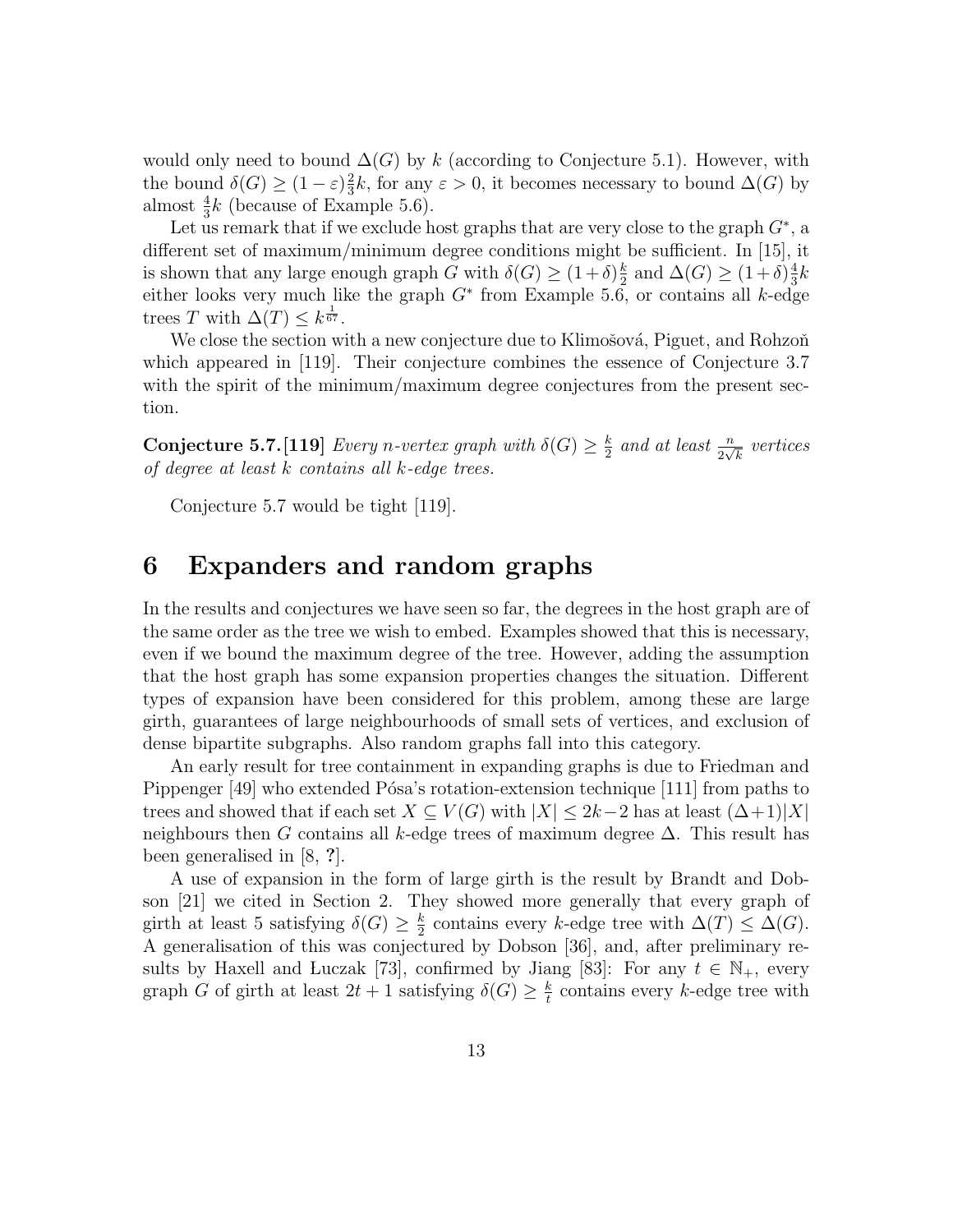$\Delta(T) \leq \delta(G)$ . This result was greatly improved by Sudakov and Vondrák [123] who used tree-indexed random walks to show that every graph G of girth at least  $2t + 1$ and  $\delta(G) \geq d$  contains every tree with  $\Delta(T) > (1 - \varepsilon)d$  and  $|V(T)| = cd^k$  (where c is a constant depending on  $\varepsilon$ ). The same authors also show the requirement of large girth may be replaced with forbidding the host graph to contain a complete bipartite graph  $K_{s,t}$  for certain s, t.

Some of these results directly apply to random graphs. One natural possibility in this setting is to replace the degree conditions with probability thresholds. Then, the main problem amounts to determining the probability threshold  $p = p(n)$  for the binomial random graph<sup>1</sup>  $G(n, p)$  to contain asymptotically almost surely (a.a.s.) each tree/all trees from a given class  $\mathcal{T}_n$  of trees. Clearly, as the error probabilities for missing individual trees might add up, there is a difference between containing "each tree" and "all trees" (the latter is often referred to as universality).

Most of the relevant literature for tree containment in random graphs is focused on spanning trees, or almost spanning trees, and the first case to be tackled was the path. Komlós and Szemerédi  $[93]$  and Bollobás  $[19]$  showed the threshold for spanning paths is  $p = (1 + o(1))\frac{\log n}{n}$ . The lower bound follows immediately from the fact that for smaller values of p, there are a.a.s. isolated vertices in  $G(n, p)$ . Kahn (see [86]) conjectured that the same threshold also applies to bounded degree trees. Namely, he conjectured that, for each  $\Delta$ , there is C such that, given any sequence of n-vertex trees  $T_n$ , each with maximum degree at most  $\Delta$ , the random graph  $G(n, C^{\frac{\log n}{n}})$  a.a.s. contains a copy of T. After preliminary results due to a number of authors (see e.g. [2, 5, 47, 84, 96]), Montgomery [101] recently solved Kahn's conjecture. He showed more generally the following statement.

**Theorem 6.1.** [101] For each  $\Delta > 0$ , there is a  $C > 0$  such that the random graph  $G(n, C \frac{\log n}{n})$  almost surely contains a copy of every n-vertex tree T with maximum degree at most  $\Delta$ .

Predating [101], some results for *almost* spanning trees appeared. Most importantly, Alon, Krivelevich, and Sudakov [5] proved that for all  $\varepsilon$  and  $\Delta$  there is C such that  $G(n, \frac{C}{n})$  a.a.s. contains all trees of order  $(1 - \varepsilon)n$  of maximum degree at most  $\Delta$ . The value of the constant  $C$  was improved by Balogh, Csaba, Pei and Samotij  $[8]$  by using the embedding result from [?]. Their result, as well as many of the results we

<sup>&</sup>lt;sup>1</sup>The graph  $G(n, p)$  is defined as a probability space on the set of all graphs on n (fixed) vertices where every edge appears with probability  $p$ , independently, but we also refer to an element of this space as the random graph  $G(n, p)$ . The random graph  $G(n, p)$  is said to have a property P asymptotically almost surely (a.a.s.) if the probability of  $G(n, p)$  having P tends to 1 as n tends to infinity.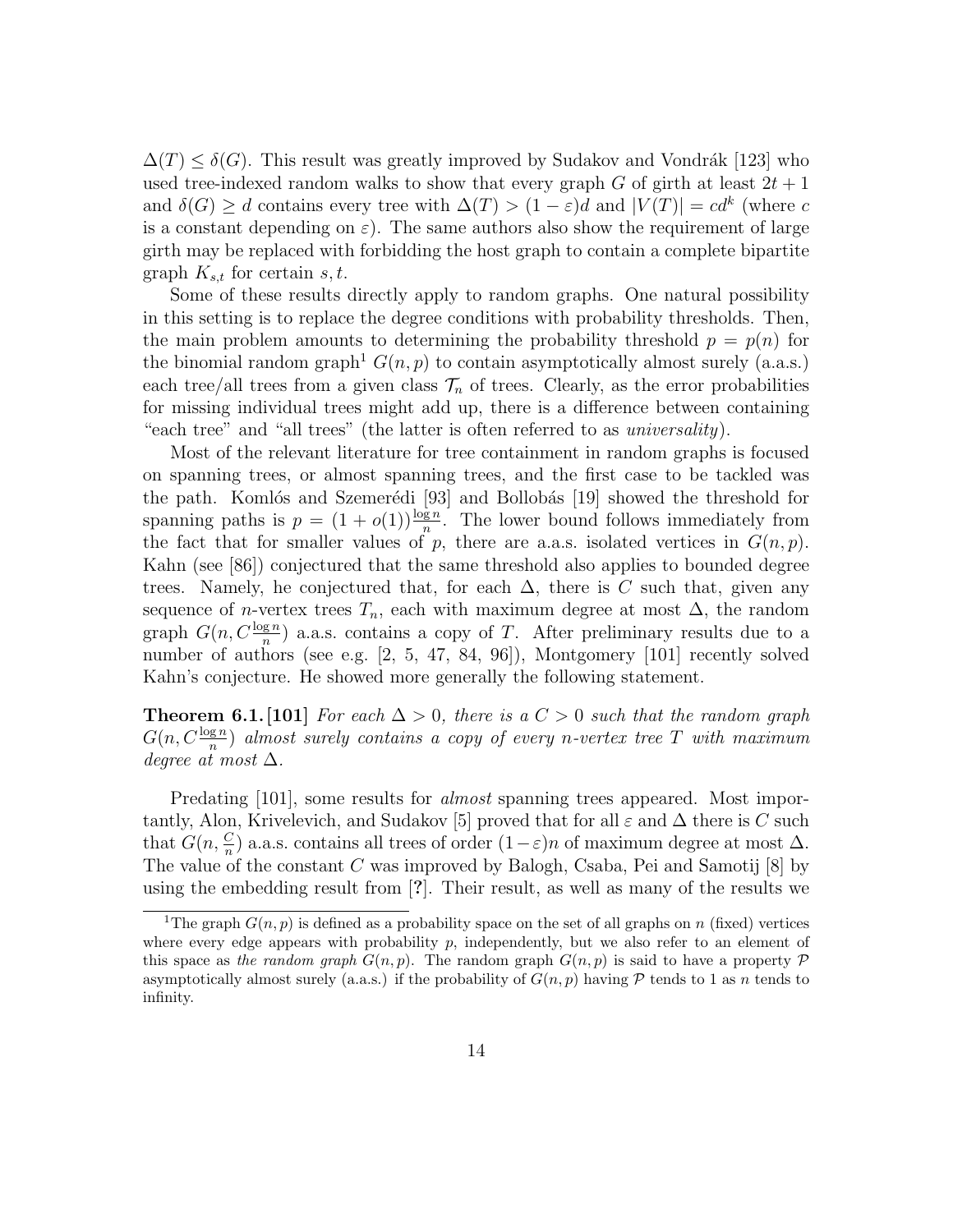cited in the last two paragraphs, also apply to other types of expanding graphs (not only random graphs).

Balogh, Csaba and Samotij [9] showed a result in the spirit of Theorem 4.1 for subgraphs of random graphs. In order to appreciate their result, let us observe that Theorem 4.1 can be stated in terms of *local resilience*: If we delete some edges from the complete graph  $K_n$ , in a way that at each vertex, at least a  $(\frac{1}{2} + \delta)$ -fraction of its incident edges is preserved, then the resulting graph still contains all spanning trees of maximum degree  $\Delta$  (where  $\delta$ , n and  $\Delta$  are as in the theorem). Now, in [9] this is translated to random graphs (and almost spanning trees).

**Theorem 6.2.** [9] For all  $\Delta$ ,  $\varepsilon$  and  $\delta$  there is C such that after deleting any set of edges from  $G(n, \frac{C}{n})$  in a way that at each vertex, at least a  $(\frac{1}{2} + \delta)$ -fraction of the original incident edges are preserved, then the resulting graph a.a.s. contains all trees of order  $(1 - \varepsilon)n$  and of maximum degree at most  $\Delta$ .

There are also some *global resilience* results for random graphs (in this type of result, a fraction of the edges is deleted without any restrictions on the number of edges deleted at each vertex). Balogh, Dudek and Li [10] proved a version of the Erdős–Gallai theorem for random graphs. Namely, they determine asymptotically the number of edges a subgraph of  $G(n, p)$  needs to have in order to guarantee a k-edge path, for different ranges of p and k. Araújo, Moreira and Pavez-Signé [6] show a version of the Erdős–Sós conjecture for random graphs, and linear sized trees. More precisely, they show that for all  $\Delta$ ,  $\varepsilon$  and  $t \in (0,1)$  there is C such that after deletion of at most a  $(1-t-\varepsilon)$ -fraction of the edges of  $G(n, \frac{C}{n})$ , the resulting graph still contains w.h.p. all trees of order tn and of maximum degree at most  $\Delta$ . It seems not to be known whether analogues of the results from [9] and [6] for spanning trees exist.

Finally, there are some recent results for *randomly perturbed* graphs. This model relies on a graph of linear but very small minimum degree, which is 'randomly perturbed' by adding a few random edges to it. More precisely, we consider the union of a graph  $G_{\alpha}$  of minimum degree at least  $\alpha n$  and the random graph  $G(n, p)$ , on the same set of vertices. The study of bounded degree spanning trees in this model was initiated by Krivelevich, Kwan and Sudakov [97]. They determined the threshold  $p = \frac{C}{n}$  $\frac{C}{n}$  (with C depending on  $\alpha$  and  $\Delta$ ) for containment of a single tree of maximum degree  $\Delta$ , and conjectured the same threshold for the corresponding universality result. This was confirmed by Böttcher, Han, Montgomery, Kohayakawa, Parczyk and Person [20]. Joos and Kim [85] show a variant of Theorem 4.1 for randomly perturbed graphs.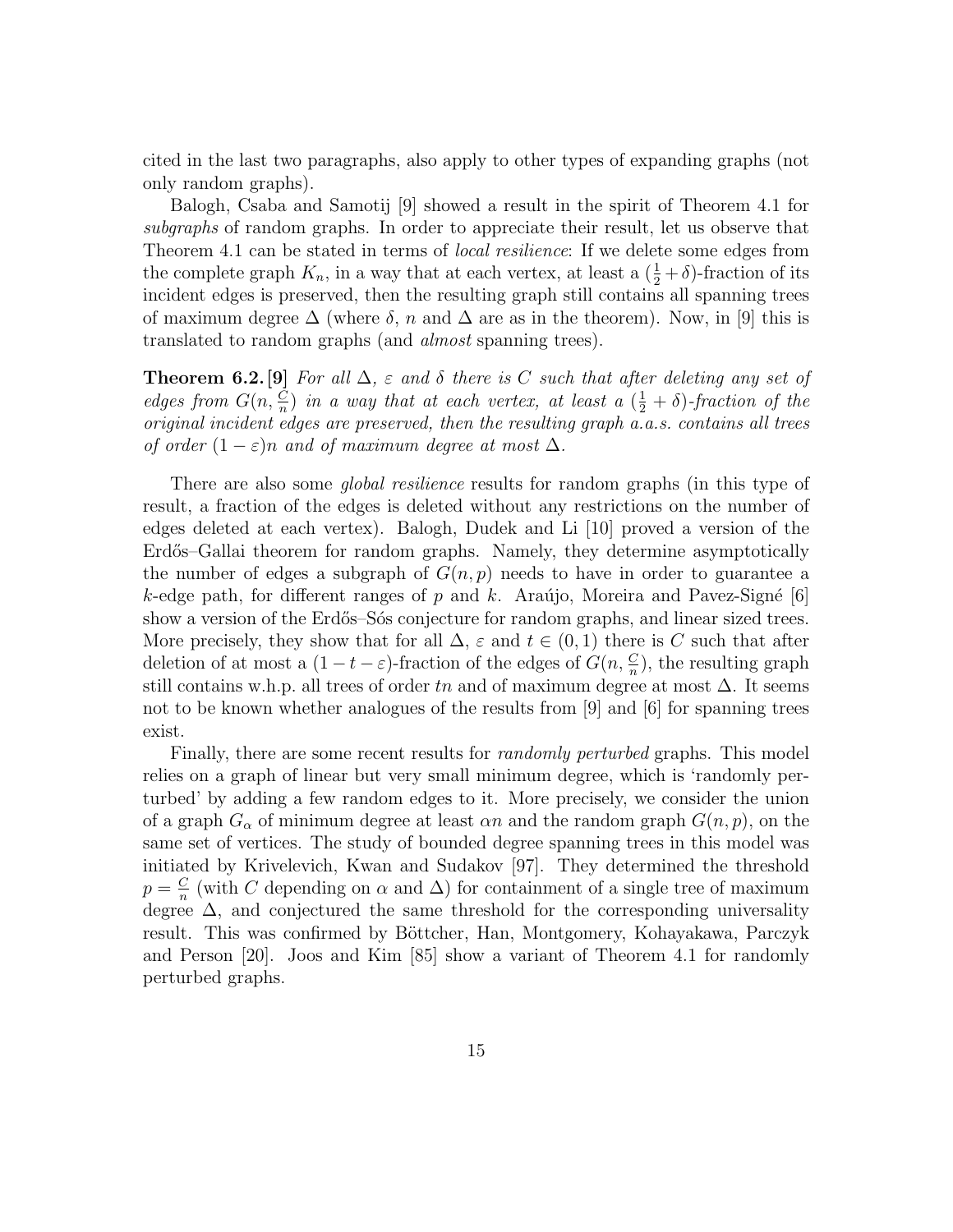## 7 Ramsey numbers

Both Conjecture 2.1 (the Erdős–Sós conjecture) and Conjecture 3.3 (the Loebl– Komlós–Sós conjecture) have a direct application in Ramsey theory. Let us start with 2-colour Ramsey numbers. The (2-colour) Ramsey number  $R(H_1, H_2)$  of a pair of graphs  $H_1, H_2$  is the smallest integer n such that every 2-colouring of the edges of  $K_n$  contains a copy of  $H_1$  in the first colour, or a copy of  $H_2$  in the second colour. Generalising the notion to classes  $\mathcal{H}_1, \mathcal{H}_2$  of graphs, we write  $R(\mathcal{H}_1, \mathcal{H}_2)$  for smallest integer n such that every 2-colouring of the edges of  $K_n$  contains a copy of each  $H_1 \in \mathcal{H}_1$  in the first colour, or a copy of each  $H_2 \in \mathcal{H}_2$  in the second colour. We write short  $R(H)$   $(R(H))$  for  $R(H, H)$   $(R(H, H))$ .

Some of the earliest results on Ramsey numbers for trees were the following. In 1967, Gerencsér and Gyárfás [58] determined the Ramsey number of two paths. They showed that

$$
R(P_k, P_\ell) = k + \lfloor \frac{\ell+1}{2} \rfloor
$$

for k-edge and  $\ell$ -edge paths  $P_k$  and  $P_\ell$  with  $k \geq \ell \geq 2$ . For stars, the Ramsey number is known to be larger. Harary [67] observed in 1972 that

$$
R(K_{1,k}, K_{1,\ell}) = k + \ell
$$

if at least one of k,  $\ell$  is odd, and  $R(K_{1,k}, K_{1,\ell}) = k + \ell - 1$  in the case that k and  $\ell$ are both even.

Conjectures 2.1 and 3.3 can be applied as follows in the Ramsey setting. Given a 2-edge-coloured  $K_{k+\ell}$ , say with colours red and blue, it is easy to see that either the red graph has average degree greater than  $k-1$ , or the blue graph has average degree greater than  $\ell - 1$ . Also, either the red graph has median degree at least k, or the blue graph has median degree at least  $\ell$ . Therefore, each of the two conjectures would imply that every 2-edge-colouring of  $K_{k+\ell}$  with colours red and blue contains either all k-edge trees in red, or all  $\ell$ -edge trees in blue, and therefore,  $R(\mathcal{T}_k, \mathcal{T}_\ell) \leq k + \ell$ , where  $\mathcal{T}_j$  is the class of all trees with j edges. If k and l are both even, the bound we can infer from Conjecture 2.1 is even lower: In that case  $R(\mathcal{T}_k, \mathcal{T}_\ell) \leq k + \ell - 1$ . Accordingly, and focusing on the case  $k = \ell$ , Burr and Erdős [25] conjectured in 1976 that  $R(\mathcal{T}_k) \leq 2k$ , and  $R(\mathcal{T}_k) \leq 2k-1$  if k is even. The bound  $R(\mathcal{T}_k) \leq 2k$ has been confirmed for large  $k$ , by Zhao's solution of Conjecture 3.1 for large host graphs  $|126|$ .

However, the bound  $R(T_k, T_\ell) \leq k + \ell$  for a k-edge tree  $T_k$  and an  $\ell$ -edge tree  $T_\ell$ seems to be far from best possible for non-star trees. As noted above, the Ramsey number for paths differs significantly from the Ramsey number for stars with the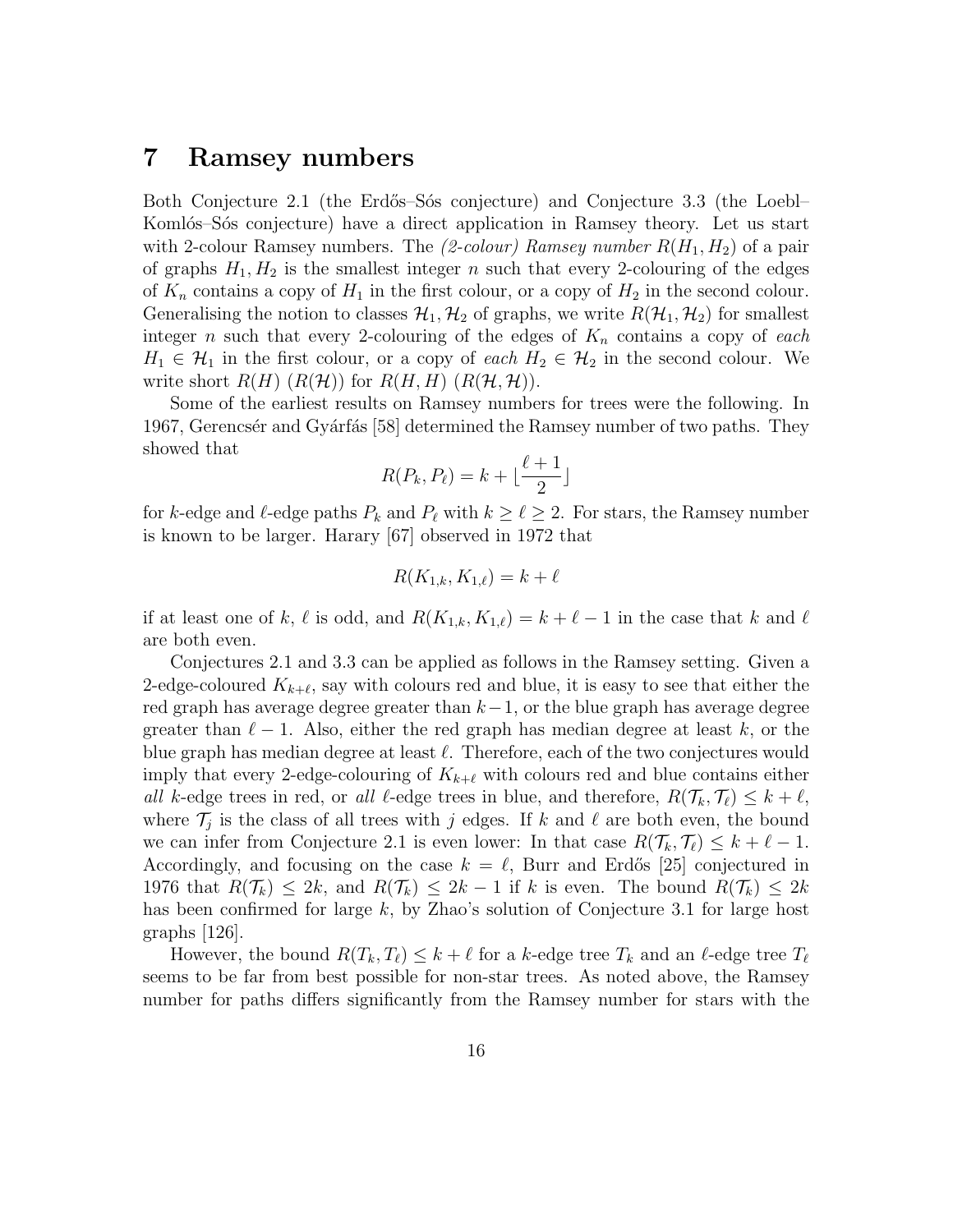same number of edges. Note that paths are (almost) completely balanced trees, while stars are the most unbalanced trees. Believing this difference to be the reason for the variation in their Ramsey numbers, Burr [23] put forward the following conjecture in 1974. He suggested that if T is a tree whose bipartition classes have sizes  $t_1, t_2$ , with  $t_2 \geq t_1 \geq 2$ , then the Ramsey number of T is

$$
R_B(T) := \max\{2t_1 + t_2, 2t_2\} - 1.
$$

Standard examples show this number would be best possible, and  $R_B(T)$  matches the Ramsey numbers for paths from [58].

Haxell, Luczak, and Tingley [75] confirmed Burr's conjecture asymptotically for trees with (linearly) bounded maximum degree in 2002. However, already shortly after the conjecture was posed, Grossman, Harary and Klawe [60] found that it was not true for certain double stars. A *double star*  $D_{t_1,t_2}$  is a union of two stars  $K_{1,t_1-1}$  and  $K_{1,t_2-1}$  whose centres are joined by an edge. The examples from [60] still allowed for the possibility that Burr's conjecture was off only by one, that is, that the Ramsey number of any tree T would be bounded by  $R_B(T) + 1$ . The authors of [60] conjectured this to be the truth for double stars. This has been confirmed for a range<sup>2</sup> of values of  $t_1, t_2$ . But recently, Norin, Sun and Zhao [106] disproved the conjecture from [60] in general by showing that the numbers  $R(D_{t_1,t_2})$  and  $R_B(D_{t_1,t_2})$ differ considerably if  $t_2$  lies between  $\frac{7}{4}t_1 + o(t_1)$  and  $\frac{105}{41}t_1 + o(t_1)$ . In particular, for the case  $t_2 = 2t_1$  they find that

$$
R(D_{t_1,t_2}) \ge 4.2t_1 - o(t_1)
$$

while

$$
R_B(D_{t_1,t_2}) = 4t_1 - 1.
$$

The authors of [106] pose the following question.

**Question 7.1** (Norin, Sun and Zhao [106]). Is it true that  $R(D_{t_1,t_2}) = 4.2t_1 + o(t_1)$ if  $t_2 = 2t_1?$ 

A question of Erd˝os, Faudree, Rousseau and Schelp [43], who, in 1982, asked whether  $R(T) = R_B(T)$  for all trees T with colors classes of sizes  $t_1$  and  $t_2 = 2t_1$ , has also been answered in the negative by the above mentioned results from  $[106]$ . The authors of [106] offer the following alternative.

<sup>&</sup>lt;sup>2</sup>The current best results are  $R(D_{t_1,t_2}) \le R_B(D_{t_1,t_2}) + 1$  if  $t_2 \ge 3t_1 - 2$  (obtained using ad hoc arguments [60]) and  $R(D_{t_1,t_2}) \leq R_B(D_{t_1,t_2})$  if  $t_2 \leq 1.699t_1 + 1$  (obtained using flag algebras [106]).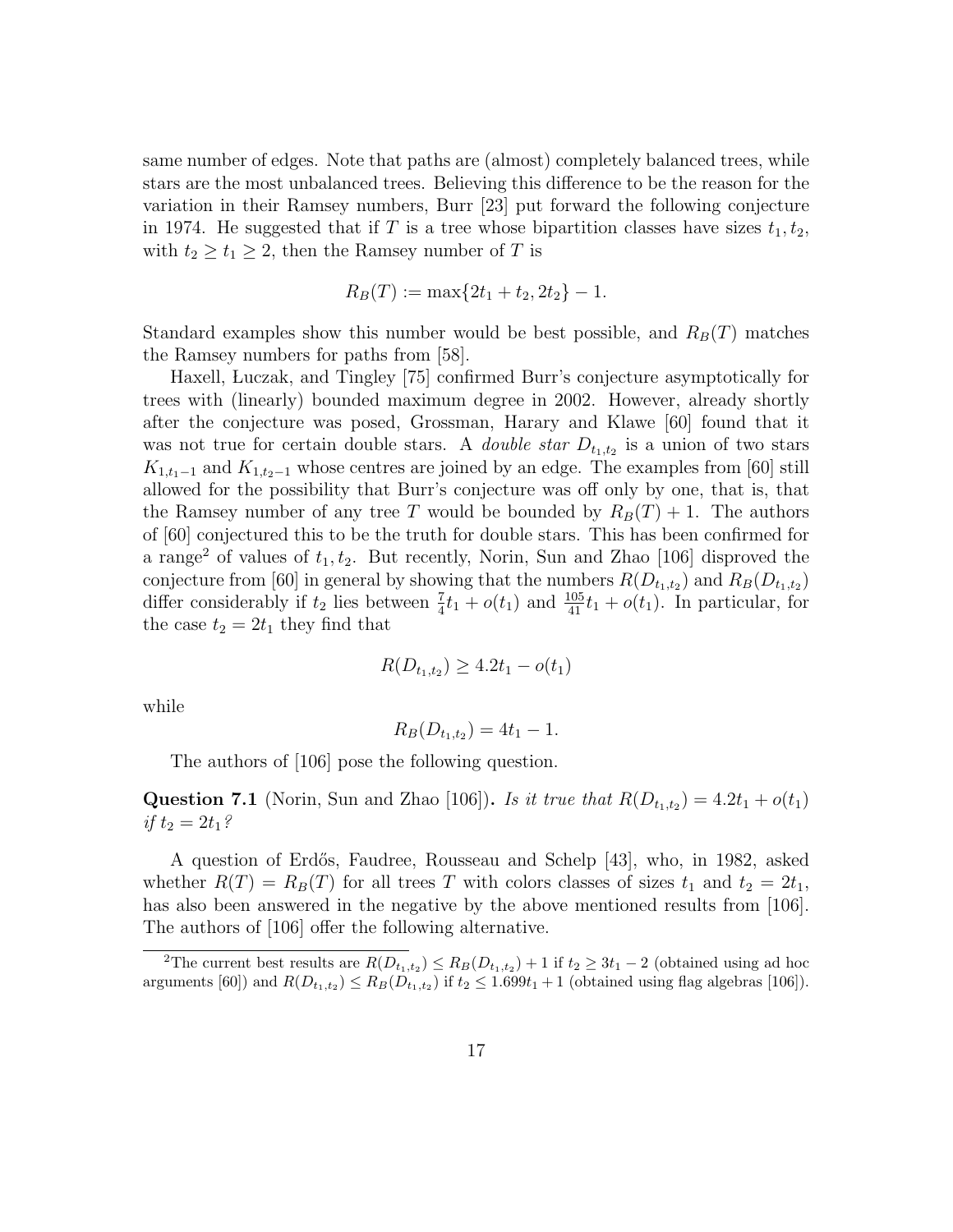**Question 7.2** (Norin, Sun and Zhao [106]). Is it true that  $R(T) \leq 4.2t_1 + o(t_1)$  for all trees T with colors classes of sizes  $t_1$  and  $2t_1$ ?

Another natural question in this context seems to be whether there is an exact version of the asymptotic results of Haxell, Luczak, and Tingley [75] (which would interesting even if we had to restrict the maximum degree of the tree by, say, a constant). A second question is whether their result can be extended to graphs of slightly larger maximum degree. In the main result from [75], the bound on the maximum degree of the tree is  $\delta |V(T)|$ , with  $\delta$  depending on the approximation. On the other hand, the known counterexamples to Burr's conjecture are all double stars D of maximum degree exceeding  $\frac{7}{11}|V(D)|$ . So, there might be a chance that for some reasonable constant  $c \leq \frac{7}{11}$ , Burr's conjecture still holds for all trees T of maximum degree at most  $c|V(T)|$ .

Question 7.3. Is there a constant c such that  $R(T) = R_B(T)$  for all trees T with  $\Delta(T) \leq c|V(T)|^2$ 

Let us now briefly look at results and questions for multi-colour Ramsey numbers of trees. The r-colour Ramsey number  $R_r(H)$  of a graph H is defined as the smallest integer n such that every r-colouring of the edges of  $K_n$  contains a monochromatic copy of  $H$ .

Multicolour Ramsey numbers for trees have not been studied much. The most studied case is the path  $P_k$ . The 3-colour Ramsey number of the k-edge path  $P_k$ has been conjectured to be 2k for even k and  $2k + 1$  for odd k by Faudree and Schelp [46], and this is best possible. This conjecture has been confirmed for large  $k$ by Gyárfás, Ruszinkó, Sárközy and Szemerédi [63]. For more colours, less is known. Constructions based on affine planes show that  $R_r(P_k) \ge (r-1)k$  if  $r-1$  is a prime power. An upper bound on  $R_r(P_k)$  can be obtained by applying the Erdős–Gallai theorem to the most popular colour in a given r-colouring. This yields  $R_r(P_k) \leq$  $r(k+1)$ . Recently, the latter bound has been improved to  $(r-\frac{1}{4})$  $(\frac{1}{4})(k+1) + o(k)$  by Davies, Jenssen and Roberts [31].

Multicolour Ramsey numbers for k-edge stars were determined by Burr and Roberts [26] in 1973. They showed that  $(k-1)r+1 \le R_r(K_{1,k}) \le (k-1)r+2$ . The lower bound is tight if and only if both  $k$  and  $r$  are even.

General bounds for all trees have also been considered. Erdős and Graham [44] observed that an affirmative answer to the following question would follow from the Erdős-Sós conjecture. (A version for skew trees would also follow from Conjecture 3.7.)

**Question 7.4** (Erdős and Graham  $[44]$ ). Is the r-colour Ramsey number for a k-edge tree  $T_k$  equal to  $rk + O(1)$ ?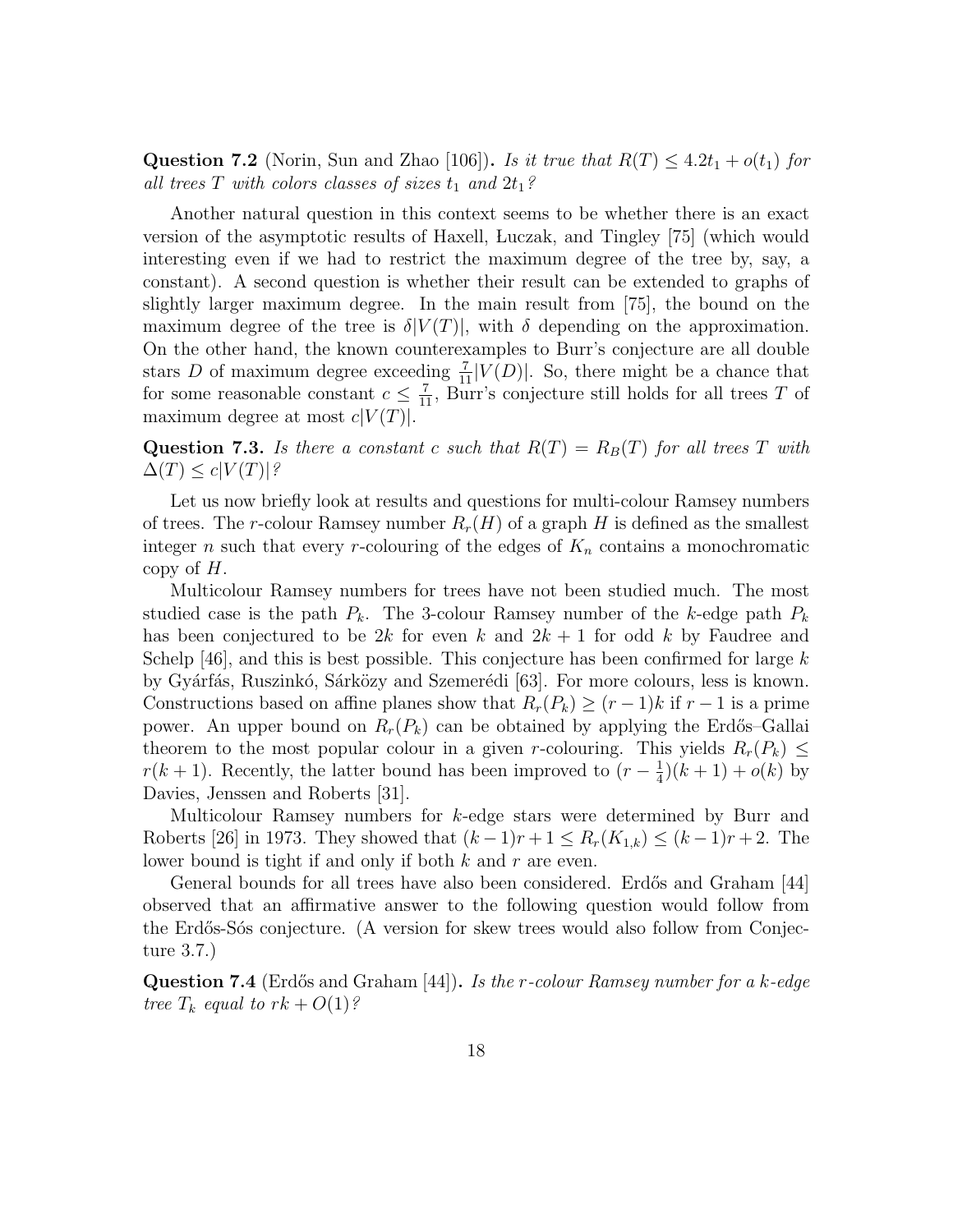The authors of [44] observe that  $R_r(T_k)$  is bounded from above by  $2rk$ . This bound can be obtained using a similar argument as for the 2-colour Ramsey number, and the fact that Conjecture 2.1 holds if the average degree bound is replaced by  $2k$ , as we observed in Section 2.

# 8 Directed graphs

In this section, we will shift our focus from trees and graphs to their oriented versions, that is, oriented trees and digraphs/oriented graphs. An oriented tree (graph) is a tree (graph) all whose edges have been given a direction. A digraph may have (at most) two edges between a pair of vertices, as long as these go in opposite directions. A tournament is an oriented complete graph, and a complete digraph is a digraph having all possible edges.

Let us start with oriented graphs and trees. Before we turn to possible generalisations of the results in the earlier sections, let us illustrate how the orientations of the edges bring new difficulties. Just considering the degree in the underlying graph is clearly not enough. Indeed, it is fairly easy to construct an orientation of a complete graph  $K_{k+1}$  that does not contain the k-edge star having all its edges directed inwards, thus preventing even the easiest observation for graphs to carry over to digraphs.

So, let us consider the class of tournaments as possible host graphs. One of the first results on oriented trees in tournaments was established by Rédei  $[112]$  in 1934. It states that every tournament on  $k + 1$  vertices contains the *directed k-edge path* (i.e. the k-edge path having all its edges directed in the same direction). More results on oriented paths appeared in, e.g. [61, 117, 125], until in 2000, Havet and Thomassé  $[72]$  showed that with three exceptions, all oriented k-edge paths appear in any  $(k+1)$ -vertex tournament. Similar results have been shown for some classes of oriented trees with bounded maximum degree (see [103] and references therein).

A generalisation of these results for containment of all oriented trees of some fixed size was conjectured by Sumner in the 1980's.

### Conjecture 8.1 (Sumner, see [115]). Every tournament on 2k vertices contains every oriented k-edge tree.

This conjecture is best possible, which can be seen by considering a  $(k-1)$ -regular tournament (that is, a tournament whose vertices each have in- and out-degree  $k-1$ ) on  $2k - 1$  vertices, which does not contain the k-edge star with all edges directed inwards (or outwards).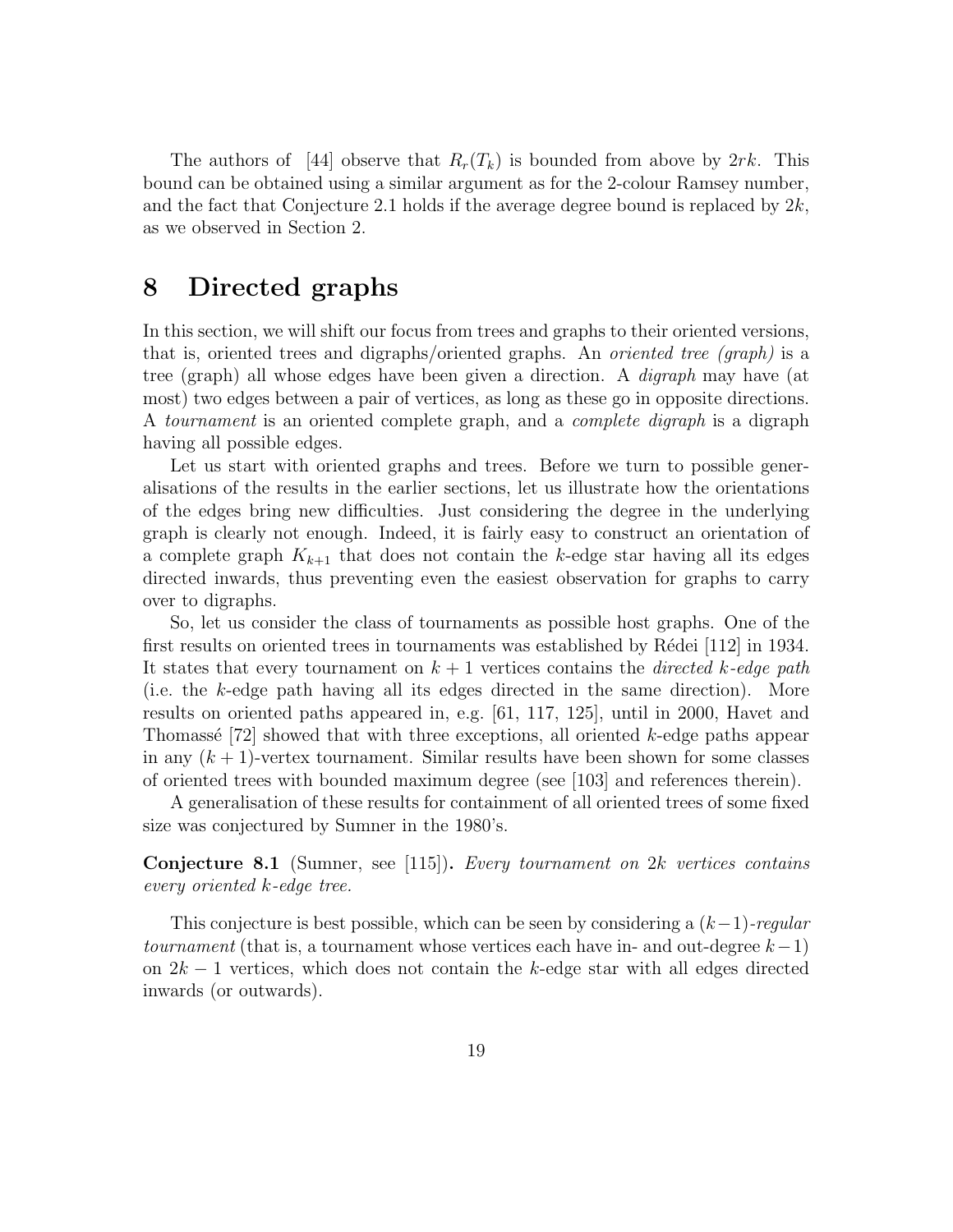Variants of Conjecture 8.1 replacing  $2k$  with a larger number are known [39, 66, 68, 71]. The current best bound is  $\frac{21}{8}k$ , and was found by Dross and Havet [38]. Havet and Thomassé [71] showed that Conjecture 8.1 holds for *arborescences*, that is, oriented trees having all their edges directed away from (or towards) a specific vertex. After proving an approximate version [98], Kühn, Mycroft and Osthus [99] confirmed Sumner's conjecture for large n, using the regularity method. For oriented trees of bounded degree, the size of the host tournament can be lowered to  $n + o(n)$ (see [99, 103, 105]).

In 1996, Havet and Thomassé proposed that the size of the host tournament can be smaller if we add a restriction on the number of leaves of the tree. This gives the following generalisation of Conjecture 8.1.

**Conjecture 8.2** (Havet and Thomassé, see [69]). Let T be an oriented k-edge tree with  $\ell$  leaves. Then every tournament on  $k + \ell$  vertices contains a copy of T.

Note that for oriented stars, Conjecture 8.2 gives the same bound as Conjecture 8.1, but for other trees, the bound is lower. As we saw above, if  $T$  is a path, the tournament may be by one smaller than required by Conjecture 8.2. For progress on Conjecture 8.2 see [27, 66, 69].

Turning now to oriented graphs as possible host graphs for oriented trees, there is a natural generalisation of the results and conjectures from above, which involves the chromatic number of a digraph. An oriented graph is n-chromatic if the underlying graph has chromatic number  $n$ . The well-known Gallai-Hasse-Roy-Vitaver (GHRV) theorem (see e.g. [11]) states that every  $(k + 1)$ -chromatic oriented graph contains the directed path with  $k$  edges. As any *n*-vertex tournament is *n*-chromatic, this is a generalisation of Rédei's theorem mentioned above.

An extension of the GHRV theorem to oriented trees was suggested by Burr [24] in 1980. His conjecture would imply Sumner's conjecture.

### Conjecture 8.3 (Burr [24]). Every 2k-chromatic oriented graph contains each oriented k-edge tree.

A version of Conjecture 8.3 for large k, replacing oriented trees with oriented paths, and '2k-chromatic' with 'k-chromatic', is attributed in [11] to Bondy. There is also a generalisation of Conjecture 8.2 in the spirit of Conjecture 8.3: Every  $(k + \ell)$ -chromatic digraph contains each oriented k-edge tree having  $\ell$  leaves (this was conjectured in [71]). Furthermore, Naia [105] conjectures that for every oriented k-edge tree T, the minimum n such that every tournament of order n contains  $T$ coincides with the minimum n such that every n-chromatic oriented graph contains  $T$ . This would imply that Conjecture 8.3 and Conjecture 8.1 are equivalent.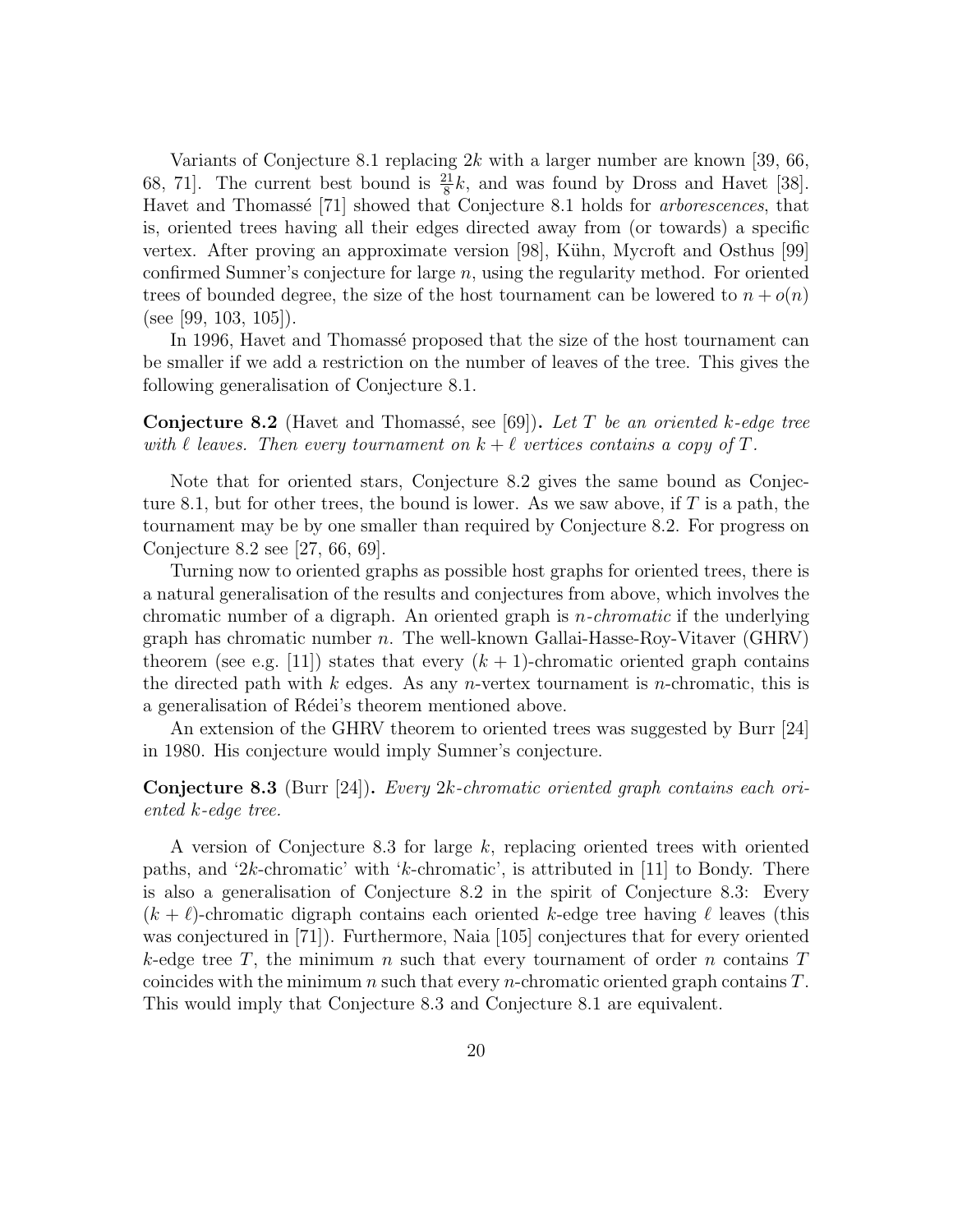Conjecture 8.3 is only known for some specific classes of oriented paths (see [1] for references) and for all oriented stars [105]. Burr [24] showed that Conjecture 8.3 is true if we replace  $2k$  with  $k^2$ , and Addario-Berry, Havet, Linhares Sales, Thomassé and Reed [1] improved this (roughly by a factor of 2). A better bound only for oriented graphs with large chromatic number is given in [105].

The authors of [1] also propose an interesting conjecture of their own. In order to be able to state their conjecture, we need a definition. An antidirected tree is an oriented tree each of whose vertices either has no incoming edges or no outgoing edges.

Conjecture 8.4 (Addario-Berry, Havet, Linhares Sales, Thomassé and Reed [1]). Every digraph D with more than  $(k-1)|V(D)|$  edges contains each antidirected k-edge tree.

This conjecture is best possible because of the  $(k-1)$ -regular tournament which does not contain the k-edge out-star, or alternatively, because of the complete digraph on k vertices which does not contain *any* oriented k-edge tree. Also note that a version of Conjecture 8.4 for oriented trees that are not antidirected fails (even if we made the condition on the number of edges stronger): Consider a large complete bipartite graph  $G = (A, B)$ , and orient all its edges from A to B. The resulting oriented graph only has antidirected subgraphs.

The authors of [1] verify Conjecture 8.4 for antidirected trees of diameter at most 3, and they note it is not difficult to see that Conjecture 8.4 implies Conjecture 8.3 (and therefore also Conjecture 8.1) for antidirected trees. (This is because every 2k-chromatic graph has a subgraph H of minimum degree at least  $2k - 1$ , and thus H has more than  $(k-1)|V(H)|$  edges.) They also note that if we restrict Conjecture 8.4 to symmetric digraphs (a digraph is *symmetric* if all its edges are bidirected), then the conjecture becomes equivalent to the Erdős–Sós conjecture (Conjecture 2.1). So one can interpret Conjecture 8.4 as a common generalisation of Conjecture 2.1 and Conjecture 8.3.

It seems, however, slightly dissatisfying that Conjecture 8.4 only applies to antidirected trees. We have seen above that this is necessary, as there are oriented graphs on  $2n$  vertices with  $n^2$  edges that do not even contain a two-edge directed path. In fact, any antidirected host graph with enough edges would serve as an example. Now, in order to avoid these examples, one might try requiring that the vertices of the host digraph, on average, had *both* large enough in-degree  $d^-(v)$  and large enough out-degree  $d^+(v)$ .

That is, defining the *semidegree* of a vertex  $v$  as

$$
d^{0}(v) := \min\{d^{-}(v), d^{+}(v)\},
$$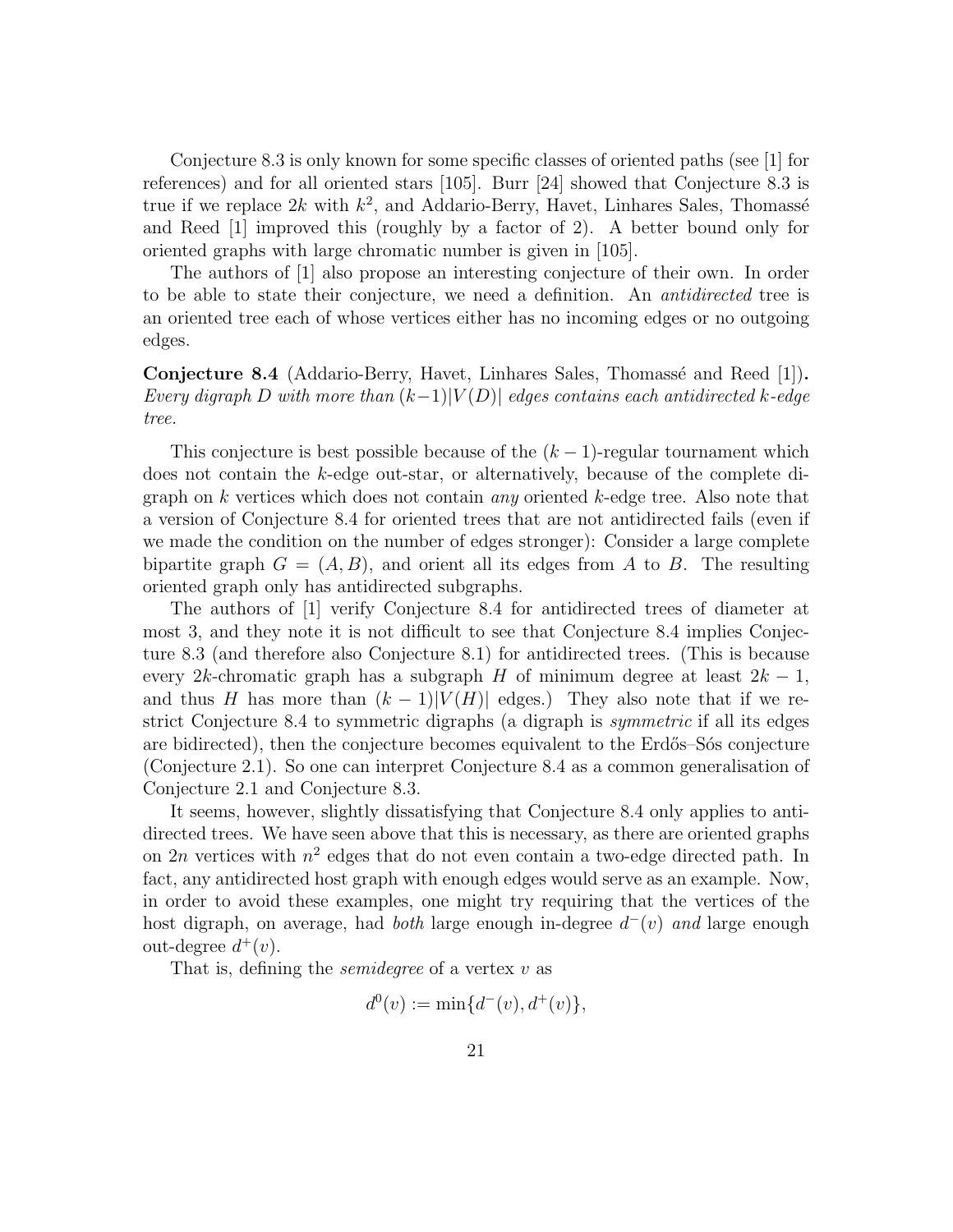we would require the average of the semidegrees, taken over all vertices  $v$  of the digraph D, to be larger than  $k-1$  (or more generally, to be larger than some function of  $k$ ). Although this would clearly exclude all antidirected host graphs, it is not sufficient to guarantee all oriented trees as subdigraphs. In order to see this, just consider an appropriate blow-up<sup>3</sup> of a  $(k-1)$ -edge directed path. (Observe that this example also shows that a naïve extension of the Loebl-Komlós-Sós conjecture that replaces  $d(v)$  with  $d^0(v)$  fails.)

Another possibility is to consider the *minimum semidegree* 

$$
\delta^{0}(D) := \min\{d^{0}(v) : v \in V(D)\}
$$

of a digraph D. Using a greedy embedding argument, it is clear that any digraph with  $\delta^{0}(D) \geq k$  must contain each oriented k-edge tree.

This trivial bound can be lowered if  $k = n$ , and the tree is a path. Indeed, results from [33, 34] imply that if D is an n-vertex digraph with  $\delta^0(D) \geq \frac{n}{2}$  $\frac{n}{2}$ , then D contains every orientation of the path on  $n$  vertices, and this is sharp. This might extend to oriented paths of smaller size. A first question in this direction would be whether Observation 4.4 extends to oriented graphs.

**Conjecture 8.5.** Does every oriented graph D with  $\delta^0(D) > \frac{k}{2}$  $\frac{k}{2}$  contain each oriented k-edge path?

If this conjecture is true, it would be sharp. This can be seen by considering, for even  $k$ , a blow-up of the directed triangle, replacing each vertex with an independent set of size  $\frac{k}{2}$ . The antidirected path with k edges is not contained in this graph. Moreover, the conjecture is true for directed paths, by a result of Jackson [82]. If we replace the bound on the minimum semidegree with  $\frac{3}{4}k$ , it holds for antidirected paths [90]. If the host graph is a tournament, Conjecture 8.5 follows from Conjecture 8.1.

An analogous question can be asked for digraphs. Observe that now, we need to require, in addition to the minimum semidegree condition, a lower bound on the size of the largest component (in order to prevent the digraph being the union of complete digraphs of order  $\frac{k}{2} + 2$ ).

Question 8.6. Does every digraph D with  $\delta^0(D) > \frac{k}{2}$  $\frac{k}{2}$  having a component of size at least  $k + 1$  contain each oriented k-edge path?

If not, can we lift the bound on the minimum semidegree (to some bound strictly below  $k$ ) so that the question can be answered in the affirmative?

 $3A$  blow-up of a digraph D is obtained by replacing each vertex with an independent set of vertices, and adding all edges from such a set  $X$  to a set  $Y$ , if  $X$  and  $Y$  originated from vertices  $x$ and y belonging to an edge  $\vec{xy}$  of D.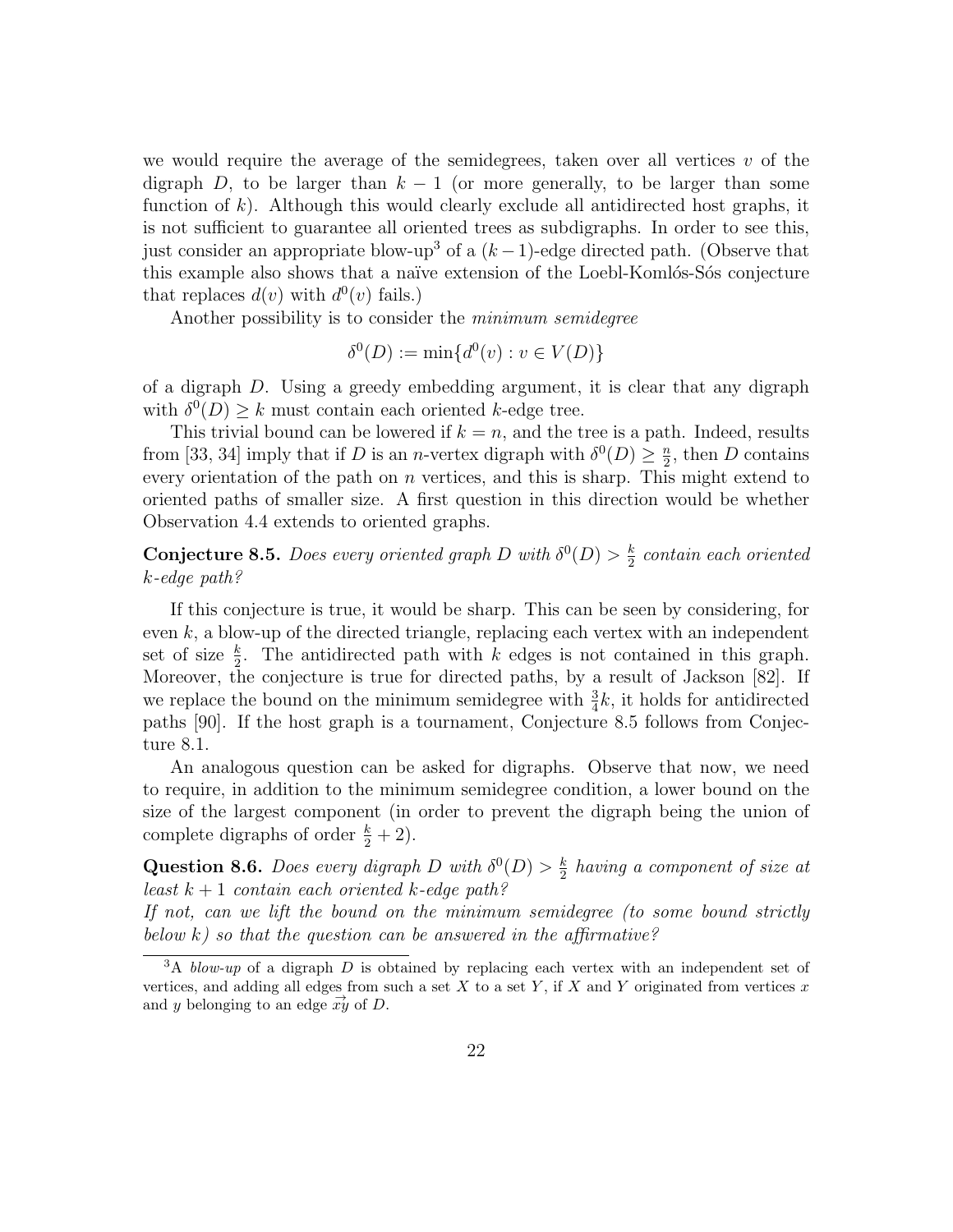If necessary, one might additionally require a larger component (or a large strong component).

Let us shift our attention from oriented paths to oriented bounded degree trees. Mycroft and Naia [104] used the minimum semidegree notion to give an extension of Theorem 4.1 to digraphs.

**Theorem 8.7** (Mycroft and Naia [104]). For all positive real  $\alpha, \Delta$  there exists  $n_0$ such that for all  $n \geq n_0$  every n-vertex digraph D with  $\delta^0(D) \geq (\frac{1}{2} + \alpha)n$  contains every oriented n-vertex tree of maximum degree at most  $\Delta$ .

In view of their result we feel encouraged to ask whether generalisations to digraphs, using the minimum semidegree notion, of the results and conjectures from Section 5 exist. In particular, if Conjecture 8.5 (Question 8.6) is true, one might try for results in the spirit of Theorem 5.4 and Conjectures 5.1, 5.2 and 5.5.

**Question 8.8.** Are there constants  $c < 1$  and C such that every oriented graph (digraph) D with  $\delta^{0}(D) \geq ck$  that has a vertex v with  $d^{0}(v) \geq Ck$  contains each oriented k-edge tree?

Another possibility is to substitute the semidegree with another degree notion. One natural candidate is the *total minimum degree*  $\delta_{tot}(D)$ , which is defined as the minimum of the sums of the in- and out-degrees of the vertices of the digraph D. Mycroft and Naia asked the following question [104, Problem 4.1].

**Question 8.9.** [104] *Does Theorem 8.7 remain true if*  $\delta^{0}(D)$  *is replaced by*  $\frac{\delta_{tot}(D)}{2}$ ?

If this is true, one could ask for similar variants of the other open questions from this section.

We close the section with a short remark on Ramsey numbers for oriented trees. There are two natural notions. The *oriented Ramsey number*  $R_k^{\rightarrow}(T)$  of an oriented tree  $T$  is the smallest integer  $n$  such that every  $k$ -coloured tournament on  $n$  vertices contains a monochromatic copy of T. The directed Ramsey number  $R_k^{\leftrightarrow}(T)$ is defined in the same way, replacing the  $k$ -coloured tournament with a  $k$ -coloured complete digraph. Early results using these notion focused on directed paths and two colours [28, 62]. An interesting insight gives a recent work of Bucic, Letzter and Sudakov [22] who establish a difference in the order of magnitude of the two numbers, by showing that  $R_k^{\to}(T) = c_k |V(T)|^k$  and  $R_k^{\leftrightarrow}(T) = c_k |V(T)|^{k-1}$ . As observed in [22], the former of these two equalities would also follow from Conjecture 8.3 (Burr's conjecture).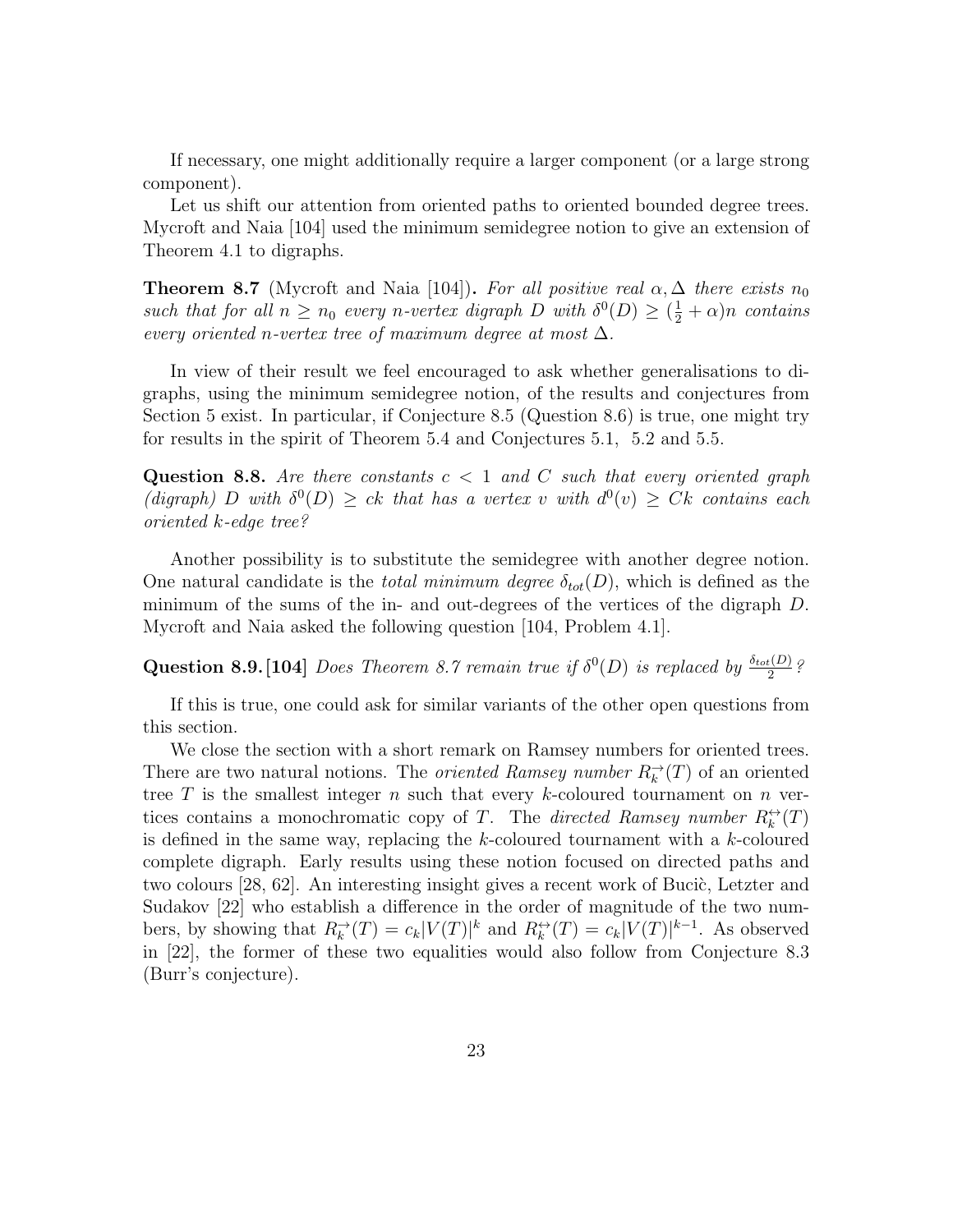# 9 Hypergraphs

We will only discuss r-uniform hypergraphs, and call such hypergraphs r-graphs for short. As one might expect, there is more than one natural generalisation of trees to hypergraphs. In what follows, we will discuss tight r-trees, linear r-trees,  $r$ -expansions and Berge r-trees. We refer to [57, 88] for an overview of more Turan type results for hypergraphs.

### 9.1 Tight hypertrees

We start our overview with tight hypergraphs. Call an r-graph a *tight r-tree* if its edges can be ordered such that except for the first edge, every edge consists of an  $(r-1)$ -set contained in some previous edge, and an entirely new vertex. Note that for instance, the widely studied tight r-paths are examples of tight r-trees. (A tight r-path has vertices  $v_1, \ldots, v_n$  and edges  $\{v_i, \ldots, v_{i+k-1}\}$  for  $1 \leq i \leq n-k+1$ .)

For r-graphs and tight r-trees, Kalai proposed in 1984 the following natural generalisation of the Erdős-Sós conjecture (see [48]).

**Conjecture 9.1** (Kalai's conjecture, see [48]). Let  $r \geq 2$  and let H be an r-graph on n vertices with more than  $\frac{k-1}{r} {n \choose r-1}$  $\binom{n}{r-1}$  edges. Then H contains every tight r-tree T having k edges.

As already noted in  $[48]$ , it follows from constructions using a result of Rödl  $[116]$ (or alternatively, one can use designs whose existence is guaranteed by Keevash's work [87]) that Conjecture 9.1 is tight as long as certain divisibility conditions are satisfied.

It is not difficult to observe (see e.g. [51, Proposition 5.4]) that any *n*-vertex  $r$ graph on *n* vertices with more than  $(k-1)\binom{n}{r}$  $r_{r-1}^{n}$  edges contains every tight r-tree with  $k$  edges, which is a factor of  $r$  away from the conjectured bound. This bound can be proved as follows: successively delete all edges at  $(r-1)$ -sets of vertices that lie in few edges until arriving at a subhypergraph of large minimum 'codegree'. Then, greedily embed the tree.

Not much is known on Kalai's conjecture in general. Restricting the class of host r-graphs, it is known that the conjecture holds if the host r-graph  $H$  is r-partite [122].

Restrictions on the type of tight r-trees have led to the following results. In 1987, Frankl and Füredi [48] showed that Conjecture 9.1 holds for all 'star-shaped' tight  $r$ -trees, that is, for all tight  $r$ -trees whose first edge intersects each other edge in  $r-1$  vertices. Füredi, Jiang, Kostochka, Mubayi and Verstraëte show in [53] an asymptotic version of Conjecture 9.1 for a broadened concept of 'star-shaped' (the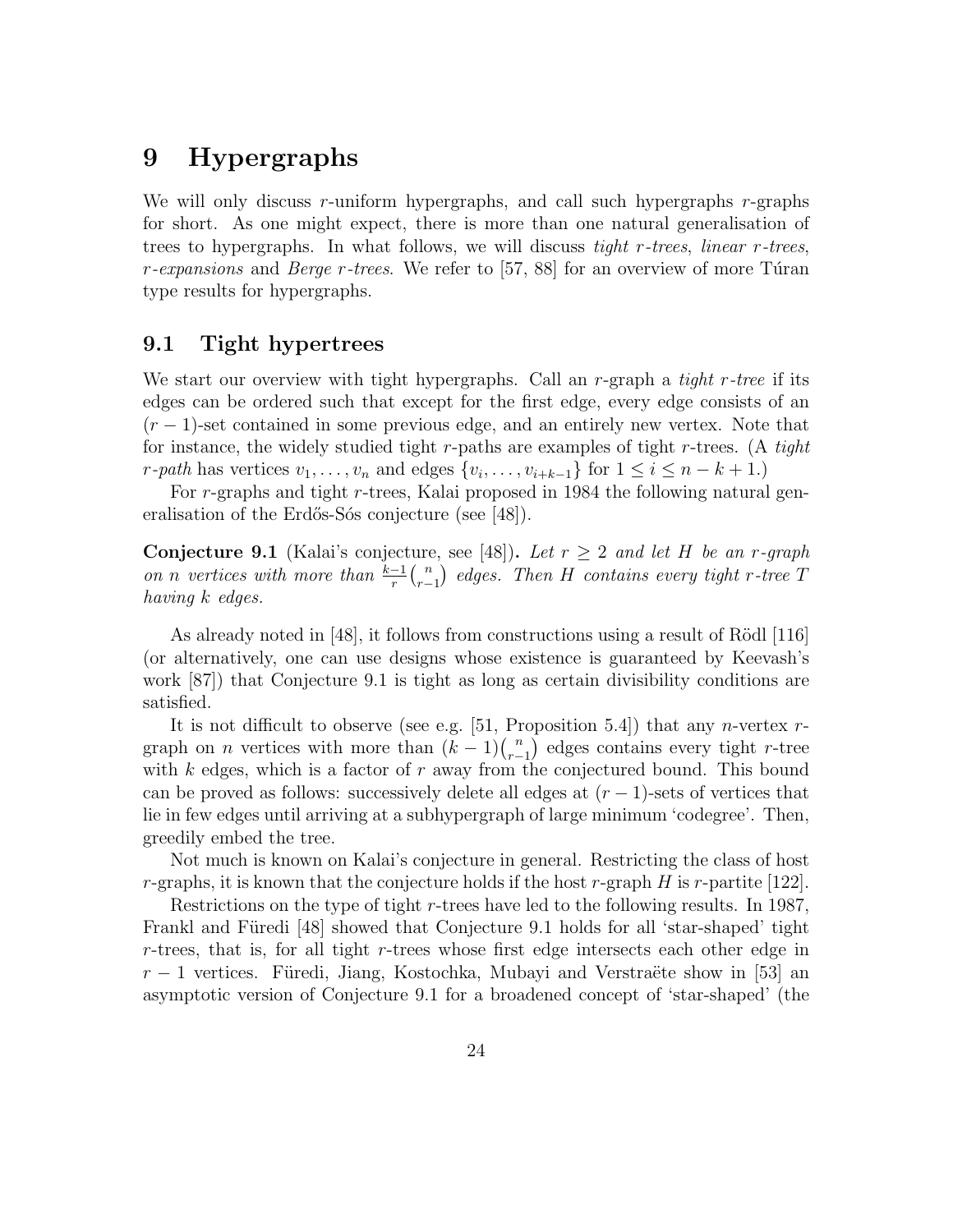first c edges have to intersect all other edges in  $r - 1$  vertices, for a constant c), and in  $[54]$  an exact result for a class of tight 3-trees. Furedi and Jiang  $[51]$  show Conjecture 9.1 for special types of tight r-trees with many leaves.

On the opposite extreme of the spectrum of tight  $r$ -trees, there are the tight r-paths. Improving on results of Patkós  $[107]$ , Füredi, Jiang, Kostochka, Mubayi and Verstraëte  $[52]$  show that for tight r-paths the bound in Conjecture 9.1 can be replaced by  $\frac{k-1}{2} {n \choose r-1}$  $\binom{n}{r-1}$  if r is even, and by a similar bound if r is odd. Moreover, an asymptotic version of Kalai's conjecture for tight r-paths whose order is linear in the order n of the host r-graph has been established by Allen, Böttcher, Cooley and Mycroft [4] for large n. The authors of [4] remark that they do not believe their result to be best possible, arguing that the constructions and designs from [87, 116] only exist when the order of the host graph is much larger than the order of the tight path.

It seems natural to seek extensions of other results for graphs to r-graphs and tight r-trees. This has been done for Theorem 4.1. As usual, for any r-graph  $H$ , let  $\delta_i(H)$  ( $\Delta_i(H)$ ) denote the minimum (maximum) number of edges any *i*-subset of  $V(H)$  belongs to. With this notation, and using hypergraph regularity, Pavez-Sign´e, Quiroz-Camarasa, Sanhueza-Matamala and the author [108] show a version of Theorem 4.1 for hypergraphs. Namely, they show that for any  $\gamma, \Delta > 0$ , every large enough r-graph H with  $\delta_{k-1}(H) \geq (\frac{1}{2} + \gamma)|V(H)|$  contains each r-tree T of the same order obeying  $\Delta_1(T) \leq \Delta$ .

One might also ask for generalisations of the results/conjectures from Section 5 to tight hypergraph trees.

Question 9.2. Is there a function f such that every r-graph H with  $\delta_{k-1}(H) \geq \frac{k}{2}$ 2 and  $\Delta_{k-1}$  ≥  $f(k)$  contains each k-edge tight r-tree?

More cautiously, one could replace  $\frac{k}{2}$  in Question 9.2 with  $(1 - \gamma)k$ , for some fixed  $\gamma > 0$ . Perhaps it is also possible to extend Conjecture 3.3 to tight r-trees.

Question 9.3. Let H be an r-graph such that at least  $\frac{\binom{n}{r-1}}{2}$  $\frac{-1}{2}$  of its  $(r-1)$ -tuples each belong to at least k edges. Does H contain each k-edge tight r-tree?

### 9.2 Expansions of trees and linear paths

The r-expansion of a tree T is the r-uniform hypergraph obtained from T by adding to each edge  $r-2$  new vertices. A *linear r-tree* is obtained from an edge by subsequently adding any number of new edges that each contain precisely one of the previous vertices. An r-expansion of a path is also called a linear path, as it satisfies the definition of a linear tree.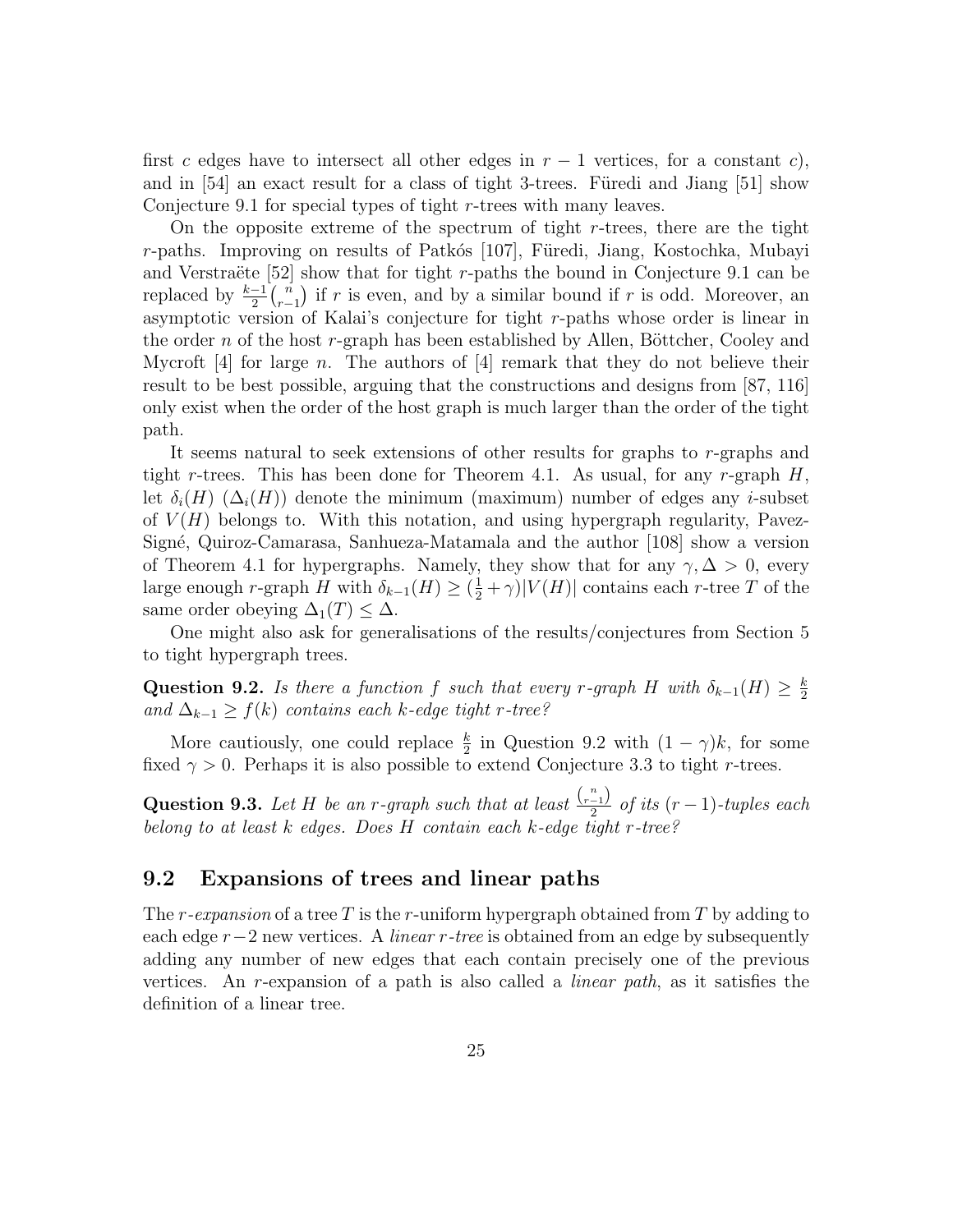The Turán number  $ex_r(n, H)$  of an r-graph H is defined (in complete analogy to the Turán number of a graph) as the maximum number of edges a hypergraph can have if it does not contain  $H$ . There is a considerable amount of literature on Turán numbers of expansions. For an overview we refer to the survey of Mubayi and Verstraëte  $[102]$ . One of the important results relevant for this survey is the determination of the Turán number of the linear r-path with k edges for fixed  $r \geq 4$ and k and large n by Füredi, Jiang and Seiver  $[55]$  using the delta-system-method. The case  $r = 3$  was solved by Kostochka, Mubayi and Verstraëte [94] using an approach based on random sampling.

Füredi  $[50]$  asymptotically determined the Turán number for r-expansions of trees for  $r > 4$ , and conjectured the corresponding asymptotics for  $r = 3$ ; this was confirmed by Kostochka, Mubayi and Verstraëte in [95]. These results relate the Turán number of an r-expansion T with the minimum size  $\sigma(T)$  of a crosscut of T (where a *crosscut* is a set of vertices met by every edge of  $T$  in exactly one vertex). More precisely, for a fixed r-expansion T, and for  $r \geq 3$ , the Turán number  $ex_r(n,T)$  is asymptotically determined as follows [50, 95]:

$$
ex_r(n,T) = (\sigma(T) - 1 + o(n)) \binom{n}{r-1}.
$$

That this bound is asymptotically best possible can be seen by considering the rgraph consisting of all edges containing exactly one vertex from a fixed set of size  $\sigma(T) - 1$ : This r-graph does not contain T. See also [51] for some related results.

### 9.3 Berge hypertrees

Other recent activity has focused on Berge r-trees. A *Berge r-tree* is an r-graph  $H$ such that there is a tree T (i.e. an acyclic connected 2-graph), an injection from  $V(T)$ to  $V(H)$ , and a bijection from  $E(T)$  to  $E(H)$  such that the images of the endpoints of any edge  $e \in E(T)$  are contained in the image of e. This definition gives the usual definition of a Berge path if  $T$  is a path.

The Turán number for Berge r-paths  $BP_k^{(r)}$  was almost completely determined by Győri, Katona and Lemons [64], with the last remaining case solved in [32]. The bound is  $ex(n, BP_k^{(r)}) \leq \frac{n(k-1)}{r+1}$  if  $r \geq k$  and  $ex(n, BP_k^{(r)}) \leq \frac{n}{k}$  $\frac{n}{k} \binom{k}{r}$  $\binom{k}{r}$  if  $r < k$ , and extremal r-graphs are known.

Results for *k*-edge Berge *r*-trees  $BT_k^{(r)}$  have been obtained by Gerbner, Methuku and Palmer [56] and by Győri, Salia, Tompkins and Zamora [65]. If  $r > k(k-2)$ and the tree we are looking for is not a star, then the bound for Berge r-paths from the previous paragraph applies [65]. In the case  $k > r$  the best known bound is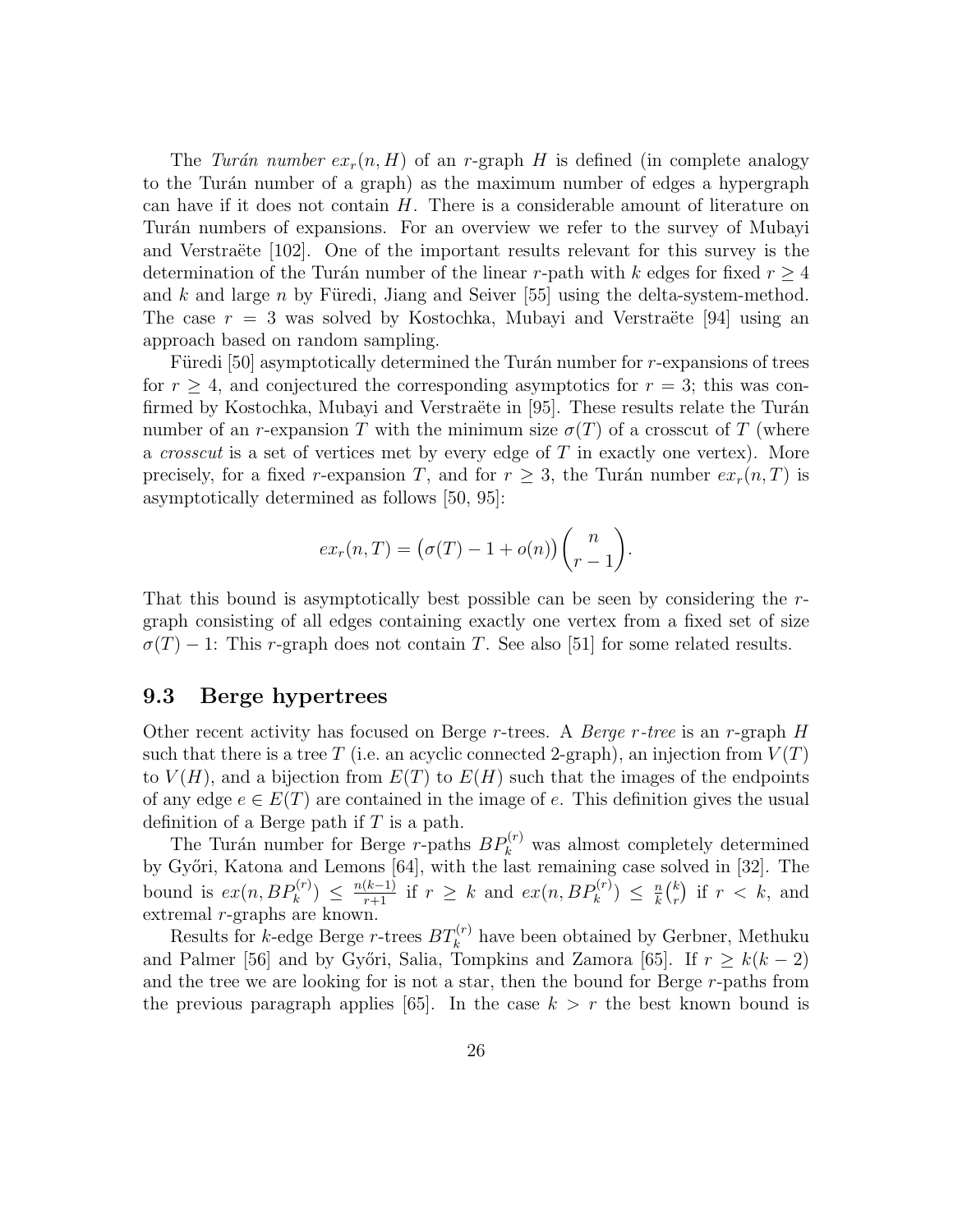$ex(n, BT_k^{(r)}) \leq \frac{2(r-1)n}{k}$  $\frac{-1)n}{k}\binom{k}{r}$  $\binom{k}{r}$ , although this can be lowered by a factor of  $2(r-1)$ , thus reaching the bound for Berge paths from the previous paragraph, if we assume the Erdős–Sós conjecture holds [56]. These bounds are sharp under certain divisibility conditions.

It would be interesting to see extensions, both to linear trees and to Berge trees, of the results we have seen in Sections 4 and 5 for graphs, that is, results that use conditions on the minimum (and maximum) degree of the host graph, instead of the average degree (i.e. number of edges).

# References

- [1] Addario-Berry, L., Havet, F., Linhares Sales, C., Reed, B., and THOMASSÉ, S. Oriented trees in digraphs. *Discrete Mathematics*, 313 (2013), 967–974.
- [2] AJTAI, M., KOMLÓS, J., AND SZEMERÉDI, E. The longest path in a random graph. Combinatorica 1, 1 (1981), 1–12.
- [3] AJTAI, M., KOMLÓS, J., AND SZEMERÉDI, E. On a conjecture of Loebl. In Graph theory, combinatorics, and algorithms, Vol. 1, 2 (Kalamazoo, MI, 1992), Wiley-Intersci. Publ. Wiley, New York, 1995, pp. 1135–1146.
- [4] ALLEN, P., BÖTTCHER, J., COOLEY, O., AND MYCROFT, R. Tight cycles and regular slices in dense hypergraphs. J. Combin. Theory Ser. A 149 (2017), 30–100.
- [5] Alon, N., Krivelevich, M., and Sudakov, B. Embedding nearlyspanning bounded degree trees. Combinatorica 27, 6 (2007), 629–644.
- [6] ARAÚJO, P., MOREIRA, L., AND PAVEZ-SIGNÉ, M. Ramsey goodnesss of trees in random graphs. Preprint 2020, arXiv:2001.03083.
- [7] Balasubramanian, S., and Dobson, E. Constructing trees in graphs with no  $K_{2,s}$ . J. of Graph Theory 156 (2007), 301–310.
- [8] Balogh, J., Csaba, B., Pei, M., and Samotij, W. Large bounded degree trees in expanding graphs. Electron. J. Combin. 17, 1 (2010), Research Paper 6, 9 pages.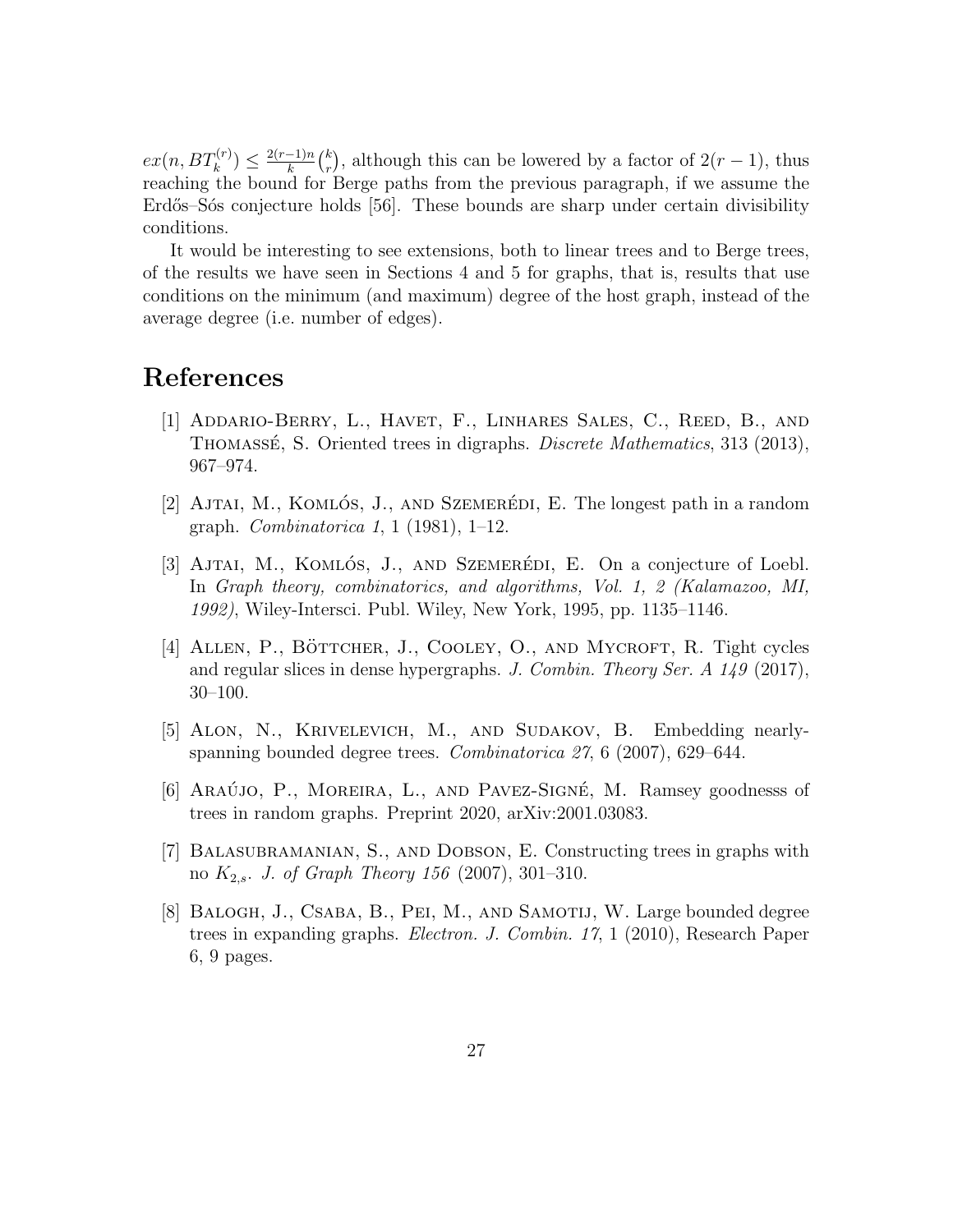- [9] BALOGH, J., CSABA, B., AND SAMOTIJ, W. Local resilience of almost spanning trees in random graphs. Random Structures  $\mathcal{B}$  Algorithms 38 (2011), 121–139.
- [10] BALOGH, J., DUDEK, A., AND LI, L. An analogue of the Erdős-Gallai theorem for random graphs. Preprint 2019, arXiv:1909.00214.
- [11] Bang-Jensen, J., and Havet, F. Tournaments and Semicomplete Digraphs. Springer International Publishing, Cham, 2018, pp. 35–124.
- [12] BARR, O., AND JOHANSSON, R. Another Note on the Loebl–Komlós–Sós Conjecture. Research reports no. 22, (1997), Umeå University, Sweden.
- [13] BAZGAN, C., LI, H., AND WOŹNIAK, M. On the Loebl-Komlós-Sós conjecture. J. Graph Theory 34, 4 (2000), 269–276.
- [14] Besomi, G. Tree embeddings in dense graphs. Master thesis, University of Chile, 2018.
- [15] BESOMI, G., PAVEZ-SIGNÉ, M., AND STEIN, M. Minimum and maximum degree conditions for embedding trees. Accepted for publication in SIAM Journal of Discrete Mathematics.
- [16] BESOMI, G., PAVEZ-SIGNÉ, M., AND STEIN, M. On the Erdős-Sós conjecture for bounded degree trees. Preprint 2019, arXiv:1906.10219.
- [17] BESOMI, G., PAVEZ-SIGNÉ, M., AND STEIN, M. Degree conditions for embedding trees. SIAM Journal of Discrete Mathematics 33 (2019), 1521–1555.
- [18] BOLLOBÁS, B. *Extremal Graph Theory.* L.M.S. Monographs. Academic Press, 1978.
- [19] BOLLOBAS, B. The evolution of sparse graphs. In *Graph theory and combina*torics (Cambridge, 1983). Academic Press, London, 1984, pp. 35–57.
- [20] BÖTTCHER, J., HAN, J., KOHAYAKAWA, Y., MONTGOMERY, R., PARCZYK, O., and Person, Y. Universality for bounded degree spanning trees in randomly perturbed graphs. Random Structures  $\mathcal{B}$  Algorithms 55, 4 (2019), 854–864.
- [21] BRANDT, S., AND DOBSON, E. The Erdős–Sós conjecture for graphs of girth 5. Discr. Math. 150 (1996), 411–414.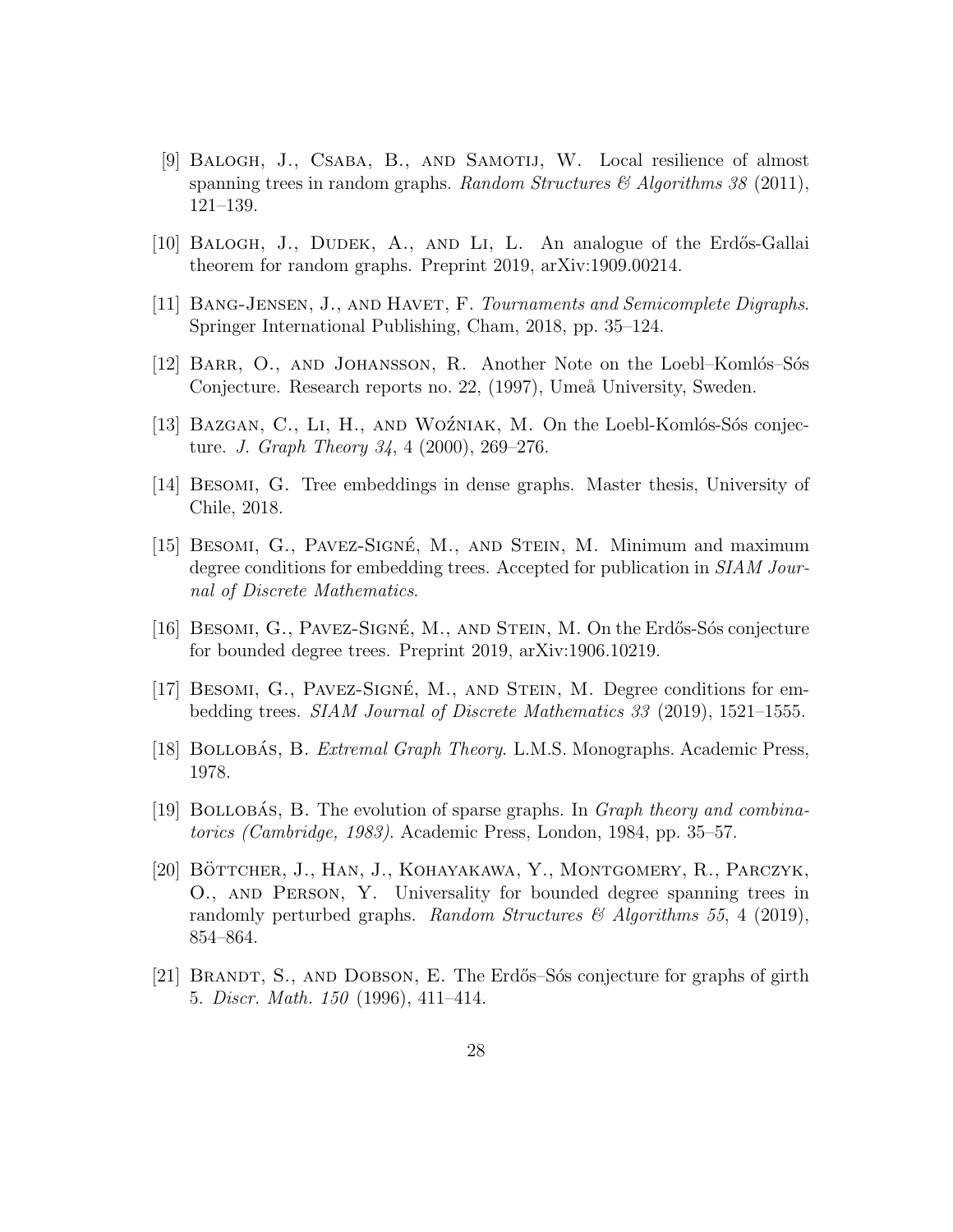- [22] Bucić, M., LETZTER, S., AND SUDAKOV, B. Directed Ramsey number for trees. Journal of Combinatorial Theory, Series B 137 (2019), 145–177.
- [23] BURR, S. A. Generalized Ramsey theory for graphs—a survey. In *Graphs and* combinatorics (Proc. Capital Conf., George Washington Univ., Washington, D.C., 1973). Springer, Berlin, 1974, pp. 52–75. Lecture Notes in Mat., Vol. 406.
- [24] BURR, S. A. Subtrees of directed graphs and hypergraphs. In *Proceedings* of the eleventh Southeastern conference on combinatorics, graph theory and computing (Boca Raton, Fla., 1982) (1980), vol. 28, pp. 227–239.
- [25] BURR, S. A., AND ERDOS, P. Extremal Ramsey theory for graphs. Utilitas Mathematica 9 (1976), 247–258.
- [26] BURR, S. A., AND ROBERTS, J. A. On Ramsey numbers for stars. *Utilitas* Mathematica, 4 (1973), 217–220.
- [27] CEROI, S., AND HAVET, F. Trees with three leaves are  $(n+1)$ -unavoidable. Discrete Applied Mathematics 141, 1 (2004), 19–39. Brazilian Symposium on Graphs, Algorithms and Combinatorics.
- [28] CHVÁTAL, V. Monochromatic paths in edge-colored graphs. Journal of Combinatorial Theory, Series B 13, 1 (1972), 69–70.
- [29] COOLEY, O. Proof of the Loebl–Komlós–Sós Conjecture for Large, Dense Graphs. Discrete Math. 309, 21 (2009), 6190–6228.
- [30] CSABA, B., LEVITT, I., NAGY-GYÖRGY, J., AND SZEMERÉDI, E. Tight bounds for embedding bounded degree trees. In Katona G.O.H., Schrijver A., Szenyi T., Sági G. (eds) Fête of Combinatorics and Computer Science  $(2010)$ , vol. 20, pp. 95–137.
- [31] Davies, E., Jenssen, M., and Roberts, B. Multicolour Ramsey numbers of paths and even cycles. European Journal of Combinatorics 63 (2017), 124– 133.
- [32] DAVOODI, A., GYŐRI, E., METHUKU, A., AND TOMPKINS, C. An Erdős-Gallai type theorem for uniform hypergraphs. Preprint 2016, arXiv:1608.03241.
- [33] DEBIASIO, L., KÜHN, D., MOLLA, T., OSTHUS, D., AND TAYLOR, A. Arbitrary orientations of Hamilton cycles in digraphs. SIAM Journal on Discrete Mathematics, 29 (2015), 1553–1584.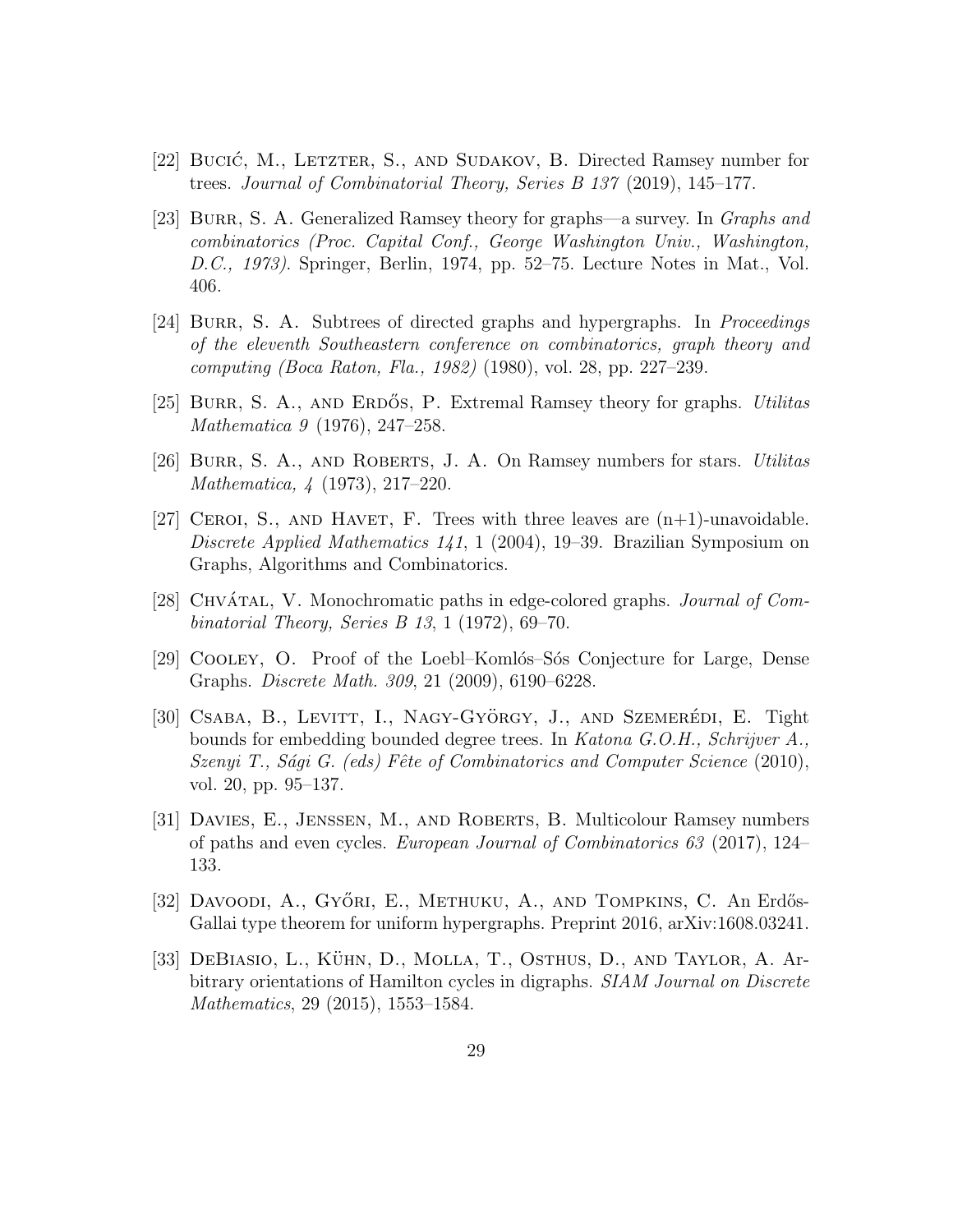- [34] DeBiasio, L., and Molla, T. Semi-degree threshold for anti-directed Hamiltonian cycles. Electronic Journal of Combinatorics, 22 (2015).
- [35] DIRAC, G. A. Some theorems on abstract graphs. *Proc. London Math. Soc.* 2 (1952), 69–81.
- [36] Dobson, E. Ph.d. dissertation. Louisiana State University, Baton Rouge, LA, 1995.
- [37] DOBSON, E. Constructing trees in graphs whose complement has no  $K_{2,s}$ . Combin. Probab. Comput. 11, 4 (2002), 343–347.
- [38] DROSS, F., AND HAVET, F. On unavoidability of oriented trees. *Electronic* Notes in Theoretical Computer Sciences, 346 (2019), 425–436.
- [39] EL SAHILI, A. Trees in tournaments. J. Combin. Theory (Series B), 92 (2004), 183–187.
- [40] ERDOS, P. Extremal problems in graph theory. In Theory of graphs and its applications, Proc. Sympos. Smolenice (1964), pp. 29–36.
- $[41]$  ERDOS, P., FÜREDI, Z., LOEBL, M., AND SOS, V. Discrepancy of trees. Studia Sci. Math. Hungar. 30 (1995), 47–57.
- [42] ERDOS, P., AND GALLAI, T. On maximal paths and circuits of graphs.  $Acta$ Mathematica Academiae Scientiarum Hungarica 10, 3 (1959), 337–356.
- [43] ERDŐS, P., FAUDREE, R. J., ROUSSEAU, C. C., AND SCHELP, R. H. Ramsey numbers for brooms. In Proceedings of the thirteenth Southeastern conference on combinatorics, graph theory and computing (Boca Raton, Fla., 1982) (1982), vol. 35, pp. 283–293.
- [44] ERDOS, P., AND GRAHAM, R. L. On partition theorems for finite graphs. In Infinite and finite sets (Colloq., Keszthely, 1973; dedicated to P. Erdős on his 60th birthday), Vol. I, vol. 10. Colloq. Math. Soc. János Bolyai, 1975, pp. 515– 527.
- [45] Fan, G., Hong, Y., and Liu, Q. The Erd˝os-S´os conjecture for spiders. Preprint 2018, arXiv:1804.06567.
- [46] Faudree, R. J., and Schelp, R. H. Path Ramsey numbers in multicolorings,. Journal of Combinatorial Theory, Series B 19 (1975), 150–160.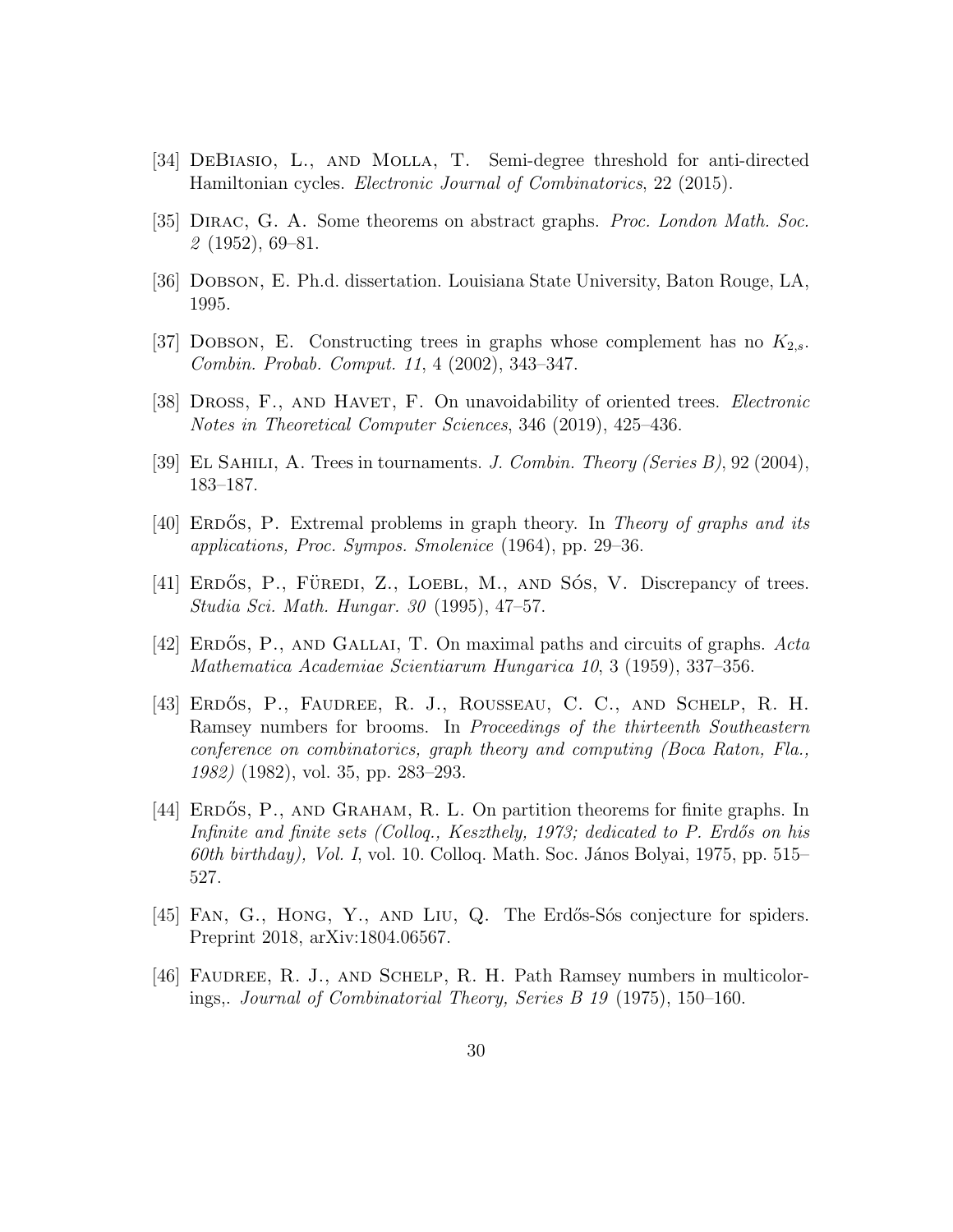- [47] Ferber, A., Nenadov, R., and Peter, U. Universality of random graphs and rainbow embedding. Random Structures & Algorithms  $48$ , 3 (2016), 546– 564.
- [48] FRANKL, P., AND FÜREDI, Z. Exact solution of some Turán-type problems. J. Combin. Theory Ser. A 45, 2 (1987), 226–262.
- [49] Friedman, J., and Pippenger, N. Expanding graphs contain all small trees. Combinatorica 7, 1 (1987), 71–76.
- [50] FÜREDI, Z. Linear trees in uniform hypergraphs. *Eurpoean Journal of Com*binatorics 35 (2014), 264–272.
- [51] FÜREDI, Z., AND JIANG, T. Turán numbers of hypergraph trees. Preprint 2015, arXiv:1505.03210.
- [52] FÜREDI, Z., JIANG, T., KOSTOCHKA, A., MUBAYI, D., AND VERstrature, J. Tight paths in convex geometric hypergraphs. Preprint 2017, arXiv:1709.01173.
- [53] FÜREDI, Z., JIANG, T., KOSTOCHKA, A., MUBAYI, D., AND VERSTRAËTE, J. Hypergraphs not containing a tight tree with a bounded trunk. SIAM J. Discrete Math. 33, 2 (2019), 862–873.
- [54] FÜREDI, Z., JIANG, T., KOSTOCHKA, A., MUBAYI, D., AND VERSTRAËTE, J. Hypergraphs not containing a tight tree with a bounded trunk ii: 3-trees with a trunk of size 2. Discrete Applied Mathematics (2019).
- [55] FÜREDI, Z., JIANG, T., AND SEIVER, R. Exact solution of the hypergraph Turán problem for k-uniform linear paths. *Combinatorica*, 34 (2014), 299–322.
- [56] GERBNER, D., METHUKU, A., AND PALMER, C. General lemmas for Berge-Turán hypergraph problems. Preprint 2018, arXiv:1808.10842.
- [57] GERBNER, D., AND PATKÓS, B. Extremal finite set Theory. Chapman and Hall/CRC, 2018.
- [58] GERENCSÉR, L., AND GYÁRFÁS, A. On Ramsey-type problems. Ann. Univ. Sci. Budapest. Eötvös Sect. Math. 10 (1967), 167–170.
- [59] GOERLICH, A., AND ZAK, A. On Erdős-Sós Conjecture for Trees of Large Size. The Electronic Journal of Combinatorics 23, 1 (2016), P1–52.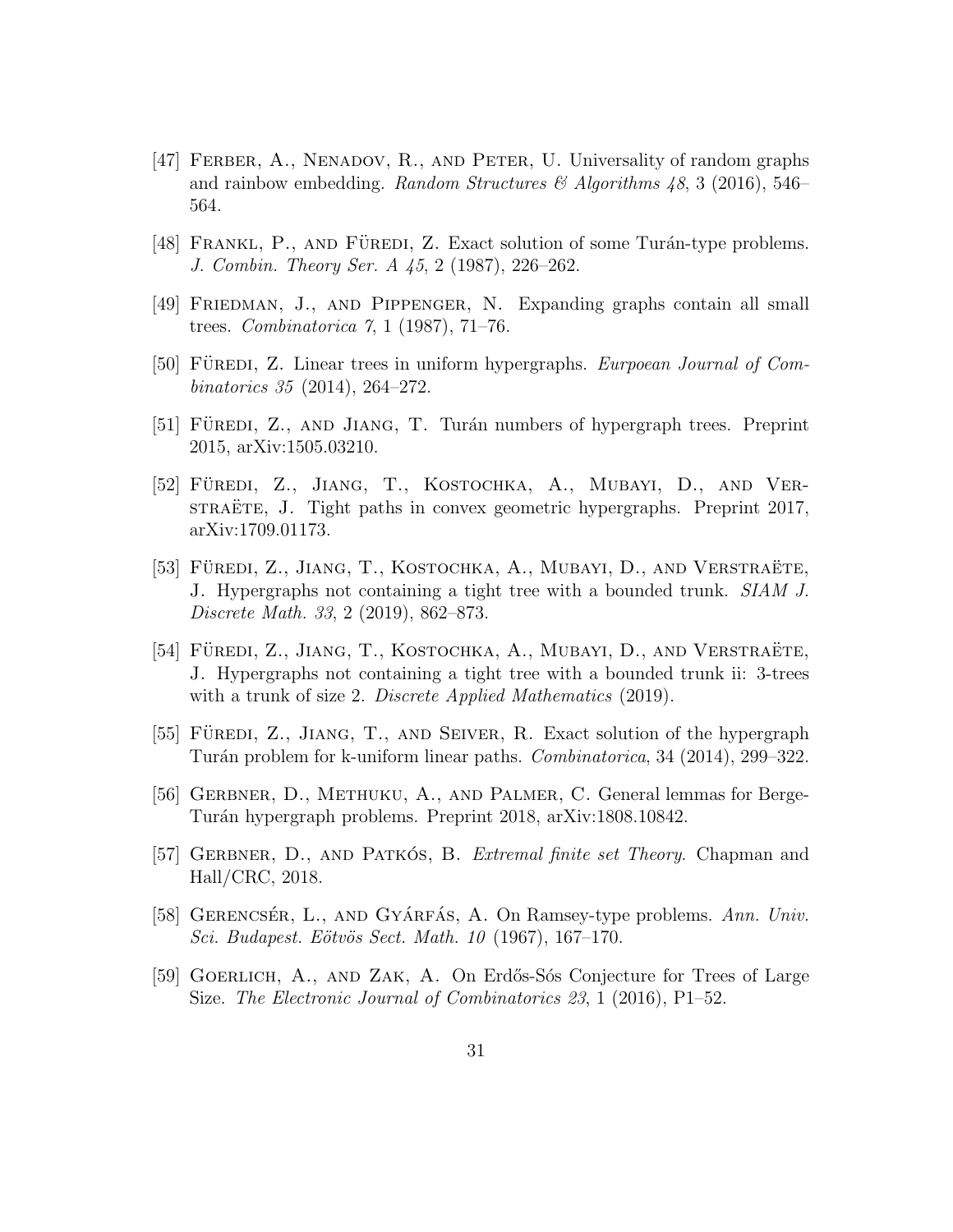- [60] Grossman, J. W., Harary, F., and Klawe, M. Generalized Ramsey theory for graphs. X. Double stars. Discrete Math. 28, 3 (1979), 247–254.
- [61] GRÜNBAUM, B. Antidirected Hamiltonian paths in tournaments. J. Combin. Theory (Series B), 11 (1971), 249–257.
- $[62]$  GYÁRFÁS, A., AND LEHEL, J. A Ramsey type problem in in directed and bipartite graphs. Periodica Mathematica Hungarica, 3-4 (1973), 299–304.
- [63] GYÁRFÁS, A., RUSZINKÓ, M., SÁRKÖZY, G. N., AND SZEMERÉDI, E. Three-color Ramsey numbers for paths,. Combinatorica 27 (2007), 35–69. Corrigendum in 28 (2008) 499-502.
- [64] GYŐRI, E., KATONA, G. Y., AND LEMONS, N. Hypergraph extensions of the Erdős-Gallai theorem. *European Journal of Combinatorics 58* (2016), 238–246.
- [65] GYŐRI, E., SALIA, A., TOMPKINS, C., AND ZAMORA, O. Turán numbes of Berge trees. Preprint 2019, arXiv:1904.06728.
- [66] HAGGKVIST, R., AND THOMASON, A. Trees in tournaments. Combinatorica, 11 (1991), 123–130.
- [67] Harary, F. Recent results on generalized Ramsey theory for graphs. In Graph theory and applications (Proc. Conf., Western Michigan Univ., Kalamazoo, Mich., 1972; dedicated to the memory of J. W. T. Youngs). Springer, Berlin, 1972, pp. 125–138. Lecture Notes in Math., Vol. 303.
- [68] HAVET, F. Trees in tournaments. *Discrete Mathematics*,  $243$  (2002), 121–134.
- [69] HAVET, F. On unavoidability of trees with k leaves. *Graphs and Combina*torics, 19 (2003), 101–110.
- [70] Havet, F., Reed, B., Stein, M., and Wood, D. R. A Variant of the Erdős-Sós Conjecture. Journal of Graph Theory, 94 (1) (2020), 131–158.
- [71] HAVET, F., AND THOMASSE, S. Median orders of tournaments: a tool for the second neighbourhood problem and Sumner's conjecture. J. Graph Theory, 35  $(2000), 244 - 256.$
- [72] HAVET,  $F<sub>1</sub>$ , AND THOMASSE, S. Oriented Hamiltonian paths in tournaments: a proof of Rosenfeld's conjecture. J. Combin. Theory (Series B), 78 (2000), 243–273.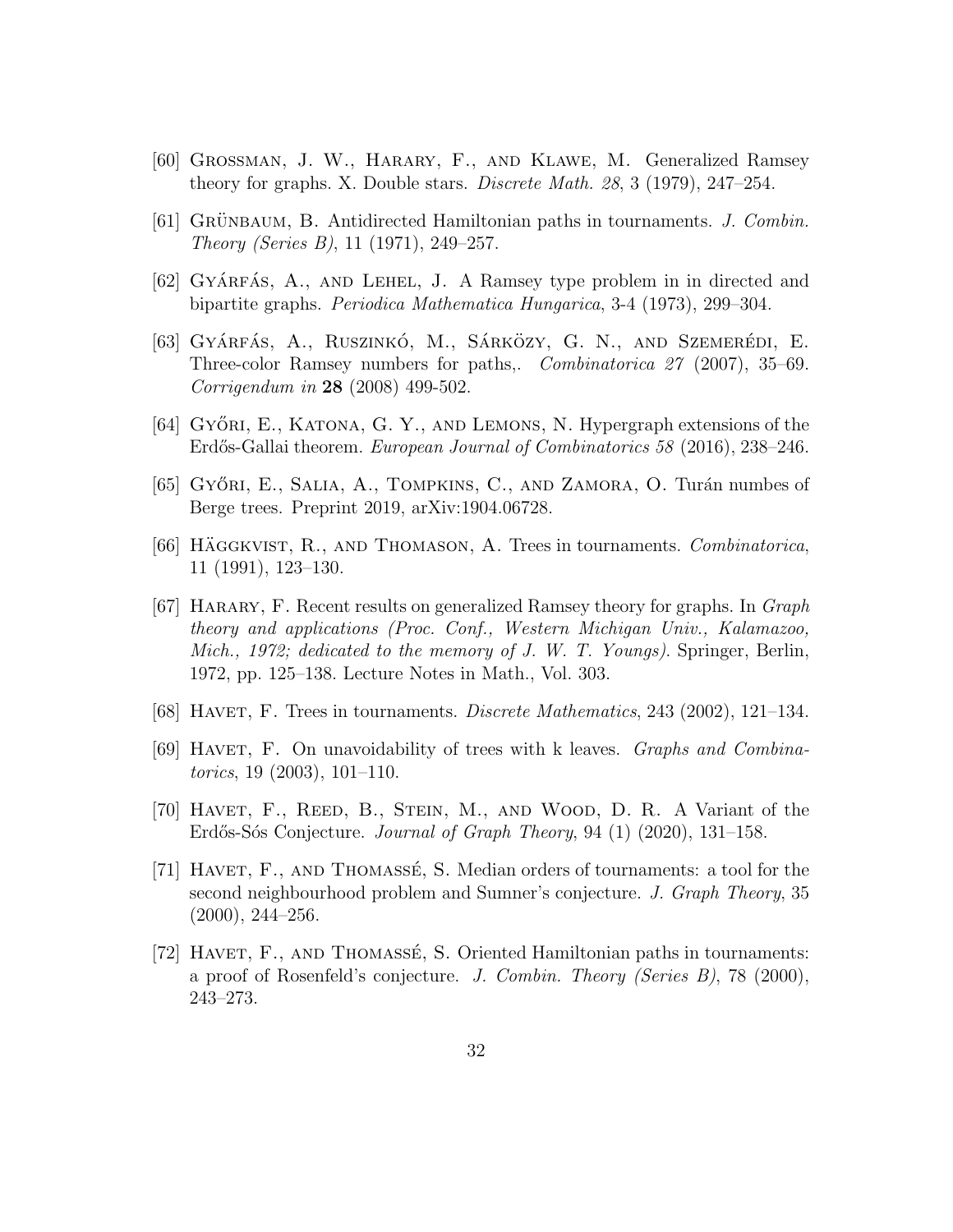- [73] Haxell, P., and Luczak, T. Embedding trees into graphs of large girth. Discrete Mathematics 216, 1 (2000), 273–278.
- [74] HAXELL, P. E. Tree embeddings. *Journal of Graph Theory 36*, 3 (2001), 121–130.
- [75] Haxell, P. E., Luczak, T., and Tingley, P. W. Ramsey numbers for trees of small maximum degree. Combinatorica 22, 2 (2002), 287–320. Special issue: Paul Erdős and his mathematics.
- [76] HLADKÝ, J., KOMLÓS, J., PIGUET, D., SIMONOVITS, M., STEIN, M., AND SZEMERÉDI, E. The Approximate Loebl–Komlós–Sós Conjecture I: The sparse decomposition. SIAM Journal on Discrete Mathematics 31, 2 (2017), 945–982.
- [77] HLADKÝ, J., KOMLÓS, J., PIGUET, D., SIMONOVITS, M., STEIN, M., and Szemeredi, E. The Approximate Loebl–Komlós–Sós Conjecture II: The Rough Structure of LKS Graphs. SIAM Journal on Discrete Mathematics 31, 2 (2017), 983–1016.
- [78] HLADKÝ, J., KOMLÓS, J., PIGUET, D., SIMONOVITS, M., STEIN, M., AND SZEMERÉDI, E. The Approximate Loebl–Komlós–Sós Conjecture III: The Finer Structure of LKS Graphs. SIAM Journal on Discrete Mathematics 31, 2 (2017), 1017–1071.
- [79] HLADKÝ, J., KOMLÓS, J., PIGUET, D., SIMONOVITS, M., STEIN, M., and Szemeredi, E. The Approximate Loebl–Komlós–Sós Conjecture IV: Embedding Techniques and the Proof of the Main Result. SIAM Journal on Discrete Mathematics 31, 2 (2017), 1072–1148.
- [80] HLADKÝ, J., AND PIGUET, D. Loebl–Komlós–Sós Conjecture: dense case. J. Comb. Theory Ser. B 116, C (2016), 123–190.
- [81] HLADKÝ, J., PIGUET, D., SIMONOVITS, M., STEIN, M., AND SZEMERÉDI, E. The approximate Loebl-Komlós-Sós conjecture and embedding trees in sparse graphs. Electronic Research Announcements in Mathematical Sciences  $22(2015), 1-11.$
- [82] Jackson, B. Long paths and cycles in oriented graphs. Journal of Graph Theory 5, 2 (1981), 145–157.
- [83] Jiang, T. On a conjecture about trees in graphs with large girth. J. Combin. Theory Ser. B 83, 2 (2001), 221–232.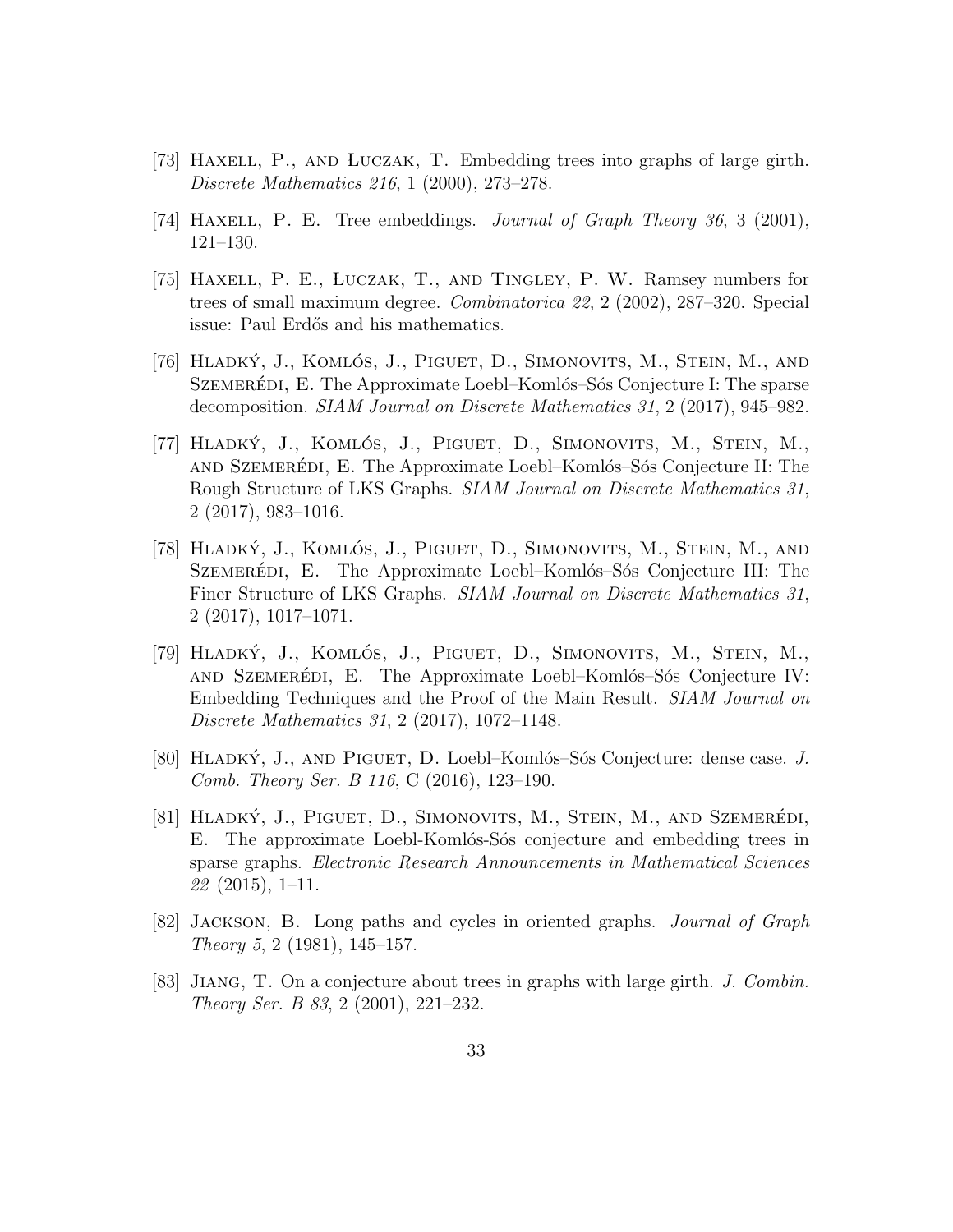- [84] Johannsen, D., Krivelevich, M., and Samotij, W. Expanders are universal for the class of all spanning trees. In Proceedings of the Twenty-Third Annual ACM-SIAM Symposium on Discrete Algorithms (2012), SODA '12, SIAM, pp. 1539–1551.
- [85] Joos, F., and Kim, J. Spanning trees in randomly perturbed graphs. Preprint 2018, arXiv:1803.04958.
- [86] KAHN, J., LUBETZKY, E., AND WORMALD, N. The threshold for combs in random graphs. Random Structures & Algorithms, 48 (2016), 794-802.
- [87] Keevash, P. The existence of designs. Preprint 2014, arXiv:1401.3665.
- [88] KEEVASH, P. Turán numbers for hypergraphs. Surveys in combinatorics 392 (2011), 83–140.
- [89] KLIMOŠOVA, T. PIGUET, D., AND ROHZON, V. An version of the Loebl-Komlós–Sós conjecture for skewed trees. Preprint 2018, arXiv 1802.00679.
- [90] KLIMOŠOVÁ, T., AND STEIN, M. Personal communication.
- [91] KOMLÓS, J., SÁRKÖZY, G. N., AND SZEMERÉDI, E. Proof of a Packing Conjecture of Bollobás. Combinatorics, Probability and Computing 4, 3 (1995), 241–255.
- [92] KOMLÓS, J., SÁRKÖZY, G. N., AND SZEMERÉDI, E. Spanning trees in dense graphs. Combinatorics, Probability and Computing 10, 5 (2001), 397–416.
- [93] KOMLÓS, J., AND SZEMERÉDI, E. Limit distribution for the existence of Hamiltonian cycles in a random graph. *Discrete Math.* 43, 1 (1983), 55–63.
- [94] KOSTOCHKA, A., MUBAYI, D., AND VERSTRAETE, J. Turán problems and shadows I: Paths and cycles. Journal of Combinatorial Theory, Series B 129 (2015), 57–79.
- [95] KOSTOCHKA, A., MUBAYI, D., AND VERSTRAETE, J. Turán problems and shadows II: Trees. *Journal of Combinatorial Theory, Series B 122 (2017)*, 457–478.
- [96] Krivelevich, M. Embedding spanning trees in random graphs. SIAM J. Discrete Math. 24, 4 (2010), 1495–1500.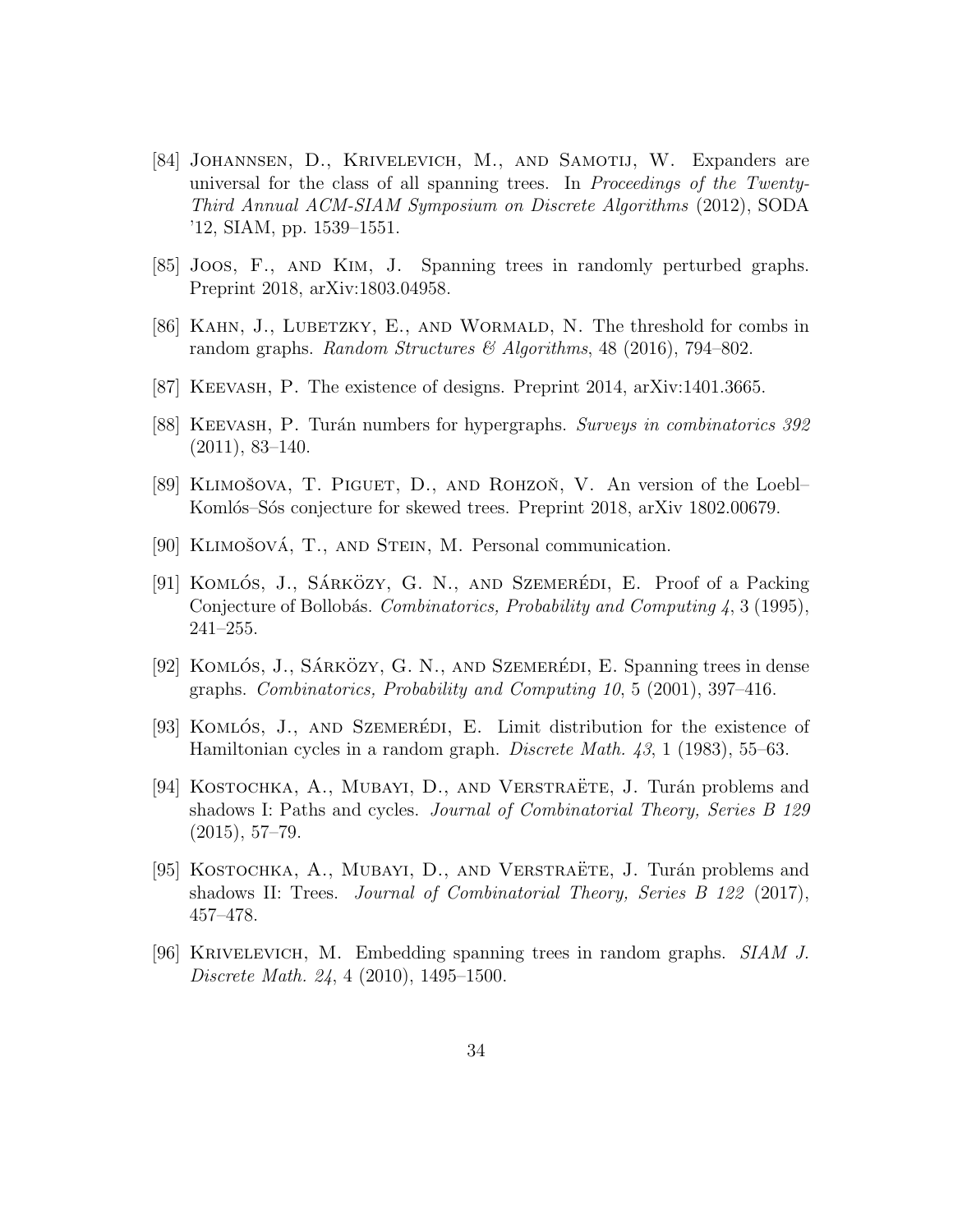- [97] Krivelevich, M., Kwan, M., and Sudakov, B. Bounded-degree spanning trees in randomly perturbed graphs. SIAM Journal on Discrete Mathematics 31, 1 (2017), 155–171.
- [98] KÜHN, D., MYCROFT, R., AND OSTHUS, D. An approximate version of Sumner's universal tournament conjecture. J. Combin. Theory Ser. B 101, 6 (2011), 415–447.
- $[99]$  KÜHN, D., MYCROFT, R., AND OSTHUS, D. A proof of Sumner's universal tournament conjecture for large tournaments. Proc. Lond. Math. Soc. (3) 102, 4 (2011), 731–766.
- [100] MCLENNAN, A. The Erdős-Sós conjecture for trees of diameter four. J. Graph Theory 49, 4 (Aug. 2005), 291–301.
- [101] Montgomery, R. Spanning trees in random graphs. Preprint 2018, arXiv:1810.03299.
- [102] MUBAYI, D., AND VERSTRAETE, J. A survey of Turán problems for expansions. Springer, 2016, pp. 117–143.
- [103] MYCROFT, R., AND NAIA, T. Unavoidable trees in tournaments. Random Structures & Algorithms 53, 2 (2018), 352–385.
- [104] MYCROFT, R., AND NAIA, T. Spanning trees of dense directed graphs. *Elec*tronic Notes in Theoretical Computer Science 346 (2019), 645–654. The proceedings of Lagos 2019, the tenth Latin and American Algorithms, Graphs and Optimization Symposium (LAGOS 2019).
- [105] Naia, T. Large structures in dense directed graphs. PhD thesis, University of Birmingham, 2018.
- [106] Norin, S., Sun, Y. R., and Zhao, Y. Asymptotics of Ramsey numbers of double stars. Preprint 2016, arXiv:1605.03612.
- [107] PATKOS, B. A note on traces of set families. Moscow Journal of Combinatorics and Number Theory 2 (2012), 47–55.
- [108] PAVEZ-SIGNÉ, M., SANHUEZA-MATAMALA, N., AND STEIN, M. Dirac-type conditions for spanning bounded-degree hypertrees. In preparation.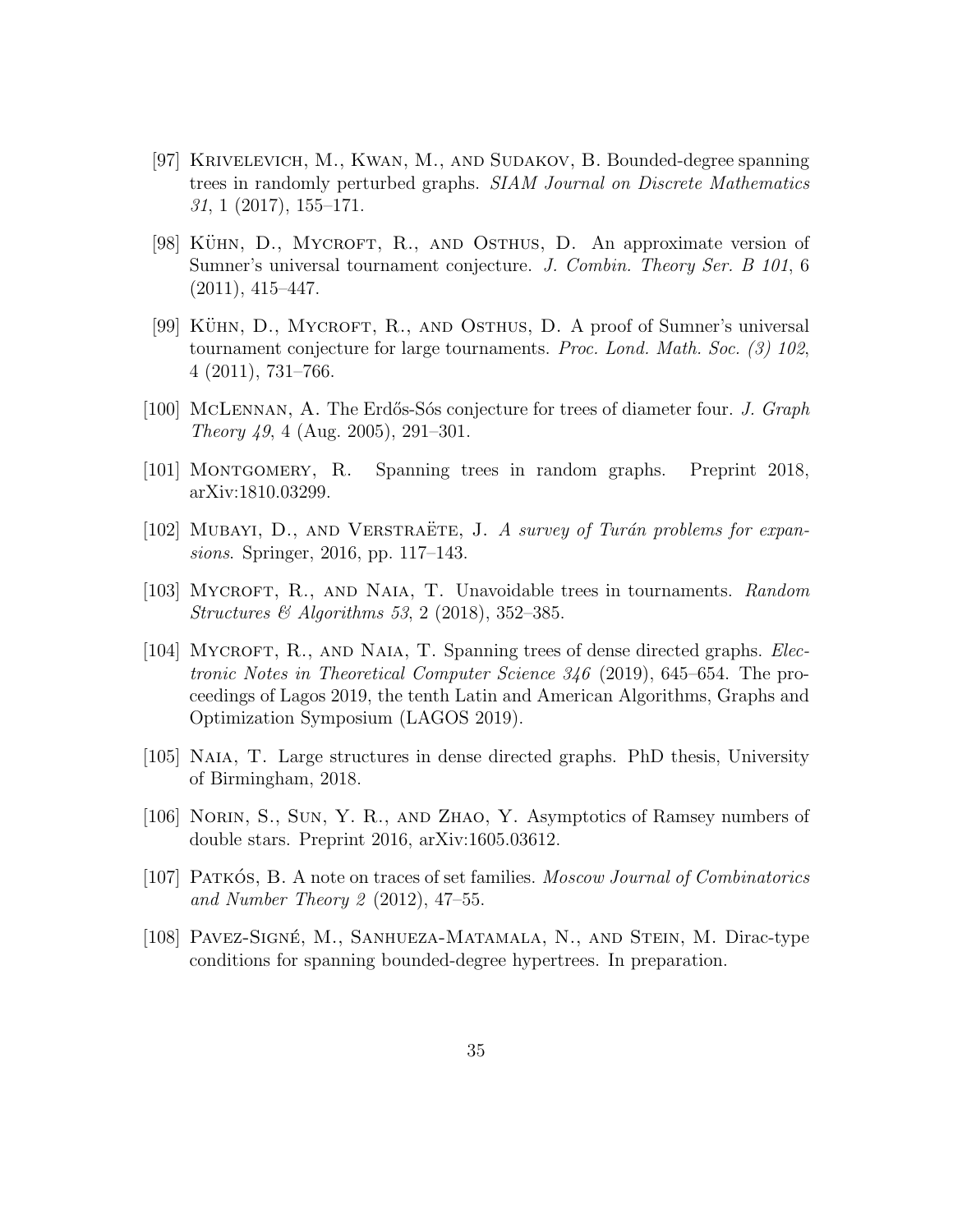- [109] PIGUET, D., AND STEIN, M. J. The Loebl–Komlós–Sós conjecture for trees of diameter 5 and for certain caterpillars. The Electronic Journal of Combinatorics 15 (2008), R106.
- [110] PIGUET,  $D$ ., AND STEIN, M. J. An approximate version of the Loebl–Komlós– Sós conjecture. *J. Combin. Theory Ser. B* 102, 1 (2012), 102–125.
- [111] POSA, L. Hamiltonian circuits in random graphs. *Discrete Math.* 14, 4 (1976), 359–364.
- [112] RÉDEI, L. Ein kombinatorischer Satz. Acta Litt. Sci. Szeged, 7 (1934), 39–43.
- [113] REED, B., AND STEIN, M. Spanning trees in graphs of high minimum degree with a universal vertex I: An approximate asymptotic result. Preprint 2019, arXiv 1905.09801.
- [114] REED, B., AND STEIN, M. Spanning trees in graphs of high minimum degree with a universal vertex II: A tight result. Preprint 2019, arXiv 1905.09806.
- [115] REID, K., AND WORMALD, N. Embedding oriented n-trees in tournaments. Studis Scientiarum Mathematicarum Hungarica, 18 (1983), 377–387.
- [116] RÖDL, V. On a packing and covering problem. European Journal of Combinatorics, 6 (1985), 69–78.
- [117] ROSENFELD, M. Antidirected Hamiltonian paths in tournaments. J. Combin. Theory (Series B), 12 (1971), 93–99.
- [118] ROZHON, V. Sufficient conditions for embedding trees. Master thesis, 2018, Charles University.
- [119] ROZHON, V. A local approach to the Erdős–Sós conjecture. SIAM Journal on Discrete Mathematics 33, 2 (2019), 643–664.
- [120] SACLÉ, J.-F., AND WOZNIAK, M. A note on the Erdős–Sós conjecture for graphs without  $C_4$ . J. Combin. Theory (Series B) 70, 2 (1997), 229–234.
- [121] SOFFER, S. N. The Komlós-Sós conjecture for graphs of girth 7. Discrete Math. 214, 1–3 (2000), 279–283.
- [122] Stein, M. On Kalai's conjecture in r-partite graphs. Preprint 2019, arXiv 1912.11421.